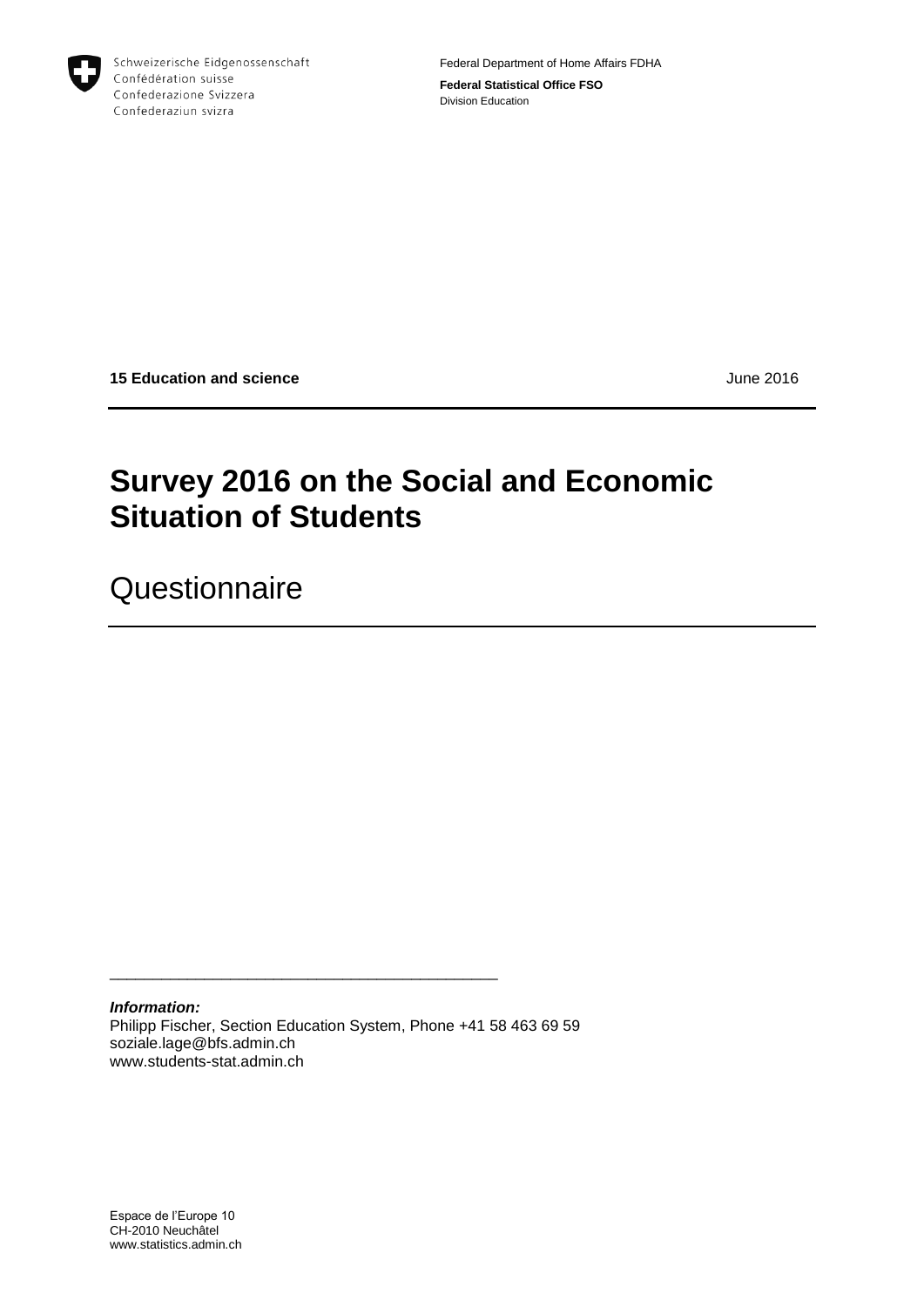# **Survey 2016 on the Social and Economic Situation of Students**

The survey makes it possible to draw a detailed profile of the living and study conditions of students across Switzerland. It is an instrument to help make higher education policy decisions.

#### We guarantee that your data will be treated confidentially and that your anonymity will be strictly protected.

The time necessary to answer the questionnaire can vary depending on your degree programme, but should be around 30 minutes.

#### **The survey's success depends on your participation.**

It is imperative that all students who have been contacted answer the questionnaire in order to obtain a complete picture of the situation.

Thank you in advance for your participation.

**To go forwards and backwards within the questionnaire, please only use the "back" and "forward" buttons at the bottom of the questionnaire.** 

**You can also take a break while completing the questionnaire and continue some other time.**

# **1 Current degree programme and previous education**

#### **STUAC13 1.1 Are you currently pursuing an academic degree programme?**

1 Yes **continue to question 1.2** 2 O Yes, but I am currently spending a semester abroad **continue to question 1.2** 3 Yes, but I have taken one semester/one year off **continue to question 1.1b** 4 O No, I have interrupted my degree programme, but I would like to continue it at a later stage **continue to question 1.1a** 5 O No, I have stopped my degree programme 6  $\circ$  No, I have already completed my degree programme **example 2 end** 

#### *Dear Sir or Madam*

*This questionnaire is intended for persons who are studying at the present time. As you have already completed your course of study, you do not belong to the target audience for this survey.*

*In this case you are already at the end of the questionnaire. We thank you for agreeing to take part in the survey. We may contact you in the future as part of the FSO's graduate surveys.*

# **END**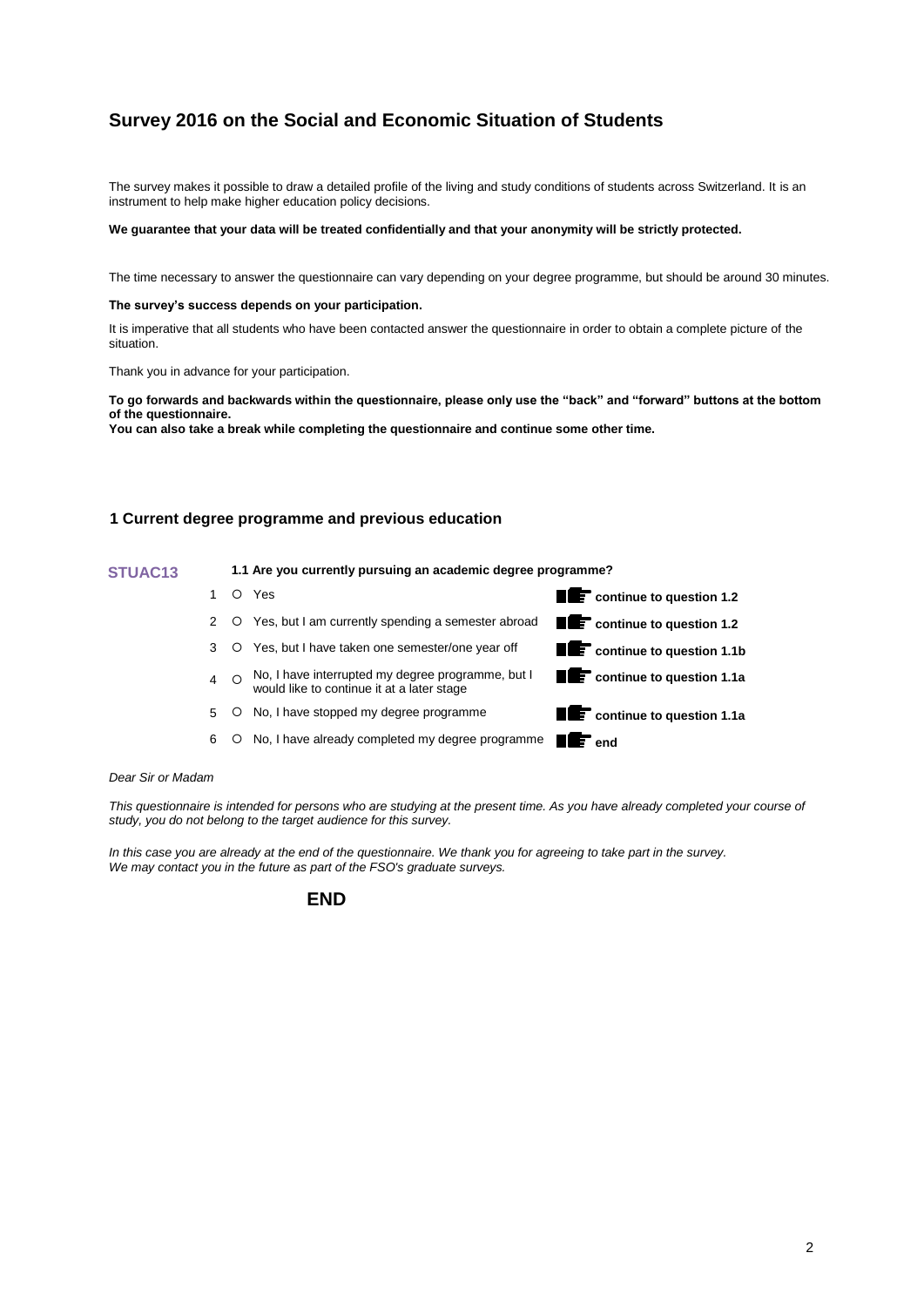**1.1a Why have you decided to stop or interrupt your degree programme?** (Please select a maximum of 5 answers)

| <b>STUBRUCH1</b> | $0/1$ O I had doubts about the purpose of my degree programme             |
|------------------|---------------------------------------------------------------------------|
| <b>STUBRUCH2</b> | $0/1$ O I wanted to obtain other experiences                              |
| <b>STUBRUCH3</b> | $0/1$ O I was refused a grant                                             |
| <b>STUBRUCH4</b> | $0/1$ O I had to pursue a paid employment                                 |
| <b>STUBRUCH5</b> | $0/1$ O I had to interrupt my degree programme for family reasons         |
| <b>STUBRUCH6</b> | $0/1$ O I had to interrupt my degree programme for health reasons         |
| <b>STUBRUCH7</b> | $0/1$ O I had to interrupt my degree programme due to maternity           |
| <b>STUBRUCH8</b> | $0/1$ O I had to perform my civil or military service                     |
| <b>STUBRUCH9</b> | $0/1$ O I was facing financial problems                                   |
|                  | STUBRUCH10 0/1 O   felt stressed out or overworked by my degree programme |
| STUBRUCH11 0/1 O | My professional prospects seemed to be too uncertain                      |
| STUBRUCH12 0/1 O | I failed my exams                                                         |
| STUBRUCH13 0/1 O |                                                                           |
|                  |                                                                           |

**continue to chapter 8/9** 

|                 | 1.1b What reasons prompted you to take one semester/one year off?<br>(Please select a maximum of 5 answers) |
|-----------------|-------------------------------------------------------------------------------------------------------------|
|                 | STUPAUSE1 0/1 O I had doubts about the purpose of my degree programme                                       |
| STUPAUSE2 0/1 O | I wanted to obtain other experiences                                                                        |
| STUPAUSE3 0/1 O | I was refused a grant                                                                                       |
| STUPAUSE4 0/1 O | I had to pursue a paid employment                                                                           |
| STUPAUSE5 0/1 O | I had to interrupt my degree programme for family reasons                                                   |
| STUPAUSE6 0/1 O | I had to interrupt my degree programme for health reasons                                                   |
| STUPAUSE7 0/1 O | I had to interrupt my degree programme due to maternity                                                     |
| STUPAUSE8 0/1 O | I had to perform my civil or military service                                                               |
| STUPAUSE9 0/1 O | I was facing financial problems                                                                             |
| STUPAUSE100/1 O | I felt stressed out or overworked by my degree programme                                                    |
| STUPAUSE110/1 O | My professional prospects seemed to be too uncertain                                                        |
| STUPAUSE120/1 O | I failed my exams                                                                                           |
| STUPAUSE130/1 O | Other (please explain briefly):                                                                             |

**STUTIT 1.2 For which degree level did you register for the spring semester 2016?**

|             | Bachelor                                                                      | <b>THE CONTINUE TO QUESTION 1.3</b>                                                                                                                                                                                                                                                                                                                                                                                                                                                        |
|-------------|-------------------------------------------------------------------------------|--------------------------------------------------------------------------------------------------------------------------------------------------------------------------------------------------------------------------------------------------------------------------------------------------------------------------------------------------------------------------------------------------------------------------------------------------------------------------------------------|
| $2^{\circ}$ | Between Bachelor and Master/compulsory vocational<br>training prior to Master | <b>TE</b> continue to question 1.2a                                                                                                                                                                                                                                                                                                                                                                                                                                                        |
| 3 O         | Master/specialised Master                                                     | <b>THE</b> continue to question 1.2a                                                                                                                                                                                                                                                                                                                                                                                                                                                       |
|             | 4 O University "licence"/diploma                                              | <b>THE</b> continue to question 1.3                                                                                                                                                                                                                                                                                                                                                                                                                                                        |
|             | 5 O Phd                                                                       | $\blacksquare$ $\blacksquare$ $\blacksquare$ $\blacksquare$ $\blacksquare$ $\blacksquare$ $\blacksquare$ $\blacksquare$ $\blacksquare$ $\blacksquare$ $\blacksquare$ $\blacksquare$ $\blacksquare$ $\blacksquare$ $\blacksquare$ $\blacksquare$ $\blacksquare$ $\blacksquare$ $\blacksquare$ $\blacksquare$ $\blacksquare$ $\blacksquare$ $\blacksquare$ $\blacksquare$ $\blacksquare$ $\blacksquare$ $\blacksquare$ $\blacksquare$ $\blacksquare$ $\blacksquare$ $\blacksquare$ $\blacks$ |
| 6 O         | Other                                                                         | <b>THE</b> continue to question 1.3                                                                                                                                                                                                                                                                                                                                                                                                                                                        |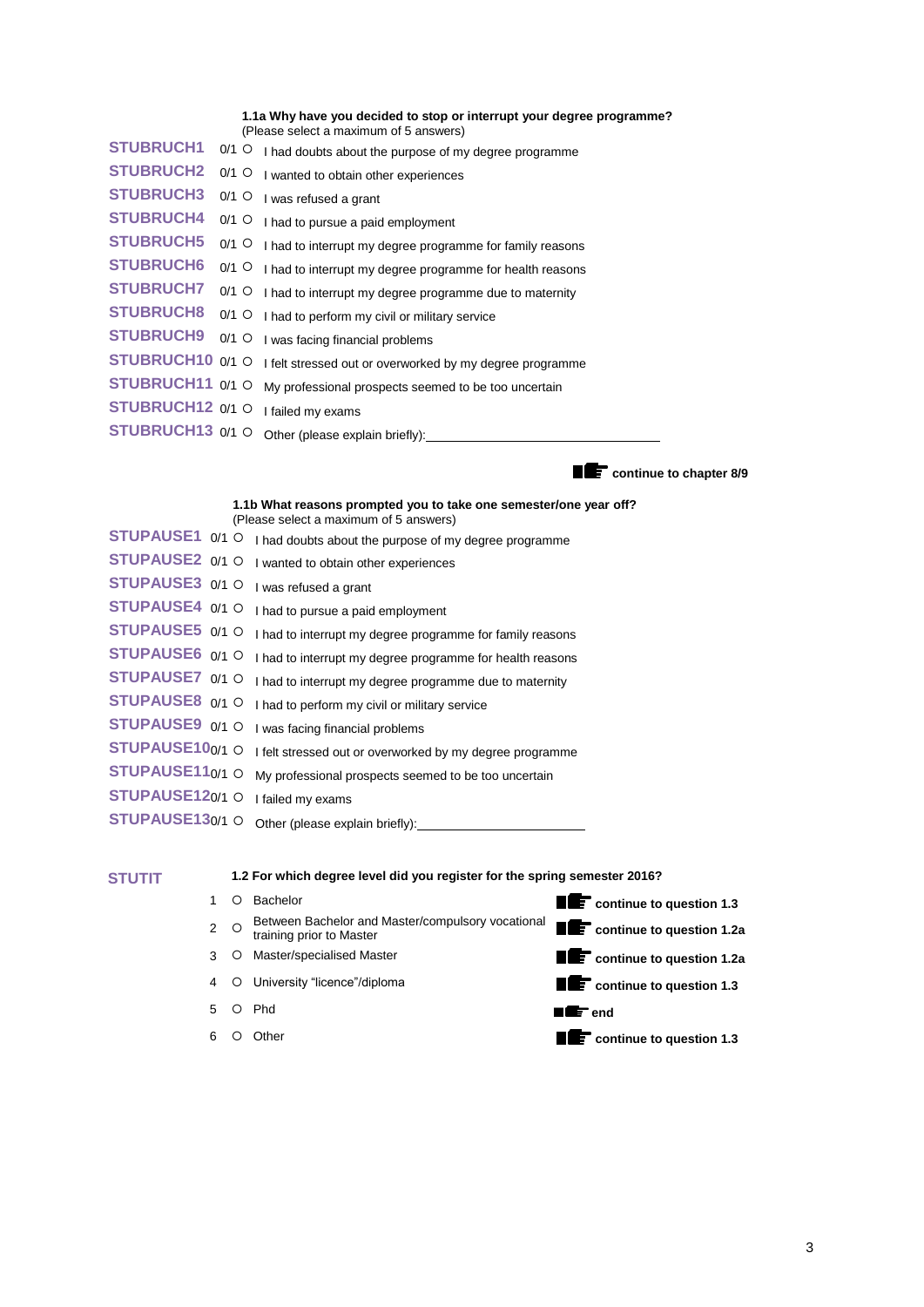| <b>MABR</b>      |         |         | 1.2a How much time has passed since you got your Bachelor and the beginning of the Master degree<br>you are currently pursuing?                                                                                                |                                              |
|------------------|---------|---------|--------------------------------------------------------------------------------------------------------------------------------------------------------------------------------------------------------------------------------|----------------------------------------------|
|                  | 1       | $\circ$ | 1 month or less                                                                                                                                                                                                                | <b>TE</b> continue to question 1.2b          |
|                  | 2       |         | $O2$ months                                                                                                                                                                                                                    | <b>TE</b> continue to question 1.2b          |
|                  | 3       | $\circ$ | 3 months                                                                                                                                                                                                                       | <b>THE</b> continue to question 1.2b         |
|                  | 4       | $\circ$ | 4 months                                                                                                                                                                                                                       |                                              |
|                  | 5       | $\circ$ | 5 months                                                                                                                                                                                                                       |                                              |
|                  | 6       | $\circ$ | 6 months                                                                                                                                                                                                                       |                                              |
|                  | 7       | $\circ$ | 7 months                                                                                                                                                                                                                       |                                              |
|                  | 8       | $\circ$ | 8 months                                                                                                                                                                                                                       |                                              |
|                  | 9       | $\circ$ | 9 months                                                                                                                                                                                                                       |                                              |
|                  | 10 O    |         | 10 months                                                                                                                                                                                                                      |                                              |
|                  | $11$ O  |         | 11 months                                                                                                                                                                                                                      |                                              |
|                  | 12 O    |         | 12 months                                                                                                                                                                                                                      |                                              |
|                  | 13 O    |         | Between 1 and 2 years                                                                                                                                                                                                          |                                              |
|                  | 14 O    |         | More than two years                                                                                                                                                                                                            |                                              |
|                  |         |         |                                                                                                                                                                                                                                |                                              |
|                  |         |         | 1.2aa Why didn't you start your Master sooner after you got your Bachelor?<br>(Several answers possible)                                                                                                                       |                                              |
| <b>MABRG1</b>    |         | 0/1 O   | Because I had to wait several months after I got my Bachelor before I could start the Master                                                                                                                                   |                                              |
| <b>MABRG2</b>    | $0/1$ O |         | Because I had to fulfil additional conditions to be able to start the Master (exam, training course, obtaining<br>ECTS credits, etc.)                                                                                          |                                              |
| <b>MABRG3</b>    | $0/1$ O |         | To get more professional experience                                                                                                                                                                                            |                                              |
| <b>MABRG4</b>    | $0/1$ O |         | For financial reasons                                                                                                                                                                                                          |                                              |
| <b>MABRG5</b>    | $0/1$ O |         | In order to learn a foreign language or improve my language skills                                                                                                                                                             |                                              |
| <b>MABRG6</b>    | $0/1$ O |         | Other (please explain briefly): 0.000 minutes and contact the control of the control of the control of the control of the control of the control of the control of the control of the control of the control of the control of |                                              |
|                  |         |         | 1.2b What conditions did you have to meet to start the Master you are currently pursuing?                                                                                                                                      |                                              |
|                  |         |         | (Several answers possible)                                                                                                                                                                                                     |                                              |
| <b>MACON1</b>    |         | $0/1$ O | My Bachelor (or my "licence") were sufficient to start the<br>Master without fulfilling additional requirements                                                                                                                | <b>THE CONTINUE TO QUESTION 1.2C</b>         |
| <b>MACON2</b>    |         | $0/1$ O | I had to obtain additional ECTS credits before starting my<br>Master                                                                                                                                                           | <b>TE</b> continue to question 1.2ba         |
| <b>MACON3</b>    |         | $0/1$ O | I have to obtain additional ECTS credits during my Master                                                                                                                                                                      | <b>TE</b> continue to question 1.2bb         |
| <b>MACON4</b>    |         | $0/1$ O | I had to retake exams which I had already passed as part of <b>Fuller</b> continue to question 1.2c<br>my Bachelor                                                                                                             |                                              |
| <b>MACON5</b>    |         | $0/1$ O | I had to go through a selection procedure based on an<br>overall assessment of my                                                                                                                                              | continue to question 1.2c<br>Ш               |
| <b>MACON6</b>    |         | $0/1$ O | I had to pass a language exam                                                                                                                                                                                                  | $\blacksquare$<br>continue to question 1.2c  |
| <b>MACON7</b>    |         | $0/1$ O | I had to do a work placement/internship (or other<br>professional training period) before I was able to start my<br>Master                                                                                                     | T<br>$\mathbf{F}$ continue to question 1.2bc |
| <b>MACONEVOR</b> |         |         | 1.2ba How many additional ECTS credits did you have to obtain before you started your Master<br>programme?                                                                                                                     |                                              |
|                  |         |         | <b>ECTS</b> credits                                                                                                                                                                                                            | $\mathbf{F}$ continue to question 1.2c       |

Range 1-90

4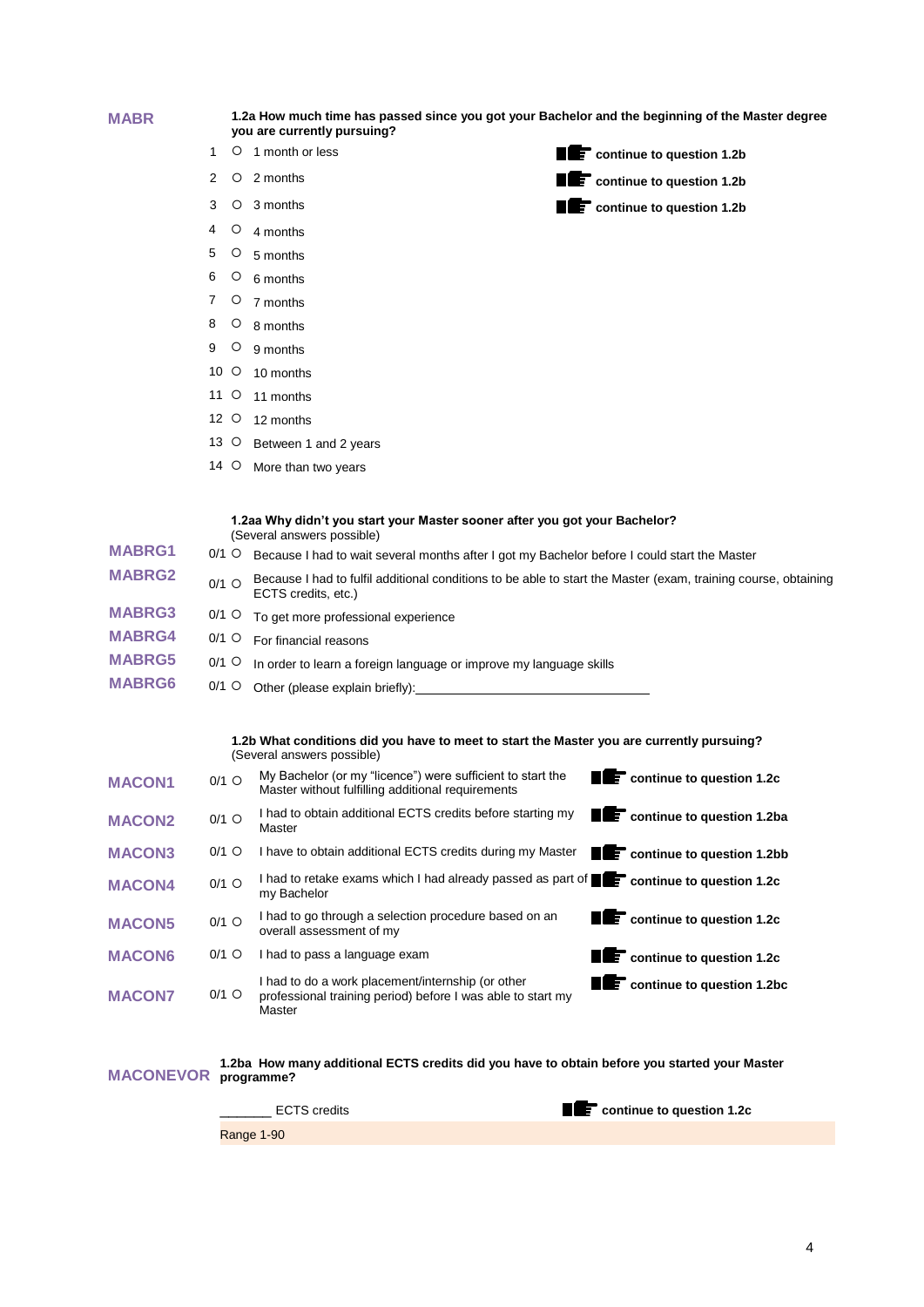|                 |   | MACONEDUR 1.2bb How many additional ECTS credits do you have to obtain during your Master programme?                                                                                                                                                                  |
|-----------------|---|-----------------------------------------------------------------------------------------------------------------------------------------------------------------------------------------------------------------------------------------------------------------------|
|                 |   | <b>TE</b> continue to question 1.2c<br><b>ECTS</b> credits                                                                                                                                                                                                            |
|                 |   | Range 1-90                                                                                                                                                                                                                                                            |
|                 |   |                                                                                                                                                                                                                                                                       |
| <b>MACONSTA</b> |   | 1.2bc What was the duration of this work placement/internship (or other professional training)?                                                                                                                                                                       |
|                 |   | weeks                                                                                                                                                                                                                                                                 |
|                 |   | Range 1-90                                                                                                                                                                                                                                                            |
|                 |   |                                                                                                                                                                                                                                                                       |
| <b>MAWECH</b>   |   | 1.2c Did you change higher education institution to start your Master?<br>(Exmatriculation from the higher education institution in which you obtained your Bachelor or<br>"licence"/diploma and registration in another higher education institution for the Master) |
|                 | 1 | O Yes<br><b>TE</b> continue to question 1.2ca                                                                                                                                                                                                                         |
|                 | 2 | $\circ$ No<br>continue to question 1.2cb                                                                                                                                                                                                                              |
|                 |   |                                                                                                                                                                                                                                                                       |
|                 |   | 1.2ca What were your reasons for changing higher education institution to start your Master?<br>(Several answers possible)                                                                                                                                            |
| <b>MAWECHJ1</b> |   | $0/1$ $\circ$ The Master I wanted to do didn't exist in my original higher education institution                                                                                                                                                                      |
|                 |   | MAWECHJ2 0/1 O Because the Master I am pursuing in my new higher education institution has a good reputation                                                                                                                                                          |
| <b>MAWECHJ3</b> |   | $0/1$ $\circ$ To pursue a Master in another language                                                                                                                                                                                                                  |
| <b>MAWECHJ4</b> |   | $0/1$ $\circ$ To study with a specific professor                                                                                                                                                                                                                      |
|                 |   | <b>MAWECHJ5</b> $0/1$ O To get to know another region                                                                                                                                                                                                                 |
|                 |   | <b>MAWECHJ6</b> $0/1$ O To keep the costs of my degree as low as possible                                                                                                                                                                                             |
|                 |   | $MAWECHJ7 0/1$ O To pursue a paid employment                                                                                                                                                                                                                          |
|                 |   | <b>MAWECHJ8</b> 0/1 O Because I came to Switzerland after my Bachelor to pursue a Master                                                                                                                                                                              |
|                 |   | MAWECHJ9 0/1 O For another reason (please explain briefly): _____________________                                                                                                                                                                                     |
|                 |   |                                                                                                                                                                                                                                                                       |
|                 |   | 1.2cb Why did you not change higher education institution to start your Master?<br>(Several answers possible)                                                                                                                                                         |
|                 |   | MAWECHNO1 0/1 O The Master programme I wanted to do was offered in my original higher education institution                                                                                                                                                           |
|                 |   | MAWECHNO2 0/1 O Because my Master has a good reputation in my original higher education institution                                                                                                                                                                   |
|                 |   | MAWECHNO3 0/1 O To pursue a Master in the same language                                                                                                                                                                                                               |
|                 |   | <b>MAWECHNO4</b> $0/1$ O To study with a specific professor                                                                                                                                                                                                           |
|                 |   | MAWECHNO5 0/1 O To avoid having to relocate                                                                                                                                                                                                                           |
|                 |   | <b>MAWECHNO6</b> $0/1$ O To keep the costs of my degree programme as low as possible                                                                                                                                                                                  |
|                 |   | MAWECHNO7 0/1 O To pursue a paid employment                                                                                                                                                                                                                           |
|                 |   | MAWECHNO8 0/1 O Because there was no reason for me to change higher education institution                                                                                                                                                                             |
|                 |   | MAWECHNO100/1 O The Master programme builds on the Bachelor programme/There is no possibility to change                                                                                                                                                               |
|                 |   | MAWECHNO9 0/1 O For another reason (please explain briefly): ____________________                                                                                                                                                                                     |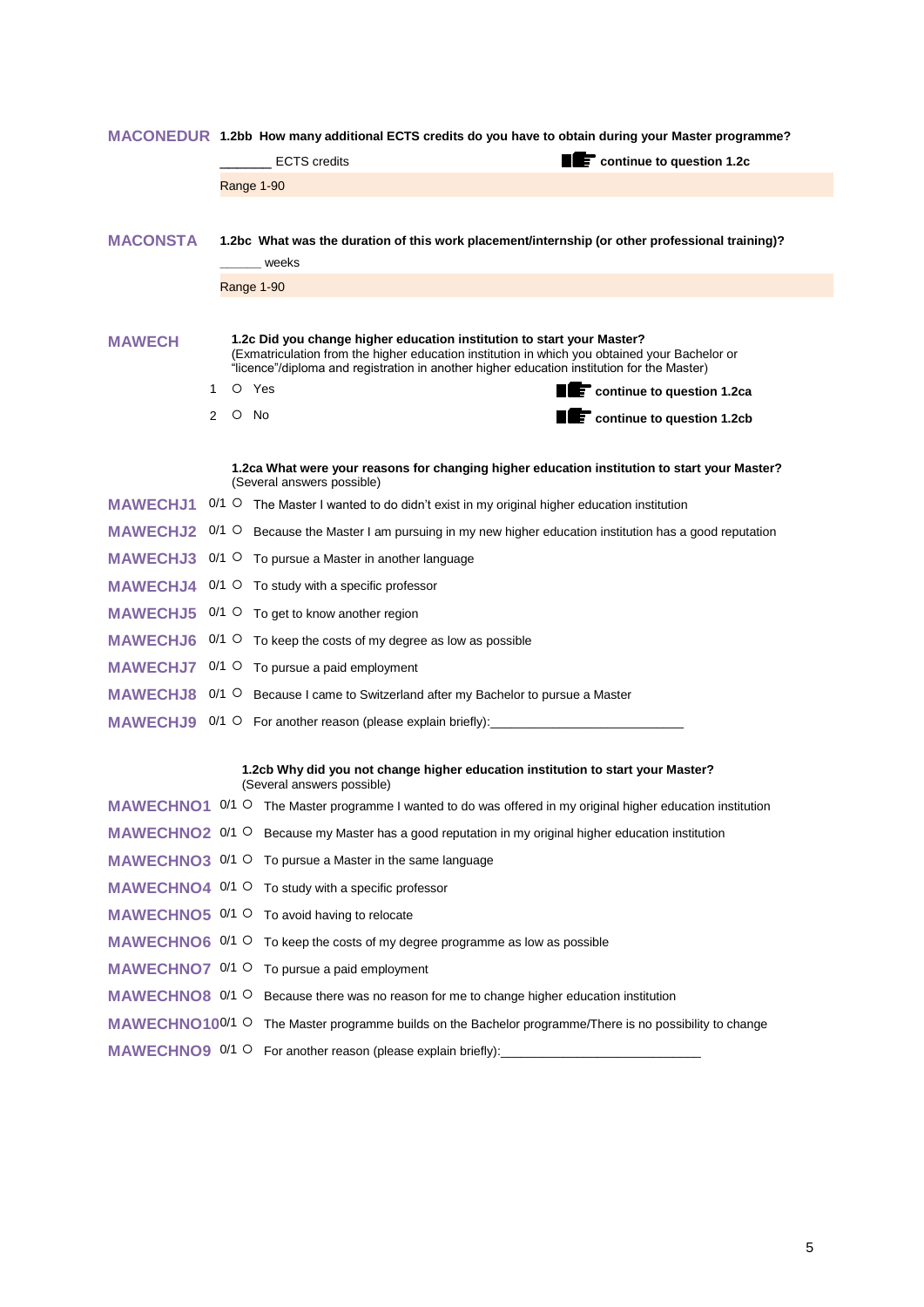| <b>STUFUT</b>    |                      |         | 1.3 Do you intend to continue your studies after graduating from your current study programme<br>(Bachelor/Master/Diploma)?                                                                                                                                                                                     |                                                   |
|------------------|----------------------|---------|-----------------------------------------------------------------------------------------------------------------------------------------------------------------------------------------------------------------------------------------------------------------------------------------------------------------|---------------------------------------------------|
|                  | 1                    | $\circ$ | Yes, within a year after graduating from my current<br>study programme                                                                                                                                                                                                                                          | <b>THE CONTINUE TO QUESTION 1.3a</b>              |
|                  | 2                    | $\circ$ | Yes, but not within a year after graduating from my<br>current study programme                                                                                                                                                                                                                                  | $\blacksquare$ continue to question 1.3a          |
|                  | 3                    | $\circ$ | No                                                                                                                                                                                                                                                                                                              | $\epsilon$ continue to question 1.5               |
|                  | 4                    | $\circ$ | I don't know yet                                                                                                                                                                                                                                                                                                | $\overline{\phantom{a}}$ continue to question 1.5 |
| <b>STUFUTTIT</b> |                      |         | 1.3a What qualification would you like to obtain after graduating from you current study programme?                                                                                                                                                                                                             |                                                   |
|                  | 1                    | $\circ$ | Bachelor                                                                                                                                                                                                                                                                                                        |                                                   |
|                  | 2                    | O       | Master                                                                                                                                                                                                                                                                                                          |                                                   |
|                  | 3                    | $\circ$ | PhD                                                                                                                                                                                                                                                                                                             |                                                   |
|                  | 4                    |         | MAS (Master of advanced Studies), MBA (Executive Master of Business Administration), DESS (Diplôme<br>d'études supérieures spécialisées), DEA (Diplôme d'études approfondies) usw.                                                                                                                              |                                                   |
|                  | 5                    | O       | Another qualification (please explain briefly): ________________________________                                                                                                                                                                                                                                |                                                   |
| <b>STUFUTWO</b>  |                      |         | 1.3b Do you plan to obtain this qualification in Switzerland or abroad?                                                                                                                                                                                                                                         |                                                   |
|                  | 1                    |         | $\circ$ In Switzerland                                                                                                                                                                                                                                                                                          | <b>THE CONTINUE TO QUESTION 1.3c</b>              |
|                  | 2                    | O       | Abroad                                                                                                                                                                                                                                                                                                          | <b>THE leave out question 1.3c</b>                |
|                  | 3                    |         | $\circ$ I don't know yet                                                                                                                                                                                                                                                                                        | <b>TE</b> leave out question 1.3c                 |
|                  |                      |         | If STUTIT = Master and STUFUTTIT = PhD/Doctor $\rightarrow$ leave out question 1.3c.                                                                                                                                                                                                                            |                                                   |
| <b>STUFUTTYP</b> |                      |         | 1.3c At what kind of higher education institution do you plan on obtaining this qualification?                                                                                                                                                                                                                  |                                                   |
|                  | 1                    |         | O University or Federal Institute of Technology                                                                                                                                                                                                                                                                 |                                                   |
|                  | 2                    |         | O University of Applied Science (except teacher's education)                                                                                                                                                                                                                                                    |                                                   |
|                  | 3                    | O       | University of Teacher Education or teacher's education at a University of Applied Science                                                                                                                                                                                                                       |                                                   |
|                  |                      |         | If STUTIT = Bachelor and STUFUTTIT = Master $\rightarrow$ Go to question 1.4a, else go to question 1.5                                                                                                                                                                                                          |                                                   |
|                  |                      |         | 1.4a When do you think you will start your Master or specialised Master programme?<br>(Several answers possible)                                                                                                                                                                                                |                                                   |
|                  |                      |         | BAPLANW1 0/1 O As soon as possible after the Bachelor                                                                                                                                                                                                                                                           |                                                   |
| <b>BAPLANW2</b>  |                      |         | $0/1$ $\circ$ After a work placement/internship that is required to begin the Master                                                                                                                                                                                                                            |                                                   |
| <b>BAPLANW3</b>  |                      |         | 0/1 O After getting professional experience                                                                                                                                                                                                                                                                     |                                                   |
| <b>BAPLANW4</b>  |                      |         | $0/1$ $\circ$ After having worked to finance my education                                                                                                                                                                                                                                                       |                                                   |
| <b>BAPLANW5</b>  |                      | $0/1$ O | After having done a language study period abroad                                                                                                                                                                                                                                                                |                                                   |
| <b>BAPLANW6</b>  |                      |         | $0/1$ $\circ$ After having travelled                                                                                                                                                                                                                                                                            |                                                   |
| <b>BAPLANW7</b>  |                      | $0/1$ O | After having taken a break to think about my education                                                                                                                                                                                                                                                          |                                                   |
| <b>BAPLANW9</b>  |                      | $0/1$ O | After I have completed my military or civil service                                                                                                                                                                                                                                                             |                                                   |
| <b>BAPLANW8</b>  |                      |         |                                                                                                                                                                                                                                                                                                                 |                                                   |
| <b>BAWECH</b>    |                      |         | 1.4b Are you planning to change higher education institution to pursue a Master or specialised Master<br>degree?<br>(Exmatriculation from the higher education institution in which you obtained your Bachelor or<br>"licence"/diploma and registration in another higher education institution for the Master) |                                                   |
|                  | 1.                   |         | O Yes                                                                                                                                                                                                                                                                                                           | <b>TE</b> continue to question 1.4ba              |
|                  | $\mathbf{2}^{\circ}$ | O       | No                                                                                                                                                                                                                                                                                                              | $\epsilon$ continue to question 1.4bb<br>П        |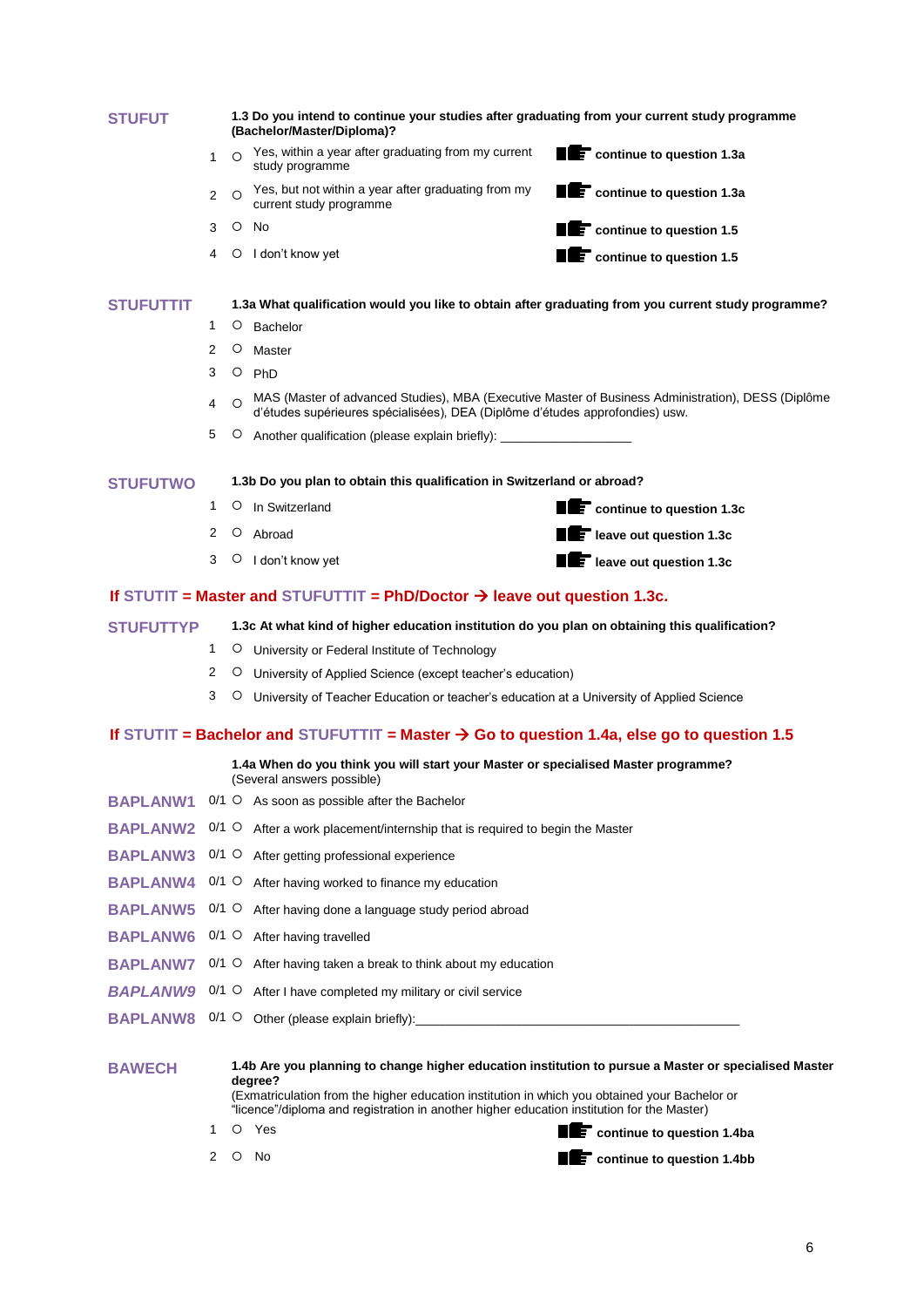|  | 1.4ba Why are you planning to change higher education institution to pursue your Master?<br>(Several answers possible)  |
|--|-------------------------------------------------------------------------------------------------------------------------|
|  | BAWECHJ1 0/1 O Because the Master I want to pursue does not exist in my original higher education institution           |
|  | <b>BAWECHJ2</b> 0/1 O Because the Master I want to pursue has a good reputation in another higher education institution |
|  | <b>BAWECHJ3</b> $0/1$ $\circ$ To pursue a Master in another language                                                    |
|  | <b>BAWECHJ4</b> $0/1$ O To study with a specific professor                                                              |
|  | BAWECHJ5 0/1 O To get to know another region                                                                            |
|  | BAWECHJ6 0/1 O To keep the costs of my degree programme as low as possible                                              |
|  | <b>BAWECHJ7</b> $0/1$ O To pursue a paid employment                                                                     |
|  | <b>BAWECHJ8</b> 0/1 O To pursue a Master abroad                                                                         |
|  | BAWECHJ10 0/1 ○ To gain new experiences                                                                                 |
|  | BAWECHJ9 0/1 O For another reason (please explain briefly):                                                             |
|  | $\mathbf F$ continue to question 1.5                                                                                    |

|  |  | 1.4bb Why are you not planning to change higher education institution to pursue your Master?<br>(Several answers possible)   |
|--|--|------------------------------------------------------------------------------------------------------------------------------|
|  |  | <b>BAWECHNO1</b> 0/1 O Because the Master I want to pursue is offered in my original higher education institution            |
|  |  | <b>BAWECHNO2</b> 0/1 O Because the Master I want to pursue has a good reputation in my original higher education institution |
|  |  | <b>BAWECHNO3</b> 0/1 O To pursue a Master in the same language                                                               |
|  |  | <b>BAWECHNO4</b> $0/1$ <sup>O</sup> To study with a specific professor                                                       |
|  |  | <b>BAWECHNO5</b> $0/1$ O To avoid having to relocate                                                                         |
|  |  | BAWECHNO6 0/1 O To keep the costs of my degree programme as low as possible                                                  |
|  |  | <b>BAWECHNO7</b> 0/1 O To pursue a paid employment                                                                           |
|  |  | BAWECHNO8 0/1 O Because there was no reason for me to change higher education institution                                    |
|  |  | <b>BAWECHNO100/1 O</b> The Master programme builds on the Bachelor programme/There is no possibility to change               |
|  |  | BAWECHNO9 0/1 O For another reason (please explain briefly): ____________________                                            |
|  |  |                                                                                                                              |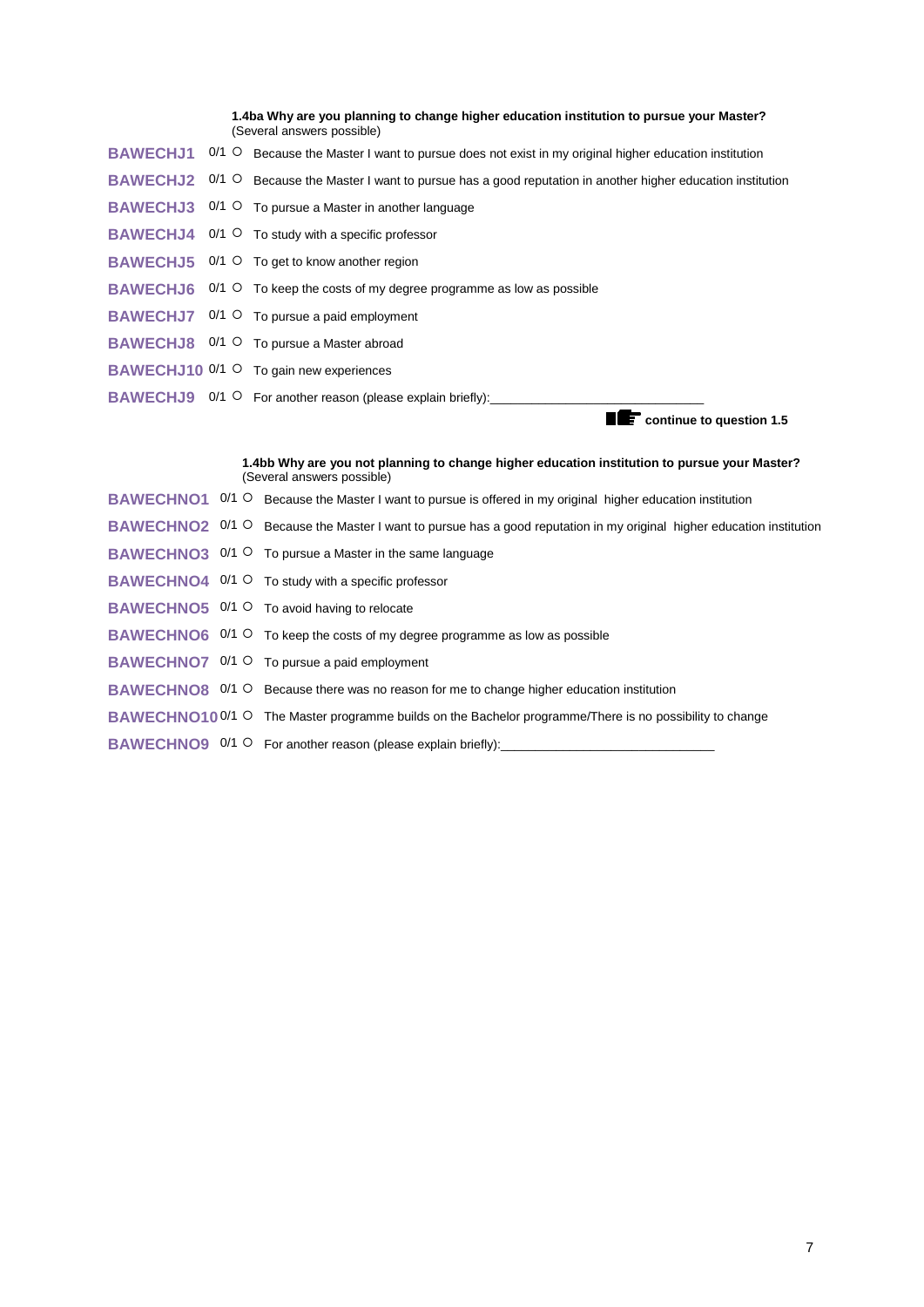|                 |               |         | 1.5 What educational programmes did you complete before you started your current degree<br>programme?<br>(Please indicate all educational programmes you completed.)                                                          |
|-----------------|---------------|---------|-------------------------------------------------------------------------------------------------------------------------------------------------------------------------------------------------------------------------------|
| <b>ANTFOR1</b>  | $0/1$ O       |         | two-year vocational education: Federal certificate (former basic vocational training 1-2 years),                                                                                                                              |
|                 |               |         | two-year full-time vocational school, commercial college                                                                                                                                                                      |
| <b>ANTFOR2</b>  | $0/1$ O       |         | 2-3-year programme: general education school (upper-secondary specialised school, upper-secondary<br>specialised school FMS, administrative college)                                                                          |
| <b>ANTFOR3</b>  |               |         | $0/1$ $\circ$ 2-4-year apprenticeship, dual vocational education with federal proficiency certificate                                                                                                                         |
| <b>ANTFOR4</b>  | $0/1$ O       |         | 3-4-year full-time vocational school, vocational technical school, commercial school                                                                                                                                          |
| <b>ANTFOR5</b>  | $0/1$ O       |         | Vocational matura or specialised matura                                                                                                                                                                                       |
| <b>ANTFOR6</b>  | 0/1           | $\circ$ | Academic matura/baccalaureate                                                                                                                                                                                                 |
| <b>ANTFOR7</b>  | 0/1           | $\circ$ | Adult matura (evening high school)                                                                                                                                                                                            |
| <b>ANTFOR8</b>  | $0/1$ O       |         | Teacher seminar: teacher training up to 2006                                                                                                                                                                                  |
|                 |               |         | Advanced vocational training with federal PET diploma, higher vocational examination with federal<br>diploma or Master certificate,                                                                                           |
| <b>ANTFOR9</b>  | $0/1$ $\circ$ |         | Technical school or equivalent vocational school, technical school or higher school (2 years of full-time<br>study or 3 years of part-time study),                                                                            |
|                 |               |         | College of higher vocational education and training, higher technical school, higher school of economy<br>and administration, college of design, higher vocational school (3-year full-time or 4-year part-time<br>programme) |
| <b>ANTFOR10</b> | $0/1$ O       |         | University of teacher education: teacher training from 2007                                                                                                                                                                   |
| <b>ANTFOR11</b> | $0/1$ O       |         | University of applied sciences: Bachelor, Master, diploma, post-graduate degree                                                                                                                                               |
| <b>ANTFOR12</b> | $0/1$ $\circ$ |         | Universities and institutes of technology: Bachelor, Master, diploma, post-graduate degree in a university<br>or a federal institute of technology                                                                            |
| <b>ANTFOR13</b> | 0/1 O         |         | No completed educational programme                                                                                                                                                                                            |
| <b>ANTOCC</b>   |               |         | 1.6 Before you started your current degree programme, did you have a paid employment?<br>(Please include also apprenticeships and paid internships. Please exclude military service or civil service.)                        |
|                 | 1             |         | O Yes, for at least 12 months without interruption and at least 20 hours per week.                                                                                                                                            |

- 2 O Yes, for at least 12 months without interruption and less than 20 hours per week.
- 3 O Yes, less than 12 months
- $4$  O No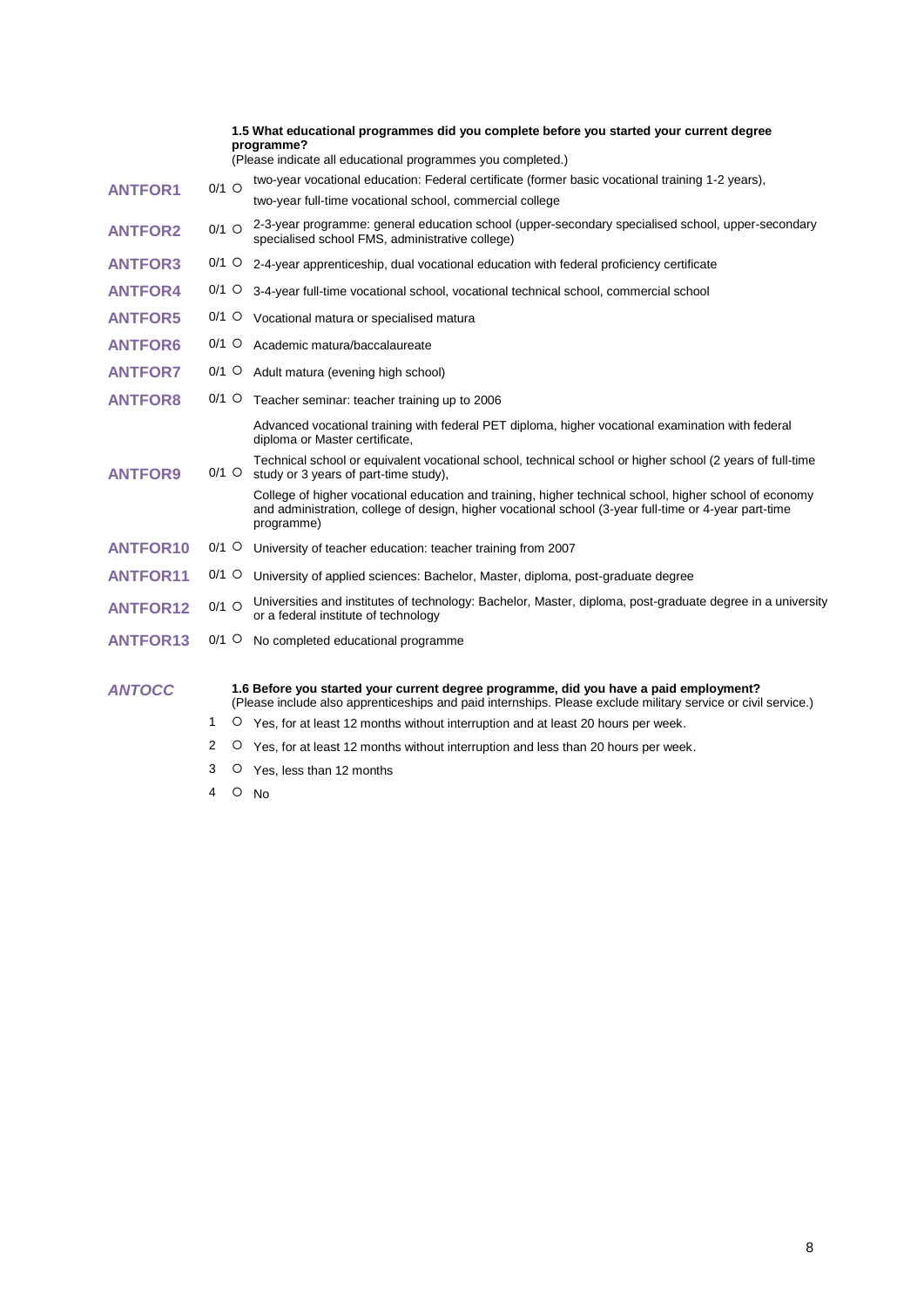#### **1.7 To what extent do the following statements apply to you?**

(Please respond to each statement on a scale of 1 to 5: 1=not at all, 5=completely)

#### **I chose my academic subject...**

|                |                                                                                           | not at all | 2       | 3       | 4       | 5<br>completely |
|----------------|-------------------------------------------------------------------------------------------|------------|---------|---------|---------|-----------------|
| <b>STUGR1</b>  | because I was interested in this academic field                                           | O          | O       | $\circ$ | $\circ$ | O               |
| <b>STUGR2</b>  | because the requirements in this subject<br>correspond to my abilities                    | O          | O       | $\circ$ | O       | $\circ$         |
| <b>STUGR3</b>  | to improve my earning potential                                                           | $\circ$    | $\circ$ | $\circ$ | $\circ$ | $\circ$         |
| <b>STUGR4</b>  | to realise my professional goal                                                           | O          | O       | $\circ$ | $\circ$ | O               |
| <b>STUGR5</b>  | to have good chances on the job market                                                    | O          | O       | $\circ$ | O       | O               |
| <b>STUGR6</b>  | because of the multiple professional possibilities<br>that are opened up by these studies | O          | O       | $\circ$ | $\circ$ | Ω               |
| <b>STUGRN1</b> | to broaden my horizons                                                                    | O          | O       | $\circ$ | $\circ$ | O               |
| <b>STUGR7</b>  | because it allows me to keep the cost of my degree<br>programme as low as possible        | $\Omega$   | O       | $\circ$ | $\circ$ | Ω               |
| <b>STUGR8</b>  | because I come from a family that has always<br>valued academic achievement               | $\circ$    | O       | $\circ$ | $\circ$ | $\Omega$        |
| <b>STUGR9</b>  | for better social recognition                                                             | $\circ$    | $\circ$ | $\circ$ | $\circ$ | $\circ$         |
| <b>STUGR10</b> | because it allows me to have a paid employment at<br>the same time                        | $\circ$    | O       | $\circ$ | O       | O               |
| STUGR11        | to pursue an additional educational programme<br>after my vocational training             | O          | O       | $\circ$ | O       | $\Omega$        |
| <b>STUGR12</b> | to do my part to improve society                                                          | $\circ$    | O       | $\circ$ | $\circ$ | O               |
| <b>STUGR13</b> | Other (please explain briefly):                                                           |            |         |         |         |                 |

#### **1.8 To what extent did the following factors influence how you chose the Swiss institution where you are currently studying?**

(Please respond to each statement on a scale of 1 to 5: 1=not at all, 5=completely)

|                  |                                                                         | not at all | 2        | 3       | 4        | 5<br>completely |
|------------------|-------------------------------------------------------------------------|------------|----------|---------|----------|-----------------|
| <b>STUINFL1</b>  | Proximity to my home before I started my degree<br>programme            | O          | ◯        | $\circ$ | $\circ$  | Ω               |
| <b>STUINFL2</b>  | Possibility of studying with friends and<br>acquaintances               | О          | $\circ$  | $\circ$ | $\circ$  | ∩               |
| <b>STUINFL3</b>  | Reputation of the higher education institution                          | O          | $\circ$  | $\circ$ | $\circ$  | $\circ$         |
| <b>STUINFL4</b>  | Quality of supervision and support in this<br>institution               | O          | $\circ$  | $\circ$ | $\circ$  | Ω               |
| <b>STUINFL5</b>  | Reputation of my academic field in this higher<br>education institution | О          | $\Omega$ | $\circ$ | $\Omega$ | ∩               |
| <b>STUINFL6</b>  | Only institution that offers the academic focus I<br>was interested in  | Ω          | $\circ$  | $\circ$ | $\circ$  | Ω               |
| <b>STUINFL7</b>  | My financial situation                                                  | O          | $\circ$  | $\circ$ | $\circ$  | O               |
| <b>STUINFL8</b>  | The main language of instruction                                        | O          | $\circ$  | $\circ$ | $\circ$  | $\circ$         |
| <b>STUINFL9</b>  | Proximity to my workplace                                               | $\circ$    | O        | $\circ$ | $\circ$  | $\circ$         |
| <b>STUINFL10</b> | Other (please explain briefly):                                         |            |          |         |          |                 |

# *STUMOD* **1.9 How would you describe your current study situation?**

1 O Full-time study **Continue to question 2.1** 

2 O Part-time study/programme for students who are also working

| <b>STUERW</b> | 1.10 Does your degree programme require you to pursue a parallel professional activity during your<br>studies |
|---------------|---------------------------------------------------------------------------------------------------------------|
|               |                                                                                                               |

- 1 O Yes
- 2  $\circ$  No
- 3 O I don't know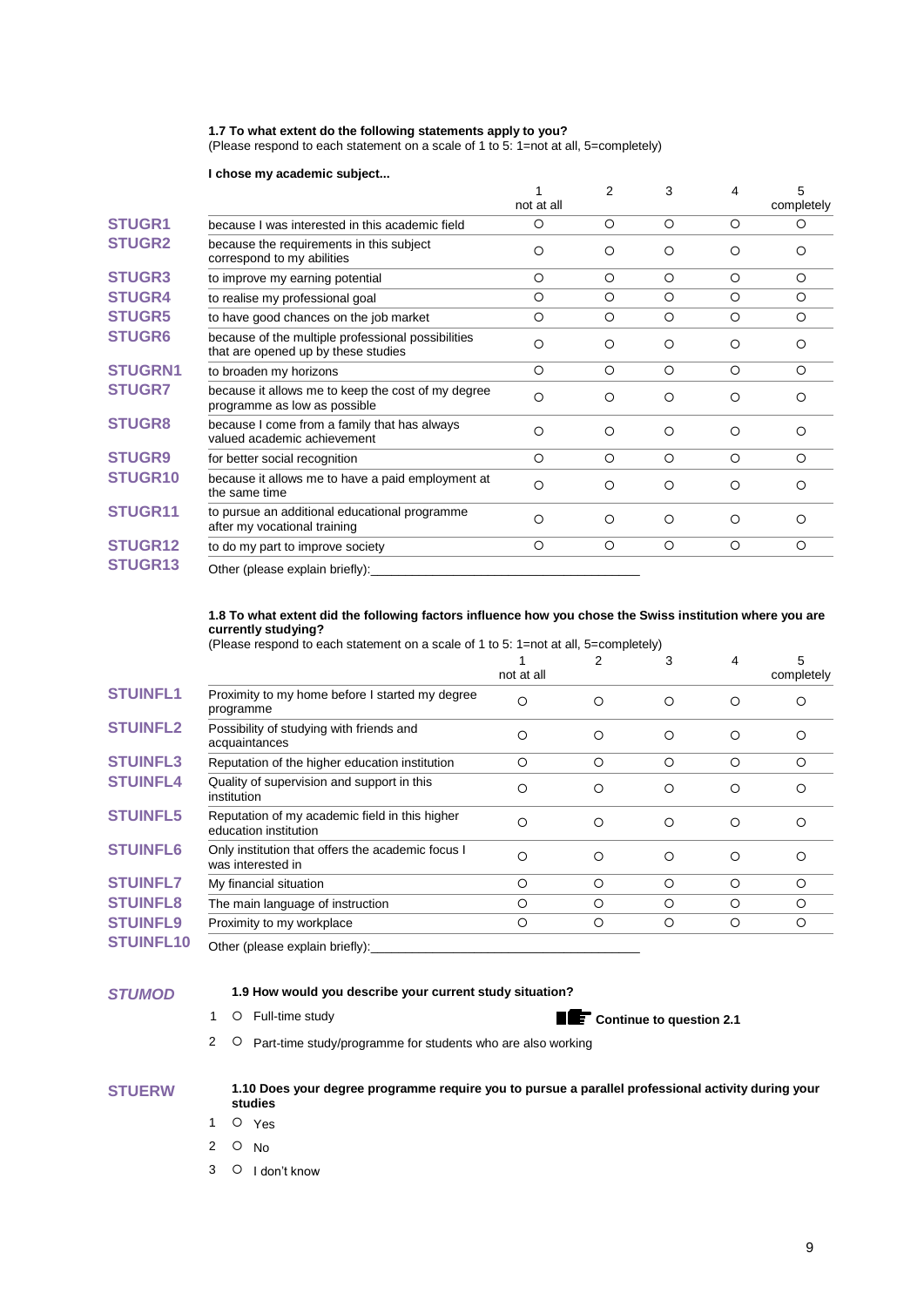# **2 Paid employment(s)**

| z Palu employment(s) |                |         |                                                                                                                                                                                                                     |                                          |
|----------------------|----------------|---------|---------------------------------------------------------------------------------------------------------------------------------------------------------------------------------------------------------------------|------------------------------------------|
| <b>ERWAN</b>         |                |         | 2.1 Have you had one (or several) paid employments in the past 12 months?<br>Note: this includes paid work placements and assistantships but not occupations exercised before you started<br>your degree programme. |                                          |
|                      | $\mathbf{1}$   |         | Yes, both during the semesters and during class-free periods<br>(semester holidavs)                                                                                                                                 | $\blacksquare$ continue to question 2.1a |
|                      | 2              |         | O Yes, only during the semesters                                                                                                                                                                                    | $\blacksquare$ continue to question 2.1a |
|                      | 3              |         | O Yes, only during class-free periods (semester holidays)                                                                                                                                                           | <b>THE</b> continue to question 2.2      |
|                      | 4              |         | $O$ No                                                                                                                                                                                                              | $\mathbf{F}$ continue to question 2.1b   |
|                      | 5              |         | O Employment ended before I started my degree program                                                                                                                                                               | $\mathbf{F}$ continue to chapter 3<br>П  |
|                      |                |         | The following additional variable has been computed:                                                                                                                                                                |                                          |
| <b>ERWJA</b>         |                |         | The variable ERWJA indicates whether the student has a paid employment:<br>$1 = Yes$                                                                                                                                |                                          |
|                      |                |         | $0 = No/Does not apply$                                                                                                                                                                                             |                                          |
|                      |                |         |                                                                                                                                                                                                                     |                                          |
| <b>ERWSEM</b>        |                |         | 2.1a Are you in paid employment during the entire semester?                                                                                                                                                         |                                          |
|                      | $\mathbf{1}$   |         | $\circ$ Yes, I am in paid employment during the entire semester.                                                                                                                                                    |                                          |
|                      | $\overline{2}$ | $\circ$ | No, I am occasionally in paid employment during the semester.                                                                                                                                                       |                                          |
|                      |                |         |                                                                                                                                                                                                                     | <b>THE CONTINUE TO A GUESTION 2.2</b>    |
|                      |                |         | 2.1b Why have you not been gainfully employed in the past 12 months? (Several answers possible)                                                                                                                     |                                          |
|                      |                |         | <b>ERWANNO1</b> $0/1$ O It was not financially necessary                                                                                                                                                            |                                          |
|                      |                |         | ERWANNO2 0/1 O I was not interested in being gainfully employed                                                                                                                                                     |                                          |
|                      |                |         | <b>ERWANNO3</b> $0/1$ O Because of my study load                                                                                                                                                                    |                                          |
|                      |                |         | ERWANNO4 0/1 O Because of maternity, family responsibilities                                                                                                                                                        |                                          |
| ERWANNO5 0/1 O       |                |         | For health reasons                                                                                                                                                                                                  |                                          |
| <b>ERWANNO6 0/1</b>  |                |         | No work permit in Switzerland                                                                                                                                                                                       |                                          |
| ERWANNO7 0/1         |                |         | Unsuccessful search for paid employment                                                                                                                                                                             |                                          |

**ERWANNO8** <sup>0/1</sup> Other reason (please explain briefly):

**continue to chapter 3** 

| <b>ERWPCT</b> | 2.2 In total, what was your average employment rate during the past 12 months (including paid work<br>placements and assistantships but not employment before you started your degree programme)?<br>(For example, 25 days of work or 4 hours per week correspond to 10% of a full-time job over a year) |   |   |                     |
|---------------|----------------------------------------------------------------------------------------------------------------------------------------------------------------------------------------------------------------------------------------------------------------------------------------------------------|---|---|---------------------|
|               | My employment rate was:                                                                                                                                                                                                                                                                                  | % |   |                     |
|               | Range 0-100                                                                                                                                                                                                                                                                                              |   |   |                     |
| <b>ERWZUM</b> | 2.3 To what extent is what you do in your paid employment connected to your degree programme?<br>(If you have several paid employments, please indicate the one which takes up most of your time)<br>(Please respond to the statement on a scale of 1 to 5: 1=no connection, 5=closely connected)        |   |   |                     |
|               | $1 = no$ connection                                                                                                                                                                                                                                                                                      |   |   | 5=closely connected |
|               | С                                                                                                                                                                                                                                                                                                        |   | С |                     |
|               |                                                                                                                                                                                                                                                                                                          |   |   |                     |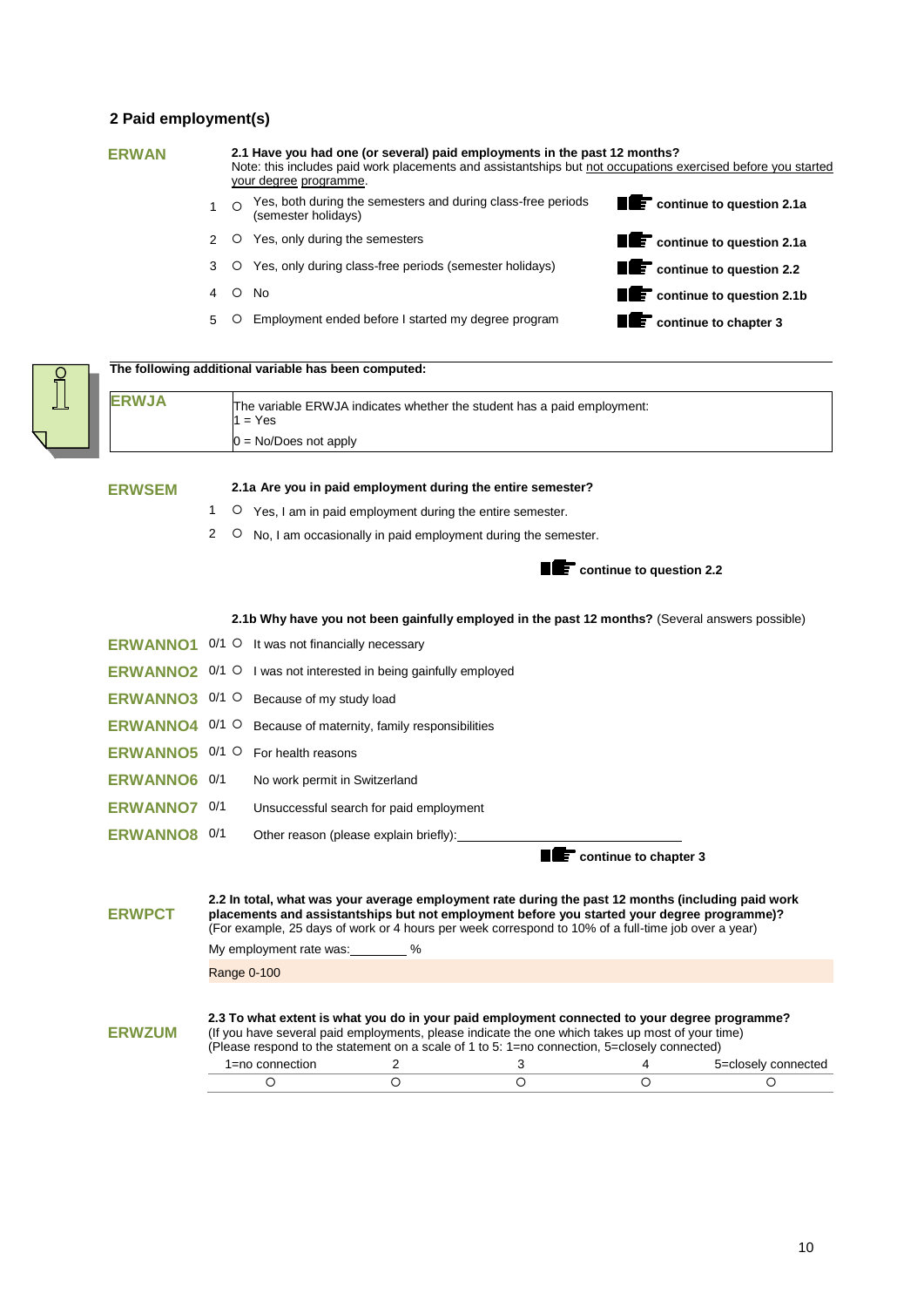#### **ERWFORM 2.4 Please explain the nature of your principal paid employment :**

- (Only one answer possible)
- 1 C compulsory work placement/internship as part of the academic programme (including medical internship)
- 2 O Voluntary work placement (paid work placement, but voluntary as part of the academic programme)
- 3 O Student assistant, academic assistant within the higher education institution
- 4 O Paid employment which does not require specific or additional education or training (e.g. babysitter, assistant cashier, school tutor, etc.)
- 5 Paid employment which requires specific education or training (e.g. teacher, secretary, translator, skilled worker, etc.)
- 6 Self-employment (e.g. freelance journalist, etc.)
- 7 Other paid employment (please explain briefly):

#### **2.5a To what extent do the following statements constitute a reason for you to have one or several paid employments?**

(Please respond to each statement on a scale of 1 to 5: 1=not at all, 5=completely)

#### **I exercise paid employment …**

|                |                                                                                                                            | not at all | 2       | 3        | 4       | 5<br>completely |
|----------------|----------------------------------------------------------------------------------------------------------------------------|------------|---------|----------|---------|-----------------|
| <b>ERWGR1</b>  | because I need the income I earn from it to live                                                                           | $\circ$    | $\circ$ | $\circ$  | O       | $\circ$         |
| <b>ERWGR2</b>  | because it makes things easier for me financially                                                                          | $\circ$    | $\circ$ | $\circ$  | $\circ$ | $\circ$         |
| <b>ERWGRN1</b> | to be able to maintain my standard of living                                                                               | O          | $\circ$ | $\circ$  | $\circ$ | $\circ$         |
| <b>ERWGR3</b>  | because it gives me independence from my parents                                                                           | $\circ$    | $\circ$ | $\circ$  | $\circ$ | $\circ$         |
| <b>ERWGR4</b>  | because this occupation allows me to acquire<br>practical experience that will be useful in my future<br>professional life | $\circ$    | $\circ$ | $\circ$  | $\circ$ | $\Omega$        |
| <b>ERWGR5</b>  | to make contacts for my future integration into<br>working life                                                            | $\circ$    | $\circ$ | $\circ$  | $\circ$ | O               |
| <b>ERWGR6</b>  | because I have to financially support other people<br>(partner, children)                                                  | $\circ$    | $\circ$ | $\circ$  | $\circ$ | $\circ$         |
| <b>ERWGR7</b>  | because I hope to increase my chances in the labour<br>market                                                              | $\circ$    | $\circ$ | O        | $\circ$ | ∩               |
| <b>ERWGR8</b>  | because this paid employment makes me feel<br>socially better integrated                                                   | $\circ$    | $\circ$ | $\circ$  | $\circ$ | $\circ$         |
| <b>ERWGR9</b>  | because this paid employment is an obligatory part of<br>my degree programme                                               | $\Omega$   | ◯       | $\Omega$ | $\circ$ | ∩               |
| <b>ERWGR10</b> | because my degree programme leaves me free time                                                                            | $\circ$    | $\circ$ | $\circ$  | $\circ$ | $\circ$         |
| <b>ERWGR11</b> | because I don't get a grant/student loan or my<br>grant/student loan is insufficient                                       | $\circ$    | $\circ$ | $\circ$  | $\circ$ | $\Omega$        |
| <b>ERWGRN2</b> | to broaden my personal horizons                                                                                            | $\circ$    | $\circ$ | $\circ$  | $\circ$ | $\circ$         |
| <b>ERWGR12</b> | because my paid employment is my main interest; my<br>degree programme takes second place                                  | $\circ$    | $\circ$ | O        | $\circ$ | O               |

**If STUMOD** = "Full-time study"  $\rightarrow$  Go to question 2.6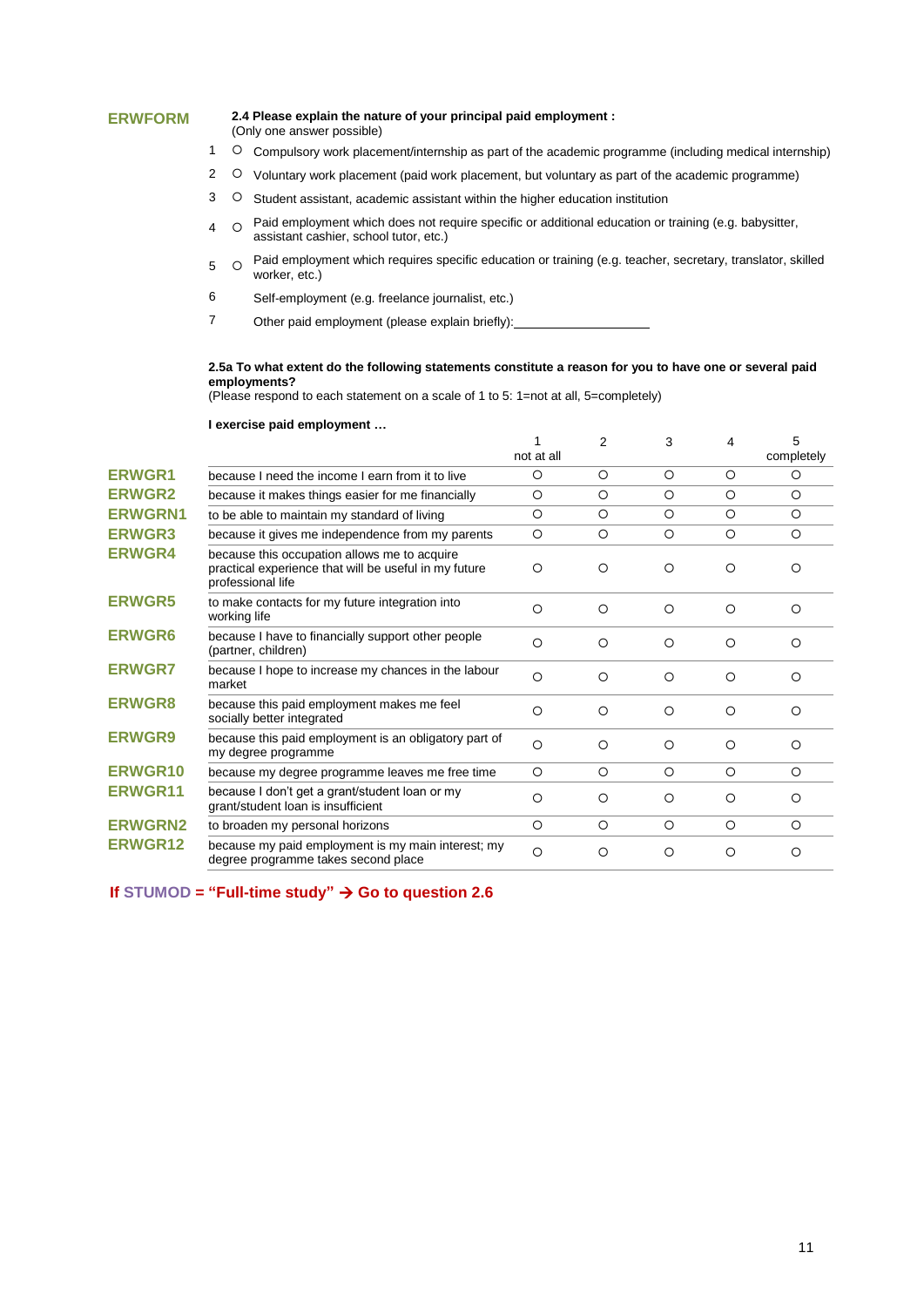**2.5b To what extent do the following statements constitute a reason for you to study part-time or while being employed at the same time?**

(Please respond to each statement on a scale of 1 to 5: 1=not at all, 5=completely)

## **I am studying part-time or while being employed at the same time...**

|                 |                                                                                                                   | not at all |   |          | 4 | 5<br>completely |
|-----------------|-------------------------------------------------------------------------------------------------------------------|------------|---|----------|---|-----------------|
| <b>ERWGR13</b>  | to get a higher qualification without having to quit my<br>paid employment                                        | Ω          | O | ◯        | Ω |                 |
| <b>ERWGR14</b>  | because it corresponds more closely to my view of<br>life than full-time studies                                  | O          | O | ◯        | О |                 |
| <b>ERWGR15</b>  | because I can make a direct connection between the<br>content of my degree programme and professional<br>practice | O          | O | O        | Ω |                 |
| <b>ERWGRNB1</b> | because my employer has asked me to get a higher<br>qualification                                                 | O          | O | $\Omega$ | Ω |                 |
| <b>FRWGRNB</b>  | because I am looking after my child/children                                                                      | О          | O | ◯        | Ω |                 |

#### **2.6 Does your paid employment have consequences for your degree programme?**

(Please respond to each statement on a scale of 1 to 5: 1=not at all, 5=completely)

|                |                                                                                                             | not at all | 2 | 3        | 4        | 5<br>completely |
|----------------|-------------------------------------------------------------------------------------------------------------|------------|---|----------|----------|-----------------|
| <b>ERWKON1</b> | My paid employment stimulates me in my studies                                                              | O          | O | $\Omega$ | O        | Ω               |
| <b>ERWKON2</b> | I find it difficult to reconcile the two (paid employment<br>and studies)                                   | $\Omega$   | Ω | $\Omega$ | Ω        | ∩               |
| <b>ERWKON3</b> | My degree programme is just a secondary activity                                                            | $\circ$    | ◯ | $\circ$  | $\Omega$ | ◯               |
| <b>ERWKON4</b> | My paid employment risks handicapping my<br>educational success                                             | Ω          | O | ◯        | ∩        |                 |
| <b>ERWKON5</b> | I study in a more focused way and I am aware of<br>what is more important                                   | O          | Ω | $\Omega$ | Ω        | ∩               |
| <b>ERWKON6</b> | I would gladly work less to have more time to study<br>but I cannot afford it financially                   | O          | O | ◯        | O        |                 |
| <b>ERWKON7</b> | I am not able to do an academic stay in another<br>institution of higher education although I would like to | $\circ$    | Ω | ∩        | Ω        | ∩               |
| <b>ERWKON8</b> | I cannot take certain courses because of a conflict of<br>schedules                                         | Ω          | O | $\Omega$ | Ω        | ∩               |
| <b>ERWKON9</b> | I have health problems because of the double burden<br>of my study load and having a job                    | $\Omega$   | O | ◯        | Ω        |                 |
|                |                                                                                                             |            |   |          |          |                 |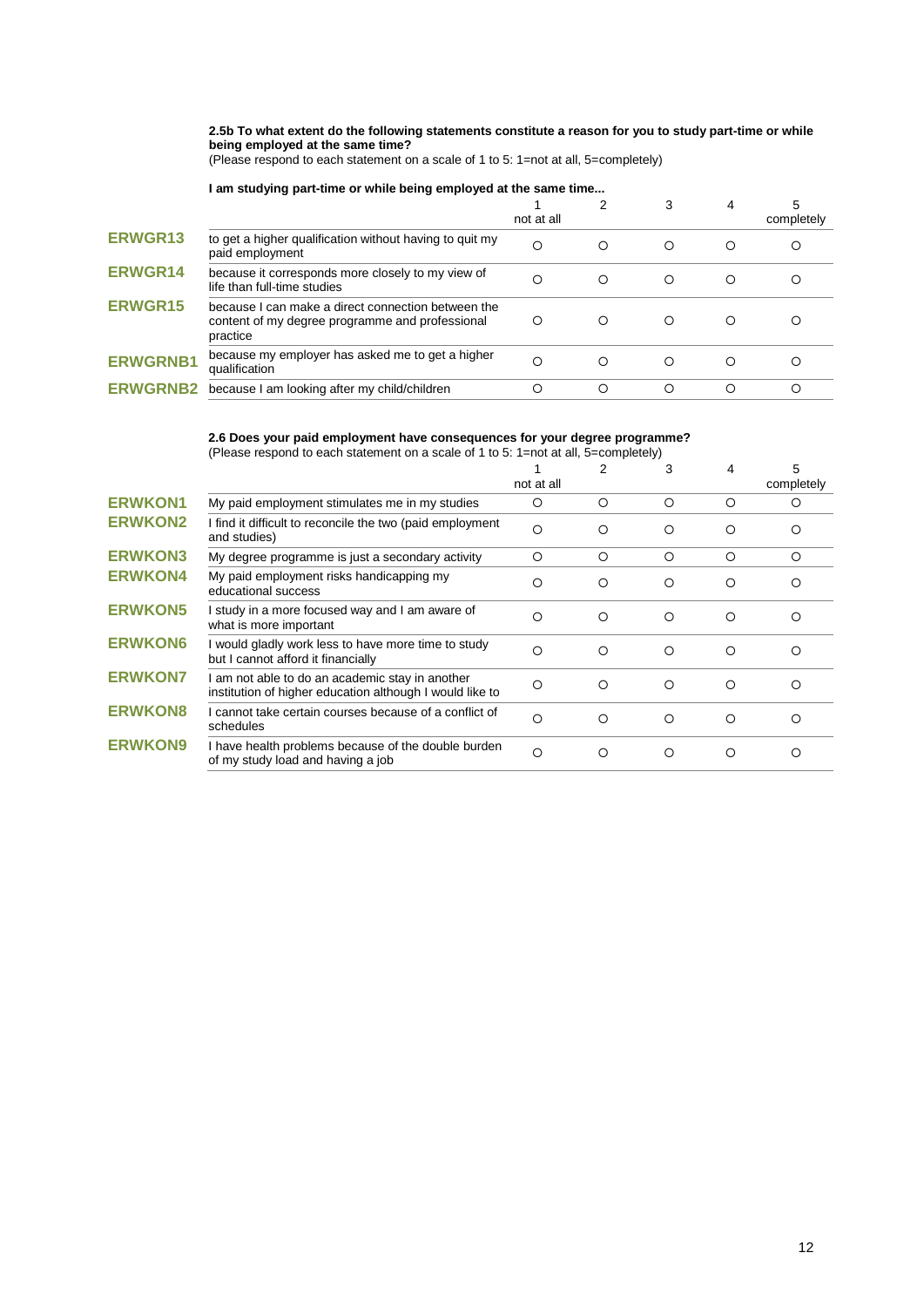# **3 Living and studying conditions**

**3.1 Do you find the following aspects of your degree programme and your current life satisfactory?** (Please respond to each statement on a scale of 0 to 10: 0=very unsatisfactory, 10=very satisfactory)

|                |                            | 0<br>very<br>unsatisfactory |         | 2       | 3 | 4       | 5       | 6       |   | 8 | 9       | 10<br>very<br>satisfactory |
|----------------|----------------------------|-----------------------------|---------|---------|---|---------|---------|---------|---|---|---------|----------------------------|
| <b>ZUFSTUD</b> | Educational conditions     | O                           | $\circ$ | O       | ◯ | ◯       | $\circ$ | $\circ$ | O | ∩ | $\circ$ | $\circ$                    |
| <b>ZUFWOHN</b> | Housing conditions         | О                           | $\circ$ | O       | ◯ | $\circ$ | $\circ$ | $\circ$ | ∩ |   | $\circ$ | $\circ$                    |
| <b>ZUFGES</b>  | Health                     | O                           | $\circ$ | ∩       | ∩ | ◯       | ∩       | ◯       | ∩ | ∩ | ◯       | $\circ$                    |
| <b>ZUFSOZ</b>  | Social life                | O                           | $\circ$ | $\circ$ | ◯ | ◯       | ◯       | $\circ$ | ∩ | ∩ | ◯       | $\circ$                    |
| <b>ZUFFIN</b>  | <b>Financial situation</b> | О                           | ◯       | Ω       |   | O       | $\circ$ | $\circ$ |   |   | $\circ$ | $\circ$                    |

#### **3.1a To what extent do you agree with the following statements?**

(Please respond to each statement on a scale of 1 to 5: 1=don't agree at all, 5=strongly agree)

|                |                                                                                | Don't agree<br>at all |  | Strongly<br>agree |
|----------------|--------------------------------------------------------------------------------|-----------------------|--|-------------------|
| <b>INTSOC1</b> | I often have the impression that I don't really belong<br>in higher education. | Ω                     |  |                   |
| <b>INTSOC2</b> | I sometimes ask myself whether studying was the<br>right choice for me.        |                       |  |                   |

#### **Help :** Time spent on various activities

This question is about how much time students spend on various activities. If the amount of time you devote to a particular activity varies widely from one period to another, please indicate the amount spent on this activity during a "typical" week during the semester.

"Voluntary activities" comprise activities involving social, political or cultural engagement. In this sense, they are to be differentiated from leisure activities. For example, a "coach" in a sports club is a voluntary activity. But as far as we are concerned a sports activity in a sports club is "only" a leisure activity.

#### **3.2 During an academic week you consider to be typical, how much time do you devote to the following activities?**

(Please enter "0" for activities you do not practise)

- **VORLETOT** \_\_ Academic programme (lectures, seminars, internships, exercises, etc.)
- **SONSTTOT** \_\_ Other academic work (preparation, research and final papers, library study, library research, etc.)
- **TAETIGTOT** \_\_ Paid employment (all paid activities: jobs, professional activity, babysitter, etc.)
- **FREITOT** \_\_ Voluntary activities (within or outside of your academic institution: societies, youth groups, politics, etc.)
- **FAMTOT**  $\qquad \qquad \_$  Family activities, looking after children, household chores

Range 0-168

**The following additional variable has been computed:**



**ZEITTOT** Sum of **VORLETOT, SONSTTOT, TAETIGTOT, FREITOT** and **FAMTOT**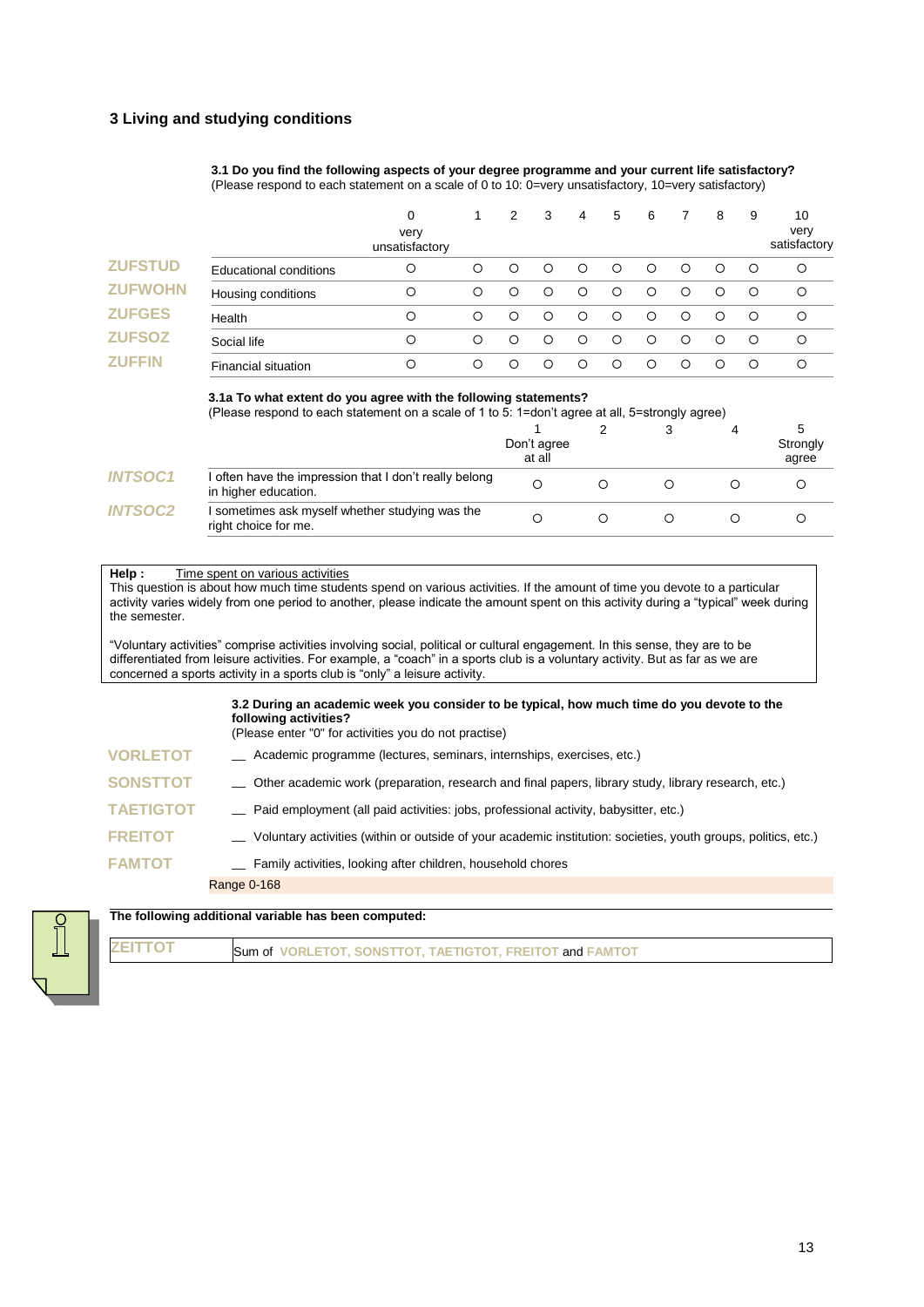### **3.3 Please indicate if you would like to spend less or more time on the following activities:**

|                 | (Please respond to each statement on a scale of 1 to 3: 1=less, 3=more) |      |      |      |
|-----------------|-------------------------------------------------------------------------|------|------|------|
|                 |                                                                         |      |      |      |
|                 |                                                                         | less | same | more |
| <b>BALVORLE</b> | Time spent on academic programme                                        |      |      |      |
| <b>BALSONST</b> | Time spent on other academic work                                       |      |      |      |
| <b>BALERW</b>   | Time spent on paid employment                                           |      |      |      |

# **If** *ERWAN* **= "No" or " Employment ended before I started my degree program " Go to question 3.5**

| <b>ACTPRIM</b>        |         |   | 3.4 Which of the following statements applies to you most?                                |                                                                                                                                                                                            |                                     |
|-----------------------|---------|---|-------------------------------------------------------------------------------------------|--------------------------------------------------------------------------------------------------------------------------------------------------------------------------------------------|-------------------------------------|
|                       | 1       |   |                                                                                           | $\circ$ Primarily I am a student, and I am working alongside my studies                                                                                                                    |                                     |
|                       | 2       | O |                                                                                           | Primarily I work, and I am studying alongside my paid employment                                                                                                                           |                                     |
| SANSIT                |         |   | 3.5 How is your state of health in general? Is it                                         |                                                                                                                                                                                            |                                     |
|                       | 1       |   | O Very good                                                                               |                                                                                                                                                                                            |                                     |
|                       | 2       | O | Good                                                                                      |                                                                                                                                                                                            |                                     |
|                       | 3       |   | $O$ Fair                                                                                  |                                                                                                                                                                                            |                                     |
|                       | 4       |   | $O$ Poor                                                                                  |                                                                                                                                                                                            |                                     |
|                       | 5       |   | O Very poor                                                                               |                                                                                                                                                                                            |                                     |
| <i><b>SANPRO</b></i>  |         |   | which are likely to last for at least another 6 months.)                                  | 3.6a Do you have any chronic or ongoing illnesses or health problems?<br>(These are illnesses or health problems from which you have already suffered for at least 6 months and            |                                     |
|                       | 1       |   | O Yes                                                                                     |                                                                                                                                                                                            |                                     |
|                       | 2       |   | $O$ No                                                                                    |                                                                                                                                                                                            | <b>TE</b> continue to question 3.7a |
|                       |         |   | 3.6b What ongoing illnesses or health problems do you have?<br>(Several answers possible) |                                                                                                                                                                                            |                                     |
| <b>SANMAL</b>         |         |   | 0/1 O Chronic diseases                                                                    |                                                                                                                                                                                            |                                     |
| SANPSY                |         |   | 0/1 O Psychological problems                                                              |                                                                                                                                                                                            |                                     |
| <b>SANGEH</b>         | $0/1$ O |   | Mobility impairment                                                                       |                                                                                                                                                                                            |                                     |
| <i><b>SANSINN</b></i> | $0/1$ O |   |                                                                                           | Visual or hearing impairment (despite use of glasses or hearing aid)                                                                                                                       |                                     |
| <i><b>SANLERN</b></i> |         |   | 0/1 O Learning disability (ADHS, dyslexia)                                                |                                                                                                                                                                                            |                                     |
| <b>SANAND</b>         |         |   |                                                                                           | 0/1 O Other health problems (please explain briefly): __________________________                                                                                                           |                                     |
| <b>SANRGEN</b>        |         |   | past 6 months or longer due to a health problem?                                          | 3.7a To what extent have you been limited in carrying out ordinary activities of daily life over the<br>(Please respond on a scale of 1 to 3: 1=severely limited, 3=not limited at all)    |                                     |
|                       |         |   | 1<br>severely limited                                                                     | 2<br>limited but not severely                                                                                                                                                              | 3<br>not at all limited             |
|                       |         |   | O                                                                                         | O                                                                                                                                                                                          | O                                   |
| <i><b>SANRETU</b></i> |         |   | 6 months or longer due to a health problem?<br>1                                          | 3.7b To what extent have you been limited in carrying out activities of your studies over the past<br>(Please respond on a scale of 1 to 3: 1=severely limited, 3=not limited at all)<br>2 | 3                                   |
|                       |         |   | severely limited                                                                          | limited but not severely                                                                                                                                                                   | not at all limited                  |
|                       |         |   | O                                                                                         | O                                                                                                                                                                                          | O                                   |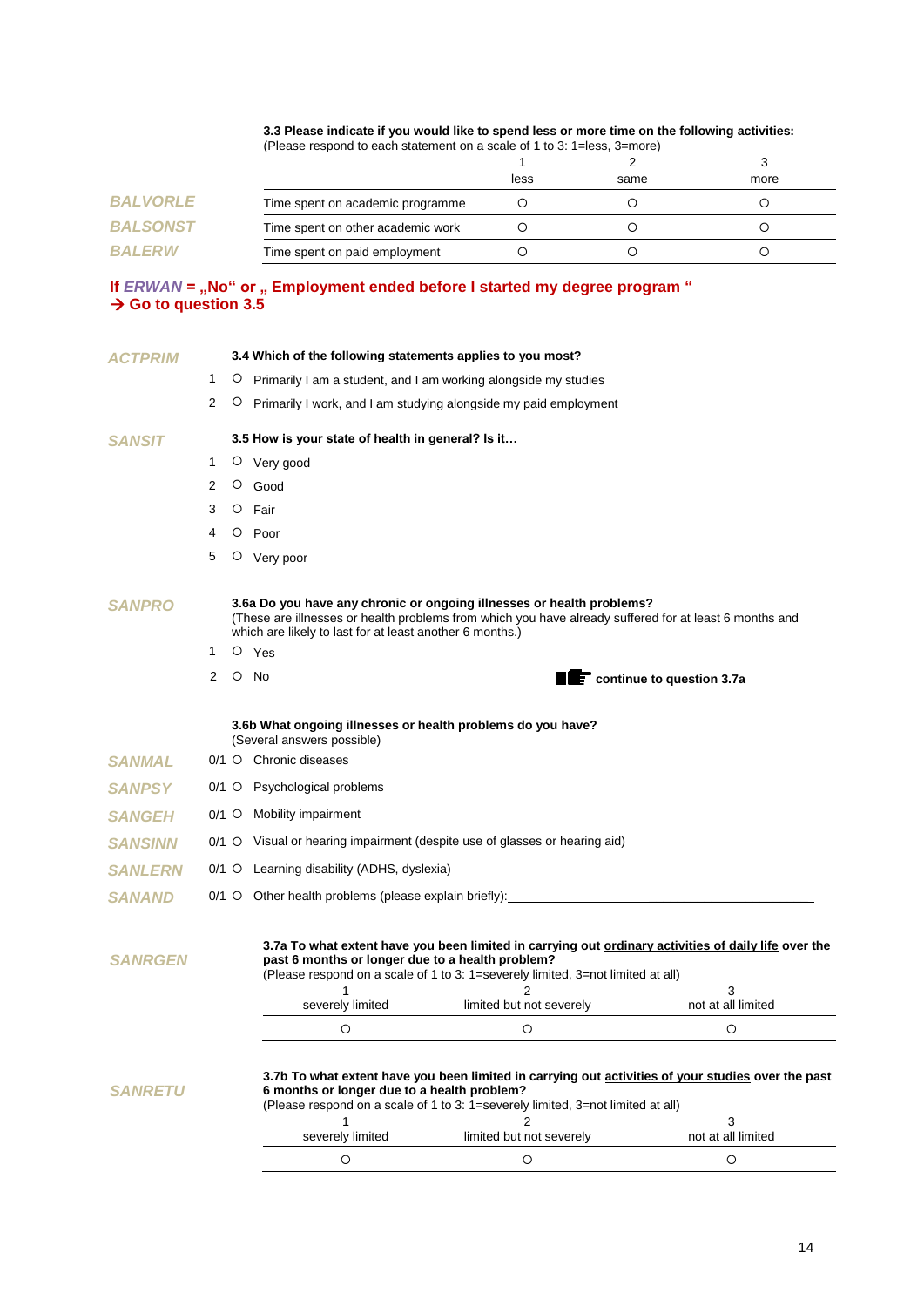# **If** *SANRETU***="not at all limited" continue to question 4.1**

*SANSUPHS* **3.8 Do you receive support from your institution of higher education in coping with the limitations you are suffering from due to health problems?**

- 1 O Yes
- 2 No

*SANSUBES* **3.9 Do you require additional support from your institution of higher education?**

- 1 O Yes
- 2 No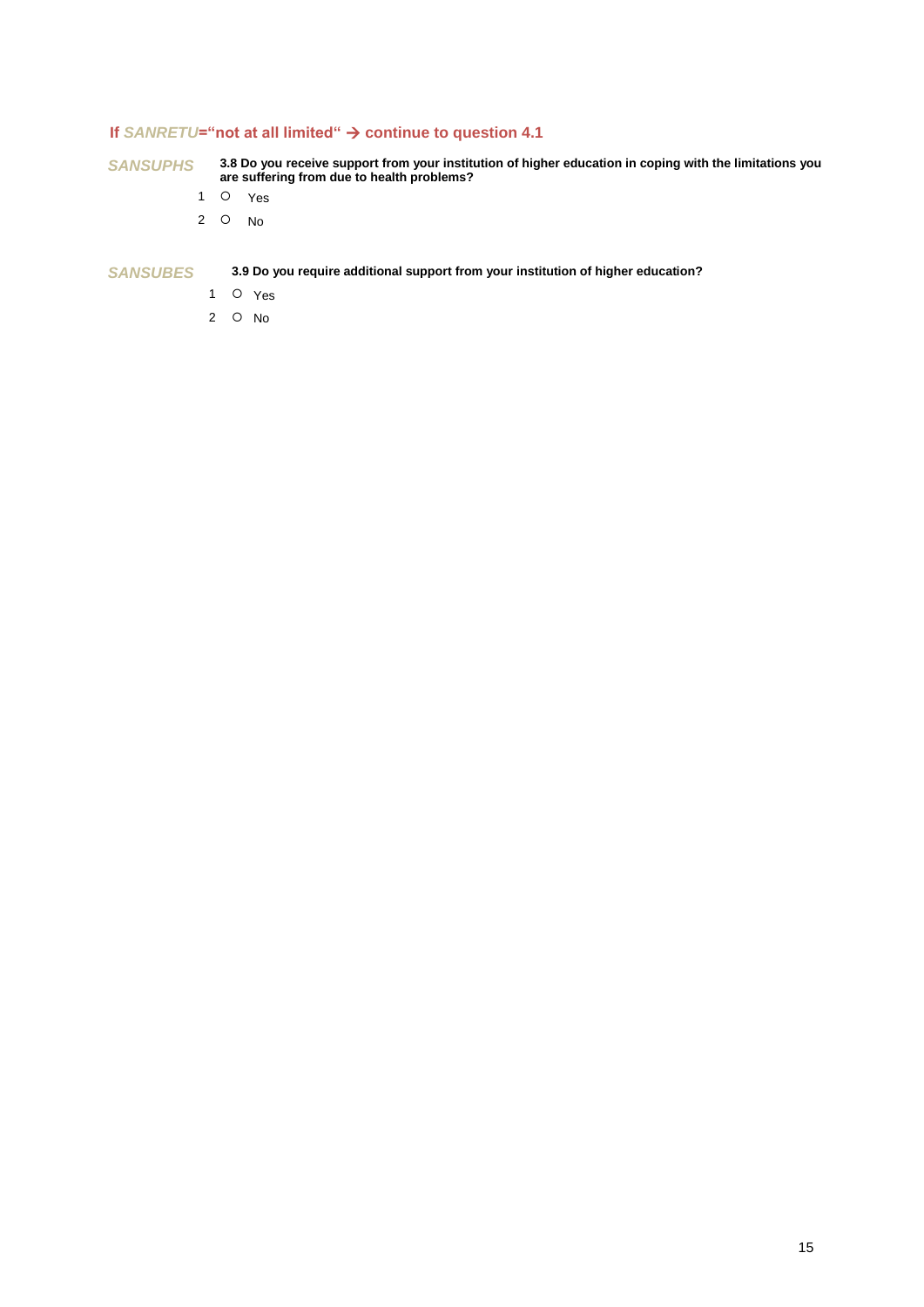# **4 Housing**

**4.1 Who do you live with during the week during the semester?**

The variable LOGPAR indicates whether the student lives with his/her parents:

(Please indicate how many people this applies to for each category. Do not include yourself.)

| <b>MENPAR</b>          |                          | Parents, stepparents                       |
|------------------------|--------------------------|--------------------------------------------|
| <b>MENPART</b>         | $\overline{\phantom{a}}$ | Partner, spouse                            |
| <b>MENENF</b>          |                          | Children (natural, adopted or stepchildren |
| <b>MENFAM</b>          |                          | Other relatives                            |
| <b>MENNOFAM</b>        |                          | Other non-relatives                        |
| <b>MENNOSEUL 0/1 O</b> |                          | I live on my own                           |



# **The following additional variables have been computed:**

 $1 =$  parental home  $0 =$  not in a parental home

| <b>MENTOT</b>  | Sum of the persons in the household (not including the student) |
|----------------|-----------------------------------------------------------------|
|                | Students' housing situation                                     |
|                | $1 =$ Living with parents                                       |
| <b>MENFORM</b> | $2$ = Living in student accommodation                           |
|                | $3 =$ Living with other person(s)                               |
|                | $4 = Living alone$                                              |

5 = Living with partner and/or children

# **If MENPAR > 0 → go to question 4.1c If MENPAR**  $= 0 \rightarrow$  **go to question 4.1a and omit 4.1c**

**LOGSTUD 4.1a Do you live in a student hall of residence or in another type of accommodation for students?**

**LOGPAR**

1 O Yes

2  $\circ$  No

*LOGDIF* **4.1b If you moved for your studies, was it difficult to find a flat/room?**

- 1 O Yes
- 2  $\circ$  No
- 3 O I did not have to move

### **→ Go to question 4.2**

#### **4.1c To what extent do the following statements correspond to your situation?** (Please respond to each statement on a scale of 1 to 5: 1=not at all, 5=completely)

|                  |                                                                                           | not at all | 3 | 4 | 5<br>completely |
|------------------|-------------------------------------------------------------------------------------------|------------|---|---|-----------------|
| <b>LOGPAROK</b>  | am content to be living at my parents'                                                    | О          | Ω | ◯ |                 |
| <b>LOGPARORT</b> | chose where I was going to study to be near my<br>parent's home                           | О          |   |   |                 |
| <b>LOGPARFIN</b> | cannot afford to pay for housing myself                                                   | O          |   |   |                 |
|                  | <b>LOGPARPROV</b> I am currently looking for housing but so far without<br><b>SUCCESS</b> | О          |   |   |                 |

# **LOGMIN 4.2 How far from your higher education institution do you live during the week? (one-way journey)**

Please indicate your approximate commute time in minutes:

Range 0-240 minutes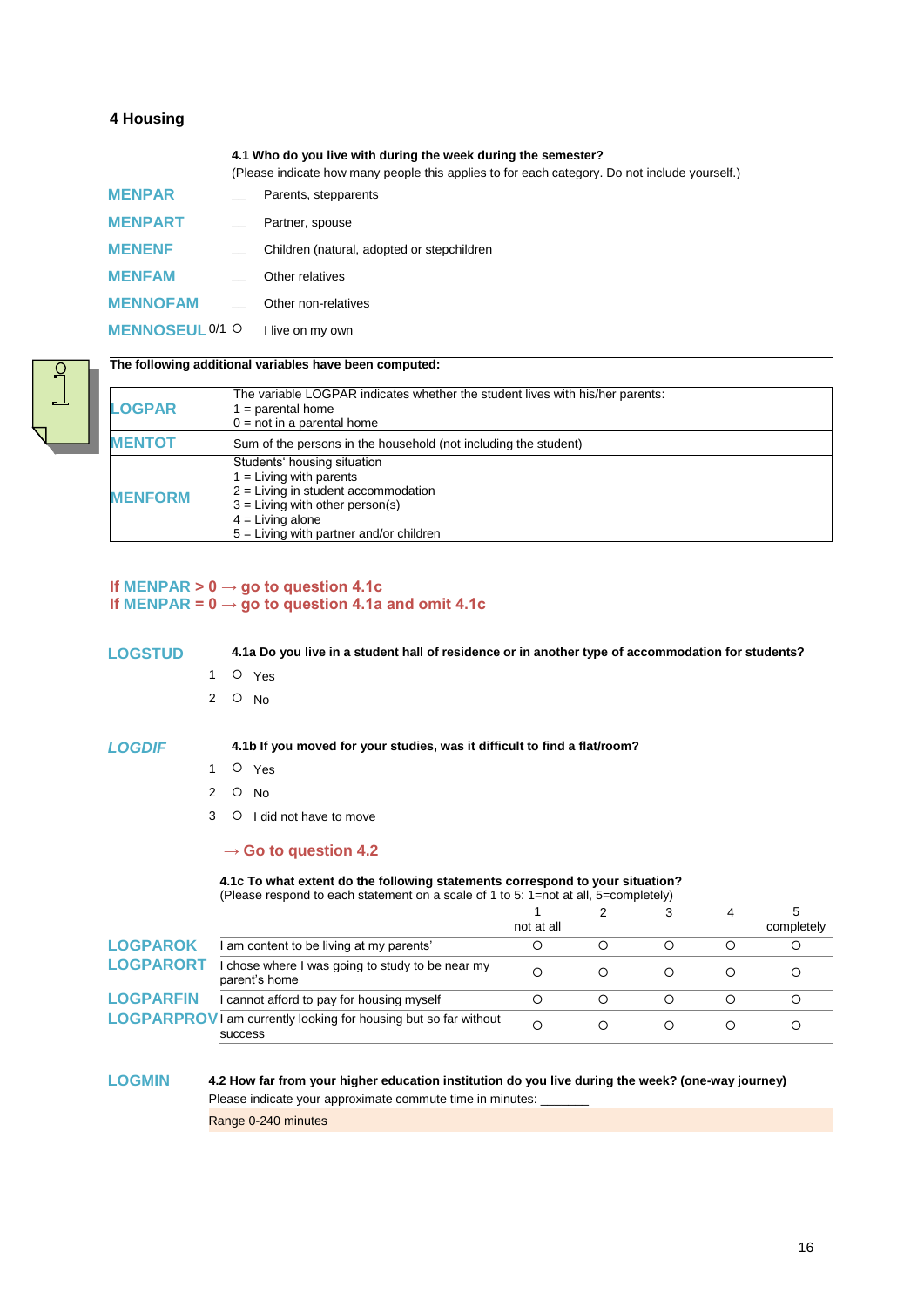| <b>LOGCHAUS</b> |             | 4.3 This semester, where are you living during the week?                                                                                                                                                                       |                                      |
|-----------------|-------------|--------------------------------------------------------------------------------------------------------------------------------------------------------------------------------------------------------------------------------|--------------------------------------|
|                 | $\circ$     | In Switzerland                                                                                                                                                                                                                 |                                      |
|                 | $2^{\circ}$ | Abroad                                                                                                                                                                                                                         | <b>THE</b> continue to question 4.3b |
|                 |             |                                                                                                                                                                                                                                |                                      |
|                 |             | 4.3a. This semester, which municipality (commune) are you living in during the week?                                                                                                                                           |                                      |
|                 |             | LOGCHCAN please select a canton first: the control of the control of the control of the control of the control of the control of the control of the control of the control of the control of the control of the control of the |                                      |
|                 |             |                                                                                                                                                                                                                                |                                      |
|                 |             |                                                                                                                                                                                                                                | <b>E</b> continue to question 4.4    |

**LOGAUSLAND 4.3b. This semester, which country are you living in during the week?** Dropdown list of countries and regions

**LOGMOB 4.4 What means of transport do you use most often to get to your higher education institution?** (If you use several means of transport, please indicate the one with which you cover the greatest distance)

- 1 O On foot
- 2 O By bicycle
- 3 O By bus, tram
- 4 O By train, boat/ship
- 5 O By car, motorcycle, motor scooter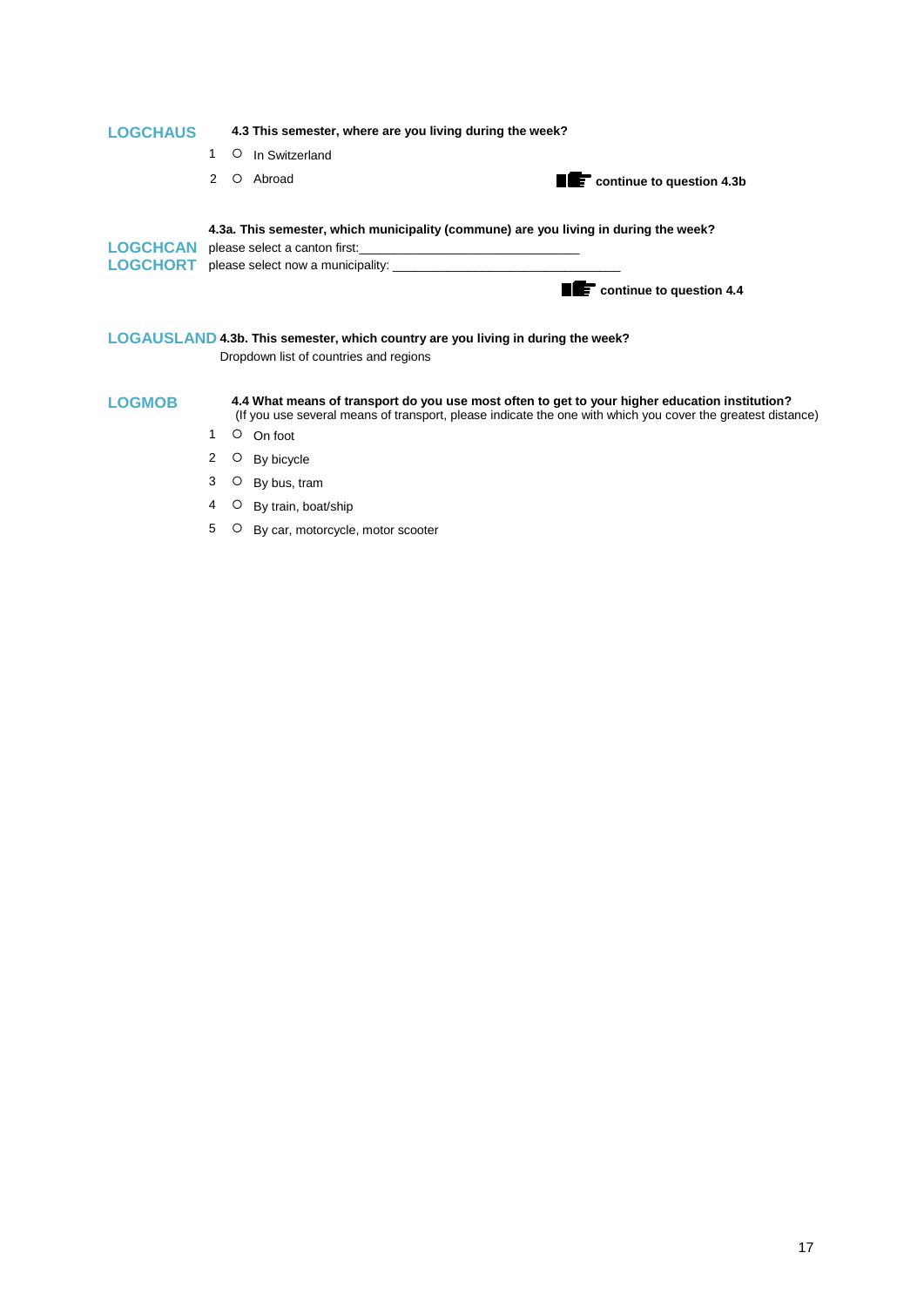### **5 Student financial aid**

#### **Note:**

- For the following questions, please specify all applications for financial aid from the public and private sector with the exception of - bank loans
	- mobility scheme for university studies grants or loans (e.g. Erasmus)
	- allowances obtained as part of work placements/internships that form part of academic programmes

**5.0 Are you receiving financial aid for your degree programme for the 2015-2016 academic year?** (Please indicate all financial aid you receive) **SUBSTIP** 0/1 O Yes, I receive a grant (government, higher education institution, non-<br> **SUBSTIP** 0/1 O profit private institution) profit private institution) **SUBDAR**  $0/1$   $\Omega$ Yes, I receive a loan (government, higher education institution, nonprofit private institution) **activate questions 5.3 SUBDEM**  $0/1$  O I have applied for one or several grants/loans but have not vet received a response **continue to question 5.6 SUBEMP** 0/1  $\circ$  I receive financial support from my (former) employer **activate questions 5.1 SUBKEIN** 0/1  $\circ$  No, I do not receive financial aid for my degree programme **and the activate questions 5.4 5.1 Are you receiving financial aid for your degree programme from your employer for the 2015-2016 academic year?** (Please indicate all the types of financial aid you are receiving) **SUBEMP1** 0/1  $\circ$  Grant or loan from the employer **SUBEMP2** 0/1  $\circ$  Possibility of devoting part of the paid work time to degree programme **SUBEMP3** 0/1  $\circ$  Payment of tuition (in whole or in part) **SUBEMP4** 0/1  $\circ$  Other (please explain briefly): **If** SUBEMP3 =  $0 \rightarrow$  leave out question 5.1a

**SUBEMPGEB 5.1a What percentage of your tuition has your employer offer to pay for the 2015-2016 academic year?**  (Only one answer possible)

- $1 \circ 1-25\%$
- 2 26-50%
- $3$  O  $51-75%$
- 4 76-100%

# **5.2 Your grant comes from...**

- (Several answers possible) **STIPPUB** 0/1 0 the government **activate of the government activate questions 5.2a1**
- **STIPHS** 0/1 0 your higher education institution **and the state of activate questions 5.2b1 STIPPRIV** 0/1 0 a non-profit private institution (e.g. a foundation) **and the activate questions 5.2c1 STIPJSP** 0/1 0 I don't know
- **STIPPUBPROV 5.2a1 The grant you receive from the government comes from …** 1 **O** a level of the Swiss government (Confederation, canton, municipality)  $2 \nO$  a foreign government (central government, local authority, etc.)
	- 3 O I don't know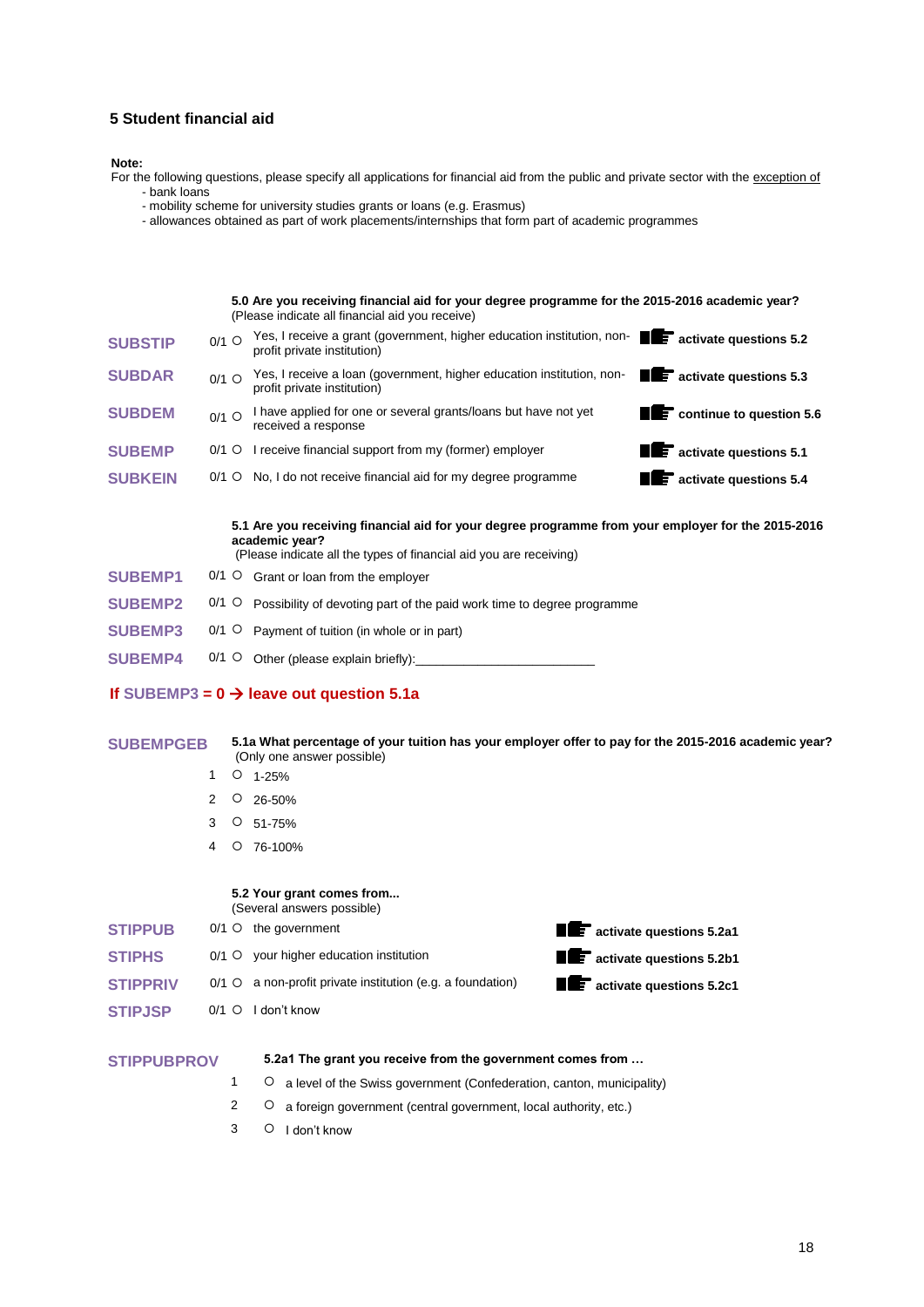| <b>STIPPUBPAR</b>   |         |         | 5.2a2 The grant you receive from the government is                                                                   |                                         |
|---------------------|---------|---------|----------------------------------------------------------------------------------------------------------------------|-----------------------------------------|
|                     | 1       |         | O dependent on your parents'/partner's income and assets                                                             |                                         |
|                     | 2       | O       | independent of your parents'/partner's income and assets                                                             |                                         |
|                     | 3       |         | $\circ$ I don't know                                                                                                 |                                         |
| <b>STIPHSPAR</b>    |         |         | 5.2b1 The grant you receive from the higher education institution is                                                 |                                         |
|                     | 1       |         | O dependent on your parents'/partner's income and assets                                                             |                                         |
|                     | 2       | $\circ$ | independent of your parents'/partner's income and assets                                                             |                                         |
|                     | 3       | O       | I don't know                                                                                                         |                                         |
| <b>STIPHSMER</b>    |         |         | 5.2b2 Is the grant you receive from the higher education institution something like an "excellence"<br>scholarship"? |                                         |
|                     | 1       |         | $O$ Yes                                                                                                              |                                         |
|                     | 2       | $\circ$ | No                                                                                                                   |                                         |
|                     | 3       |         | $\circ$ I don't know                                                                                                 |                                         |
| <b>STIPPRIVPROV</b> |         |         | 5.2c1 The grant you receive from a private institution comes from                                                    |                                         |
|                     |         | 1       | O a Swiss private institution                                                                                        |                                         |
|                     |         | 2       | $\circ$<br>a foreign private institution                                                                             |                                         |
|                     |         | 3       | O<br>I don't know                                                                                                    |                                         |
| <b>STIPPRIVPAR</b>  |         |         | 5.2c2 The grant you receive from a private institution is                                                            |                                         |
|                     | 1       | O       | dependent on your parents'/partner's income and assets                                                               |                                         |
|                     | 2       | O       | independent of your parents'/partner's income and assets                                                             |                                         |
|                     | 3       | O       | I don't know                                                                                                         |                                         |
| <b>STIPPRIVMER</b>  |         |         | 5.2c3 Is the grant you receive from a private institution something like an "excellence scholarship"?                |                                         |
|                     | 1       | O       | Yes                                                                                                                  |                                         |
|                     | 2       | O       | No                                                                                                                   |                                         |
|                     | 3       | O       | I don't know                                                                                                         |                                         |
|                     |         |         | 5.3 Your loan comes from<br>(Several answers possible)                                                               |                                         |
| <b>DARPUB</b>       |         |         | $0/1$ $\circ$ the government                                                                                         | <b>THE activates questions 5.3a1</b>    |
| <b>DARHS</b>        | $0/1$ O |         | your higher education institution                                                                                    | $\blacksquare$ activates questions 5.3b |
| <b>DARPRIV</b>      | $0/1$ O |         | a non-profit private institution (e.g. a foundation)                                                                 | $\mathbf{F}$ activates questions 5.3c1  |
| <b>DARJSP</b>       | $0/1$ O |         | I don't know                                                                                                         |                                         |
| <b>DARPUBPROV</b>   |         |         | 5.3a1 The loan you receive from the government comes from                                                            |                                         |
|                     |         | 1       | O<br>a level of the Swiss government (Confederation, canton, municipality)                                           |                                         |
|                     |         | 2       | O<br>a foreign government (central government, local authority, etc.)                                                |                                         |
|                     |         | 3       | O<br>I don't know                                                                                                    |                                         |
| <b>DARPUBPAR</b>    |         |         | 5.3a2 The loan you receive from the government is                                                                    |                                         |
|                     | 1       | $\circ$ | dependent on your parents'/partner's income and assets                                                               |                                         |
|                     | 2       | O       | independent of your parents'/partner's income and assets                                                             |                                         |
|                     | 3       | O       | I don't know                                                                                                         |                                         |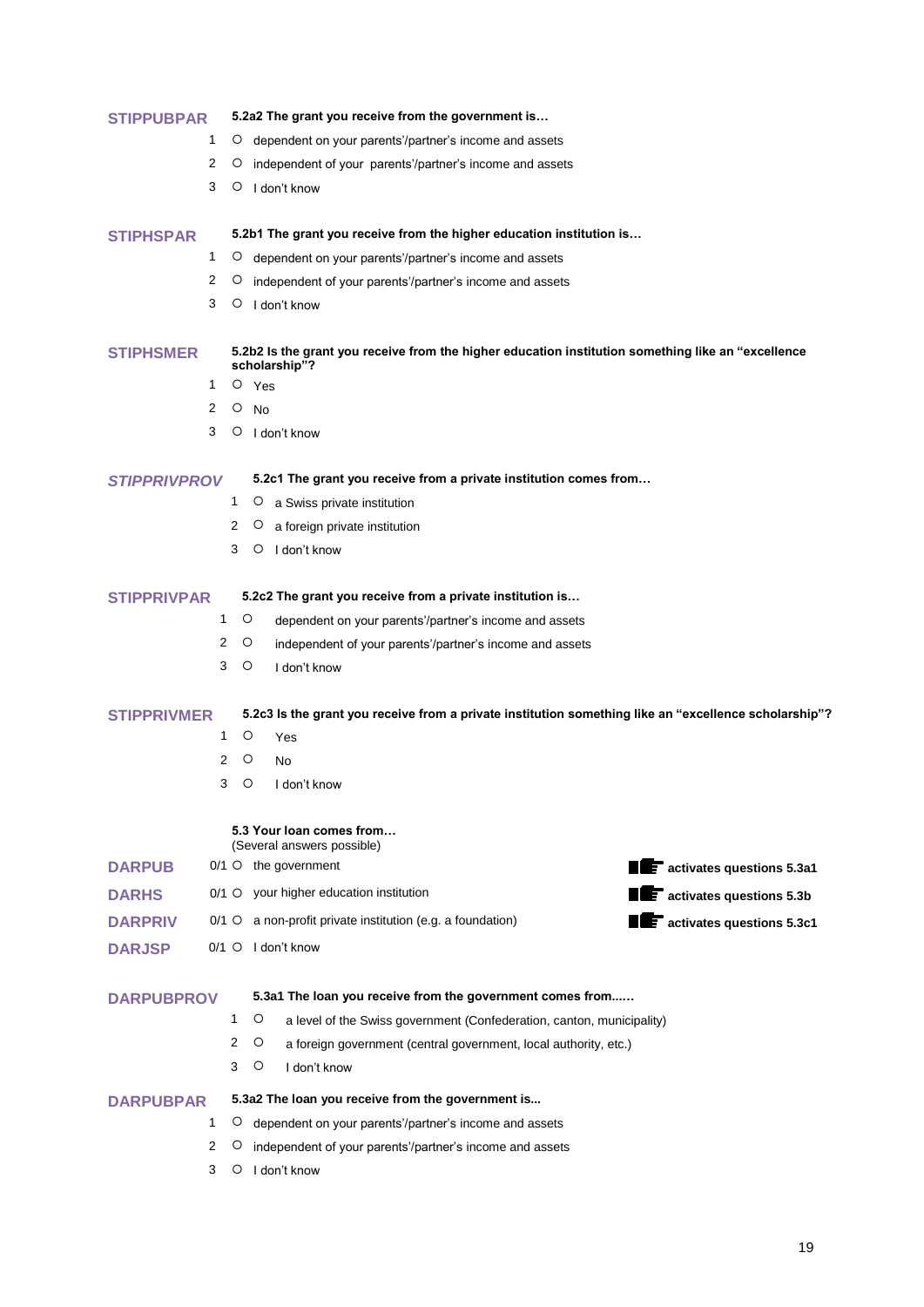| DARHSPAR            |                    |         | 5.3b The loan you receive from the institution of higher education is                                                                                                                                             |
|---------------------|--------------------|---------|-------------------------------------------------------------------------------------------------------------------------------------------------------------------------------------------------------------------|
| 1                   | $\circ$            |         | dependent on your parents'/partner's income and assets                                                                                                                                                            |
| 2                   | O                  |         | independent of your parents'/partner's income and assets                                                                                                                                                          |
| 3                   | $\circ$            |         | I don't know                                                                                                                                                                                                      |
| <b>DARPRIVPROV</b>  |                    |         | 5.3c1 The loan you receive from a private institution comes from                                                                                                                                                  |
|                     |                    | 1       | O<br>a Swiss private institution                                                                                                                                                                                  |
|                     |                    | 2       | O<br>a foreign private institution                                                                                                                                                                                |
|                     |                    | 3       | O<br>I don't know                                                                                                                                                                                                 |
| <b>DARPRIVPAR</b>   |                    |         | 5.3c2 The loan you receive from a private institution is                                                                                                                                                          |
|                     | 1                  | O       | dependent on your parents'/partner's income and assets                                                                                                                                                            |
|                     | 2                  | O       | independent of your parents'/partner's income and assets                                                                                                                                                          |
|                     | 3                  | O       | I don't know                                                                                                                                                                                                      |
| <b>SUBANT</b>       |                    |         | 5.4 Have you already submitted one or several applications for a grant or loan for the 2015-2016                                                                                                                  |
|                     |                    |         | academic year or for a previous year?                                                                                                                                                                             |
| 1<br>2              | O                  |         | O Yes but my application(s) were rejected<br><b>THE CONTINUE TO QUESTION 5.5a</b><br>Yes, but the aid I received has already run out                                                                              |
| 3                   | $\circ$            | No      | <b>THE CONTINUE TO QUESTION 5.5C</b><br>Continue to question 5.5d                                                                                                                                                 |
|                     |                    |         |                                                                                                                                                                                                                   |
| <b>SUBNO</b>        |                    |         | 5.5a What was the main reason you were given when your grant or loan application(s) were rejected?<br>(Please select the main reason that determined the rejection of your application. Only one answer possible) |
| 1                   | O                  |         | My parents/partner's financial situation                                                                                                                                                                          |
| 2                   | O                  |         | My personal financial situation                                                                                                                                                                                   |
| 3                   |                    |         | O My academic results were not good enough                                                                                                                                                                        |
| 4                   | $\circ$            |         | I am pursuing a second education/training programme                                                                                                                                                               |
| 5<br>6              | O                  |         | My age                                                                                                                                                                                                            |
| 7                   | $\circ$<br>$\circ$ |         | My principal place of residence is abroad<br>My Swiss residence permit does not allow it                                                                                                                          |
| 8                   | O                  |         | Other (please explain briefly):                                                                                                                                                                                   |
|                     |                    |         |                                                                                                                                                                                                                   |
|                     |                    |         | 5.5b What are the consequences of this rejection for your degree programme?<br>(Several answers possible)                                                                                                         |
| <b>SUBNOERW</b>     |                    | $0/1$ O | I have to spend more time in paid employment                                                                                                                                                                      |
| <b>SUBNOSTU</b>     |                    | $0/1$ O | The total duration of my degree programme will become longer                                                                                                                                                      |
| <b>SUBNOSTOP</b>    |                    | $0/1$ O | I am thinking about giving up my degree programme                                                                                                                                                                 |
| <b>SUBNOPAR</b>     |                    | $0/1$ O | I have borrowed money from my family or friends                                                                                                                                                                   |
| <b>SUBNOBANK</b>    |                    | $0/1$ O | I have taken out a bank loan                                                                                                                                                                                      |
| <b>SUBNOFINPAR</b>  |                    | $0/1$ O | I am financially dependent on my parents                                                                                                                                                                          |
| <b>SUBNOFINPAAR</b> |                    | $0/1$ O | I am financially dependent on my partner                                                                                                                                                                          |
| <b>SUBNOEMP</b>     |                    | $0/1$ O | I have decided to study in a university of applied sciences whilst working in paid employment at the<br>same time                                                                                                 |
| <b>SUBNOAND</b>     |                    | $0/1$ O |                                                                                                                                                                                                                   |
| <b>SUBNONO</b>      |                    | $0/1$ O | There are no consequences; I can continue my degree programme as planned                                                                                                                                          |

**continue to question 5.6**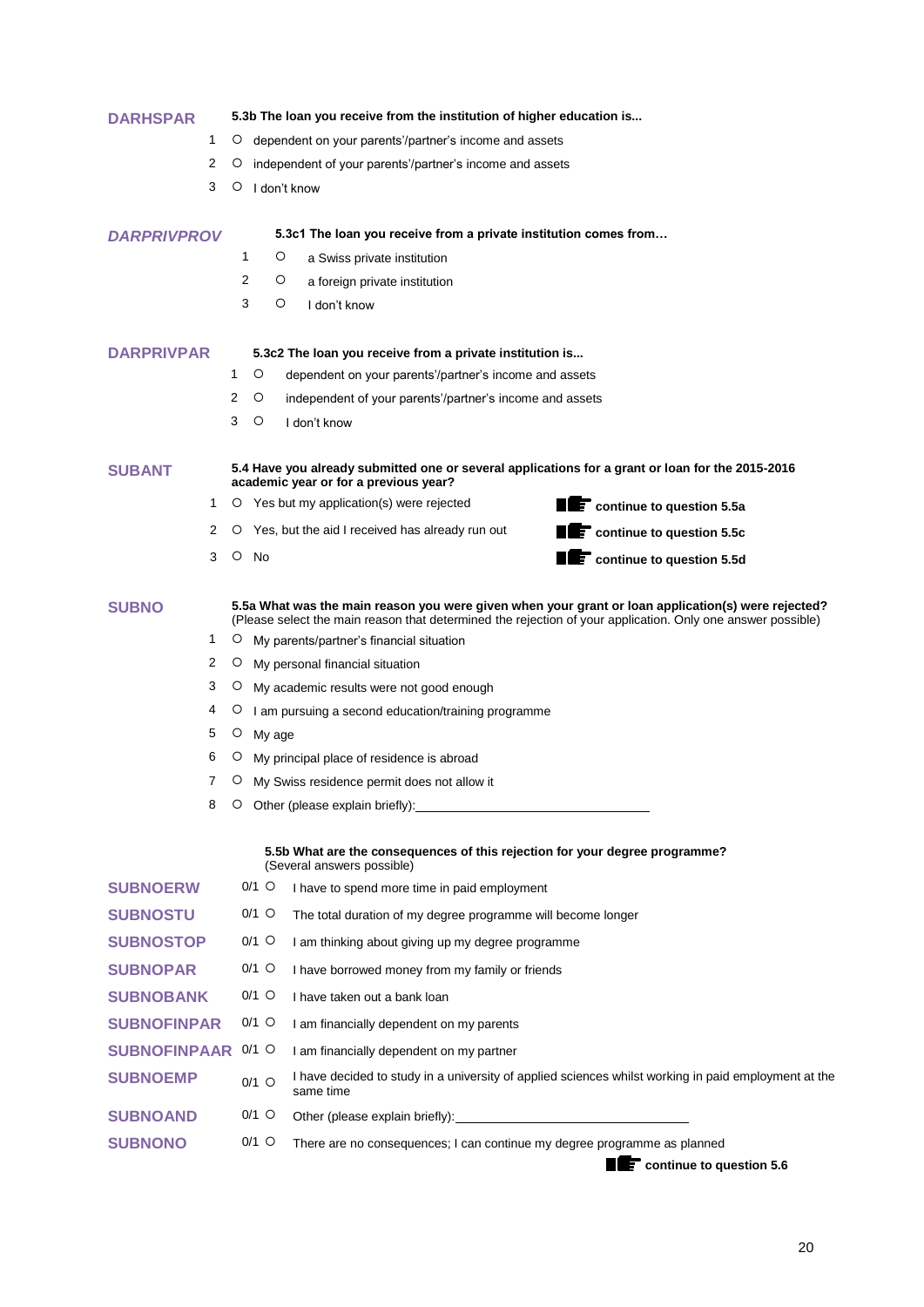|                                |                  | 5.5c What are the consequences of the end of this aid for your degree programme?<br>(Several answers possible)    |
|--------------------------------|------------------|-------------------------------------------------------------------------------------------------------------------|
| <b>SUBENDERW</b>               | $0/1$ O          | I have to spend more time in paid employment                                                                      |
| <b>SUBENDSTU</b>               | $0/1$ O          | The total duration of my degree programme will become longer                                                      |
| <b>SUBENDSTOP</b>              | $0/1$ O          | I am thinking about giving up my degree programme                                                                 |
| <b>SUBENDPAR</b>               | $0/1$ O          | I have borrowed money from my family or friends                                                                   |
| <b>SUBENDBANK</b>              | $0/1$ O          | I have taken out a bank loan                                                                                      |
| <b>SUBENDFINPAR 0/1 O</b>      |                  | I am financially dependent on my parents                                                                          |
| SUBENDFINPAAR <sub>0/1</sub> O |                  | I am financially dependent on my partner                                                                          |
| <b>SUBENDEMP</b>               | $0/1$ $\bigcirc$ | I have decided to study in a university of applied sciences whilst working in paid employment at the<br>same time |
| <b>SUBENDAND</b>               | $0/1$ O          | Other (please explain briefly): ___________                                                                       |
| <b>SUBENDNO</b>                | $0/1$ O          | There are no consequences; I can continue my degree programme as planned                                          |
|                                |                  | $\mathbf F$ continue to question 5.6                                                                              |

|                   |         | 5.5d Why did you not apply for a grant or loan?<br>(Please select a maximum of three reasons) |
|-------------------|---------|-----------------------------------------------------------------------------------------------|
| <b>SUBDEMNO1</b>  | $0/1$ O | Because of my parents' financial situation                                                    |
| SUBDEMNO2 0/1 O   |         | Because of my personal financial situation                                                    |
| SUBDEMNO3 0/1 O   |         | Because my academic results were not good enough                                              |
| SUBDEMNO4 0/1 O   |         | Because I am pursuing a second education/training programme                                   |
| SUBDEMNON10/1 O   |         | Because of my age                                                                             |
| SUBDEMNON20/1 O   |         | Because my place of residence is abroad                                                       |
| SUBDEMNO5 $0/1$ O |         | Because my residence permit does not allow it                                                 |
| SUBDEMNO6 0/1 O   |         | I do not need financial aid                                                                   |
| SUBDEMNO7 0/1 O   |         | I did not know with whom/where to apply                                                       |
| SUBDEMNO8 0/1 O   |         | I do not want to get into debt                                                                |
| SUBDEMNON30/1 O   |         | Because I am studying part-time/whilst working in paid employment at the same time            |
| SUBDEMNO9 0/1 O   |         | Other (please explain briefly):                                                               |
|                   |         |                                                                                               |

#### **DARBANK 5.6** Have you taken out a bank loan to finance your degree programme for the 2015-2016 academic **DARBANK year?**

This question refers to private bank loans (credits) used only to finance your degree programme studies. Loans taken out to pay for goods and services unrelated to your degree programme, such as a car or holidays, should be ignored here.

- 1 O Yes
- 2  $\circ$  No
- 3 O I prefer not to comment on this subject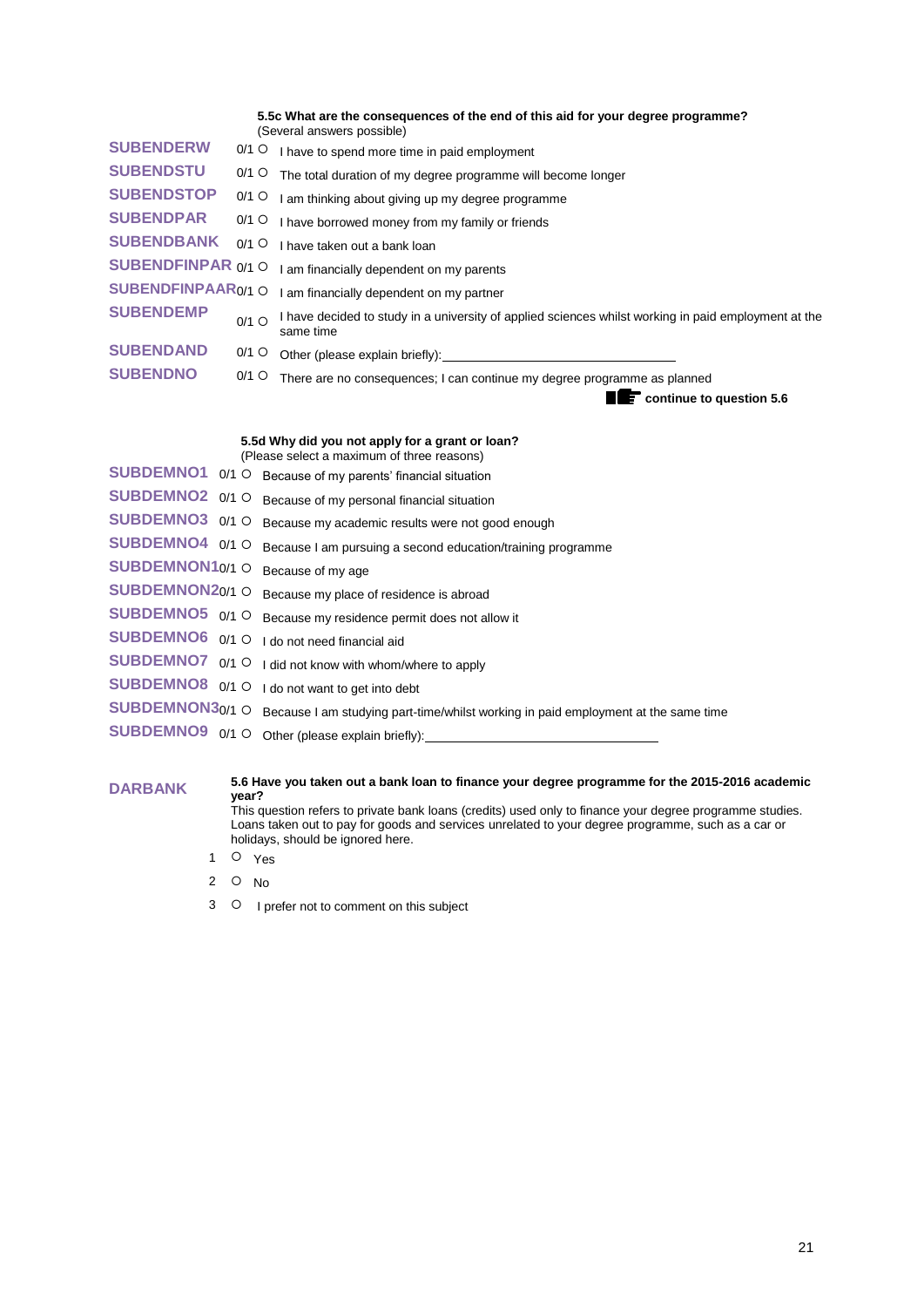### **6 Financial situation**

## **STUGEBSUB** 6.1 Are you benefiting from a partial or total waiver from paying tuition during the Spring 2016 **semester?** 1 O No, I pay all my tuition 2 O Yes, I benefit from a total waiver for social or financial **Continue to question 6.1b** reasons 3 O Yes, I benefit from a partial waiver for social or financial reasons 4 Yes, I benefit from a total waiver because I am attending fewer classes **Continue to question 6.1b** 5 Yes, I benefit from a partial waiver because I am attending fewer classes 6 Yes, I benefit from a partial or total waiver for other reasons (please explain briefly): **STUGEBTOT** Note: Please include all the tuition and fees you pay for your degree programme (registration fee, examination **6.1a What is the amount of your total tuition for the Spring 2016 semester?** fees, costs for the issuance of diplomas etc.) for <u>one semester</u> and not for an academic year Tuition: Tuition: **Tuition: Tuition: Tuition: CHF** for the Spring 2016 semester Range:1 - 99999 STUKOSTTOT Note: please Note: Please include tuition and work placement/internship fees for a semester and not for an **6.1b In addition to tuition what is the total amount of your study and/or work placement/internship fees** academic year Study costs (materials, books, photocopies, compulsory

field trips/outings, private tutor/tuition etc.) and work placement/internship fees: CHF for the Spring 2016 semester Range: 1 - 99999

The questions below refer to your financial situation. They help us get a better understanding of the expenses students confront as well as of the funds that are available to them.

*We assure you once again that all information you give us will be handled with the strictest confidentiality.*

*Because a student's budget can vary widely from one month to the next, we ask you to estimate which of your expenditures and funds represent the average for a "normal" month (during the semester and not the holidays). If you cannot give an exact amount, please give an approximation you consider to be the most realistic.*

#### Monthly expenditures during this semester

This question aims to ascertain students' average expenditures. These include your own expenditures as well as those covered by other people (parents, family, etc.) on your behalf, such as paying in whole or in part for your rent, your food, clothing and health insurance.

If you live at your parents', please do not included your parents' fixed expenditures (e.g. rent, telephone bill).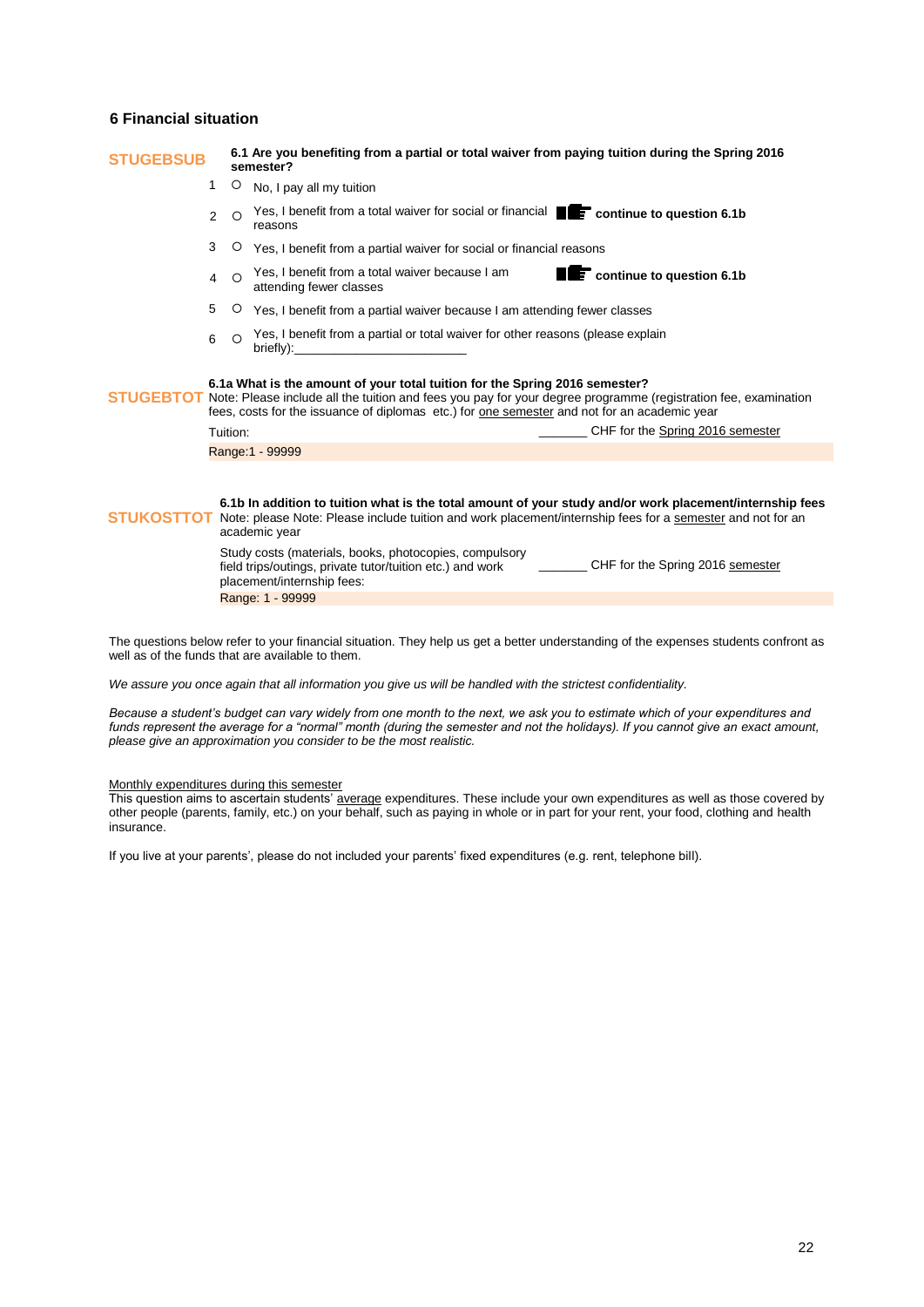| 6.2 What are your average monthly expenditures during the Spring 2016<br>semester?                                                                                             | I pay out of my ownmy family pay | My parents/   |                 |
|--------------------------------------------------------------------------------------------------------------------------------------------------------------------------------|----------------------------------|---------------|-----------------|
| To enable us to take due account of your answers, please state both sums in each colum<br>and enter << 0>> for the items that do not apply to you.                             | pocket                           | for me        |                 |
| Accommodation (including charges) (if you are not paying a rent or a mortgage<br>payment, enter "0")                                                                           | <b>EGOLOG</b>                    |               | <b>FAMLOG</b>   |
| Food (including restaurant and canteen meals)                                                                                                                                  | <b>EGONAHR</b>                   |               | <b>FAMNAHR</b>  |
| Clothing and footwear                                                                                                                                                          | <b>EGOKLEID</b>                  |               | <b>FAMKLEID</b> |
| Health (medical insurance, medicine, medical consultations)                                                                                                                    | <b>EGOSANTE</b>                  |               | <b>FAMSANTE</b> |
| Children (crèche, nursery schools, child care)                                                                                                                                 | <b>EGOKIND</b>                   |               | <b>FAMKIND</b>  |
| Transport costs (public and private transport)                                                                                                                                 | <b>EGOTRANS</b>                  |               | <b>FAMTRANS</b> |
| Tuition (XXX corresponds to the sum you indicated for the preceding question, divided<br>by six months)                                                                        | <b>EGOSTUGEB FAMSTUGEB</b>       |               |                 |
| Educational costs (material, books, etc.) and work placement/internship costs (XXX)<br>corresponds to the sum you indicated for the preceding question, divided by six months) | EGOSTUKOSTFAMSTUKOST             |               |                 |
| "Communication" costs (telephone, Internet, TV, radio)                                                                                                                         | <b>EGOTIC</b>                    | <b>FAMTIC</b> |                 |
| Leisure activities (sport, culture, holidays, etc.)                                                                                                                            | <b>EGOFREI</b>                   |               | <b>FAMFREI</b>  |
| Others (taxes, insurance, paying back debts, presents, cosmetics, etc.)                                                                                                        | <b>EGOAND</b>                    |               | <b>FAMAND</b>   |
|                                                                                                                                                                                |                                  |               |                 |
| Your expenditures are as follows :                                                                                                                                             |                                  | <b>CHF</b>    | <b>CHF</b>      |

**In total, your average monthly expenditures amount to: SUMTOT Swiss francs paid by yourself and/or your parents.** If this sum is correct, please continue. If the result does not correspond to your expenditures, please correct them on the preceding page.

| The following additional variables have been computed: |  |  |  |
|--------------------------------------------------------|--|--|--|

| <b>SUMLOG</b>     | Total expenditures on accommodation (EGOLOG + FAMLOG)                                                      |
|-------------------|------------------------------------------------------------------------------------------------------------|
| <b>SUMNAHR</b>    | Total expenditures on food (EGONAHR + FAMNAHR)                                                             |
| <b>SUMKLEID</b>   | Total expenditures on clothing and footwear (EGOKLEID + FAMKLEID)                                          |
| <b>SUMSANTE</b>   | Total expenditures on health (EGOSANTE + FAMSANTE)                                                         |
| <b>SUMKIND</b>    | Total expenditures on children (EGOKIND + FAMKIND)                                                         |
| <b>SUMTRANS</b>   | Total expenditures on transport costs (EGOTRANS + FAMTRANS)                                                |
| <b>SUMSTUGEB</b>  | Total expenditures on tuition (EGOSTUGEB + FAMSTUGEB)                                                      |
| <b>SUMSTUKOST</b> | Total expenditures on educational costs (EGOSTUKOST + FAMSTUKOST)                                          |
| <b>SUMTIC</b>     | Total expenditures on communication costs (EGOTIC + FAMTIC)                                                |
| <b>SUMFREI</b>    | Total expenditures on leisure activities (EGOFREI + FAMFREI)                                               |
| <b>SUMAND</b>     | Total expenditures on « others » (EGOAND + FAMAND)                                                         |
| <b>SUMEGO</b>     | Total expenditures payed by the student (sum of variables EGO-)                                            |
| <b>SUMFAM</b>     | Total expenditures payed by the parents/the family (sum of variables FAM-)                                 |
| <b>SUMTOT</b>     | Total expenditures on payed by the student or his/her parents/family (SUMEGO + SUMFAM)                     |
| <b>DEPENSE</b>    | This variable indicates whether expenditures are plausible.<br>$=$ Plausible<br>$0 = Not plausible$        |
|                   | For analysis on students expenditure only observations where <b>DEPENSE</b> = 1 can be taken into account. |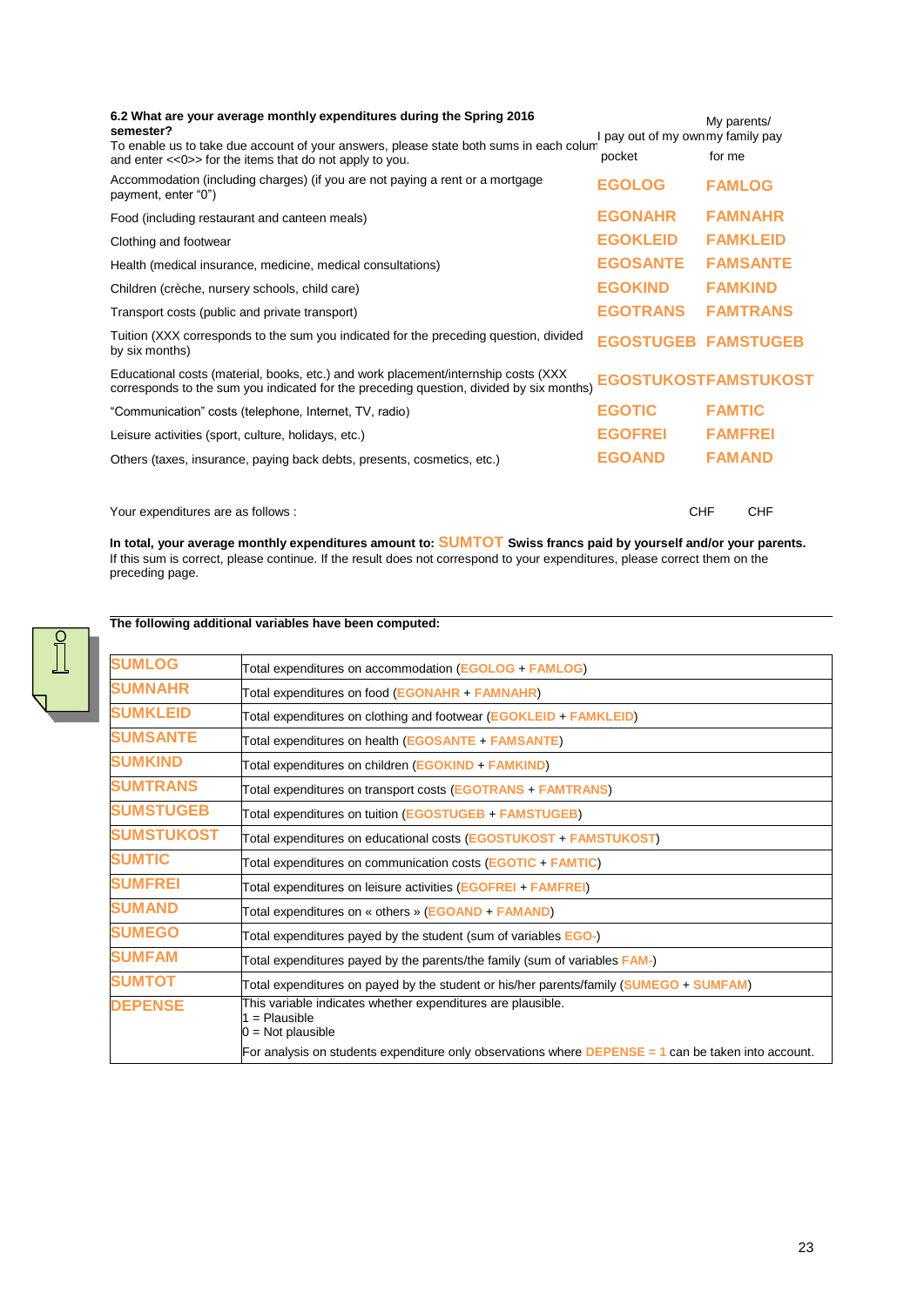## **6.3 What are your average monthly resources during the Spring 2016 semester?**

To enable us to take due account of your answers, please state a sum for each item and enter <<0>> for the items that do not apply to you.

| <b>DISPERW</b>      | Income from my own paid employment                                                                                                      |
|---------------------|-----------------------------------------------------------------------------------------------------------------------------------------|
| <b>DISPPAR</b>      | Amount received from my parents (directly, money transfer, expense paid directly by them, etc.)                                         |
| <b>DISPAUT</b>      | Amount received from my partner/spouse or other members of my family (directly, money transfer,<br>expense paid directly by them, etc.) |
| <b>DISPSTIPPUB</b>  | Average monthly grant awarded by the government (Confederation, canton, municipality, foreign<br>institution)                           |
| <b>DISPDARPUB</b>   | Average monthly loan awarded by the government (Confederation, canton, municipality, foreign<br>institution)                            |
| <b>DISPSTIPHS</b>   | Average monthly grant from the higher education institution                                                                             |
| <b>DISPDARHS</b>    | Average monthly loan from the higher education institution                                                                              |
| <b>DISPSTIPPRIV</b> | Average monthly grant from a private institution                                                                                        |
| <b>DISPDARPRIV</b>  | Average monthly loan from a private institution                                                                                         |
| <b>DISPDARFAM</b>   | Average monthly loan from friends or family                                                                                             |
| <b>DISPEMP</b>      | Average monthly grant/loan from employer                                                                                                |
| <b>DISPBANK</b>     | Average monthly private bank loan                                                                                                       |
| <b>DISPERWSPAR</b>  | Average monthly contribution from savings from previous paid employment                                                                 |
| <b>DISPANDSPAR</b>  | Monthly utilisation of other savings                                                                                                    |
| <b>DISPANDPUB</b>   | Other official sources (pensions, child/educational allowances, social assistance etc.)                                                 |
| <b>DISPANDPRIV</b>  | Other private sources (please indicate briefly):                                                                                        |

## **In total you have an average of TOTDISP Swiss francs per month at your disposal.**

If this is correct, please continue. If the result is wrong, please correct it on the previous page.

| <b>TOTDISP</b>                     |                                        | Sum of incomes (DISP-)                                    |                                                                                                                                                                        |   |                        |  |  |  |  |
|------------------------------------|----------------------------------------|-----------------------------------------------------------|------------------------------------------------------------------------------------------------------------------------------------------------------------------------|---|------------------------|--|--|--|--|
| <b>ZUWPAREL</b>                    | Sum of DISPPAR and DISPAUT.            |                                                           |                                                                                                                                                                        |   |                        |  |  |  |  |
| <b>RESSOURCE</b>                   | $1 =$ plausible<br>$0 = not plausible$ | This variable indicate whether the incomes are plausible. |                                                                                                                                                                        |   |                        |  |  |  |  |
|                                    |                                        |                                                           | For analyses on student's income only observations where RESSOURCE = 1 can be taken into account.                                                                      |   |                        |  |  |  |  |
|                                    | no financial                           | 2                                                         | 3                                                                                                                                                                      |   | 5<br>very serious      |  |  |  |  |
|                                    |                                        |                                                           |                                                                                                                                                                        |   |                        |  |  |  |  |
|                                    | difficulties at all                    |                                                           |                                                                                                                                                                        |   | financial difficulties |  |  |  |  |
|                                    | $\circ$                                | $\circ$                                                   | $\circ$                                                                                                                                                                | O | O                      |  |  |  |  |
|                                    |                                        |                                                           | 6.5a If you were to get an unexpected bill in the amount of CHF 2500, would you be able to pay it out<br>of your own pocket, e.g. from your savings, within one month? |   |                        |  |  |  |  |
|                                    | O Yes                                  |                                                           |                                                                                                                                                                        |   |                        |  |  |  |  |
|                                    | $\overline{2}$<br>$\circ$<br><b>No</b> |                                                           |                                                                                                                                                                        |   |                        |  |  |  |  |
| <b>FINPRIV1</b><br><b>FINPRIV2</b> |                                        |                                                           | 6.5b Can you take a week's holiday away from home once a year?                                                                                                         |   |                        |  |  |  |  |

- 2 O No, because of lack of financial resources
- 3 O No, for another reason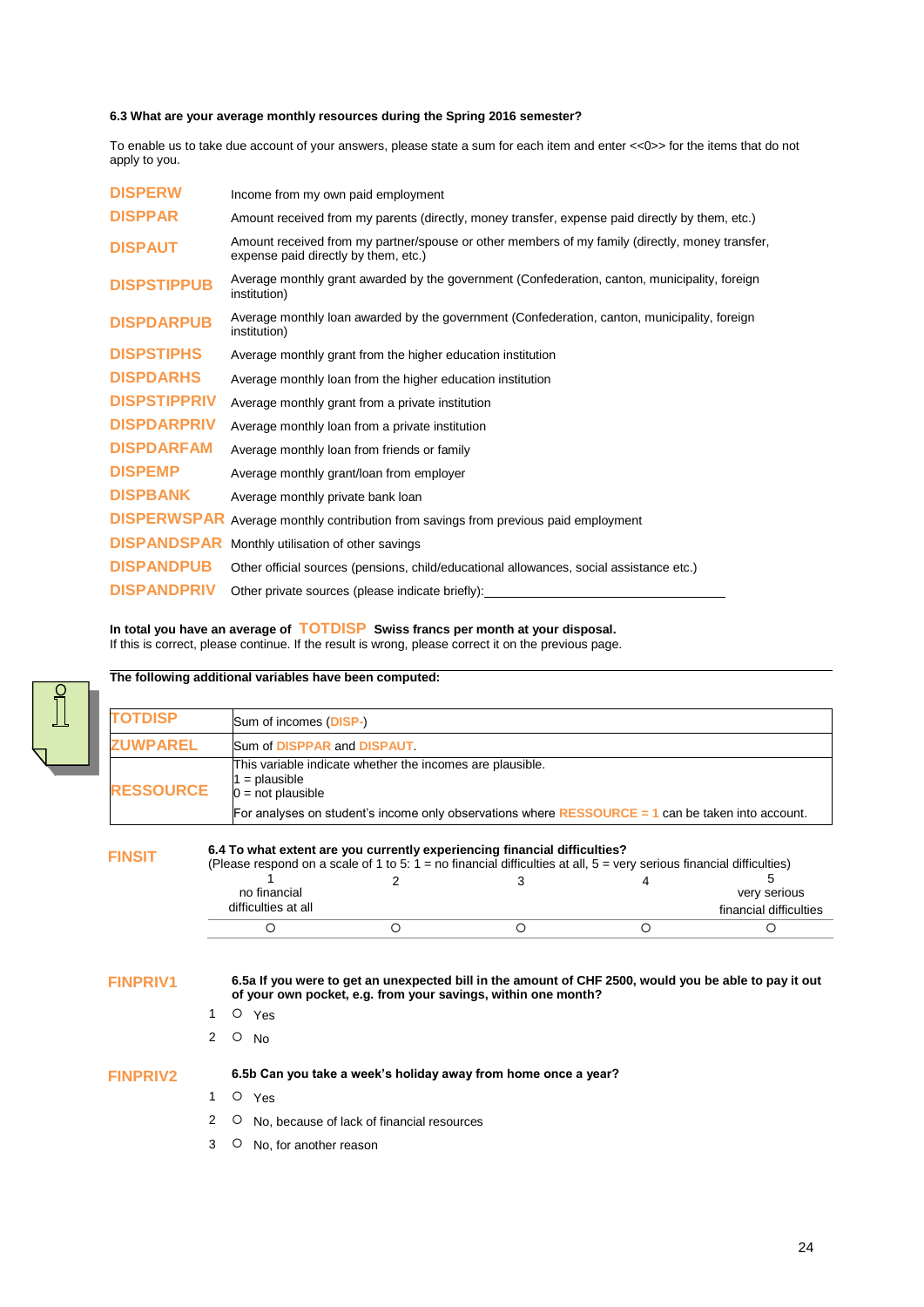**FINMINUS 6.6 Do you currently have any debts connected to your financial situation as a student?** (Debts refer to all loans or borrowed funds from public or private institutions, family members or friends, as well as late bills)

- 1 O Yes
- 
- 



#### **6.6a What is the nature of your debts?**  (Several answers possible)

- **FINMINDAR** 0/1  $\circ$  Loan from the government, the higher education institution or a foundation
- **FINMINBANK** 0/1 O Private bank loan
- FINMINFAM 0/1 O Borrowed funds/loan from members of your family
- **FINMINFRE** 0/1 O Borrowed funds/loan from friends
- **FINMINRECH 0/1 O Late bills**

#### **FINMINUSW 6.6b What is the current amount of your debts?**

- 1 O Up to CHF 2,500
- 2 CHF 2,501-5,000
- 3 CHF 5,001-10,000
- 4 CHF 10,001-20,000
- 5 CHF 20,001-30,000
- 6 O More than CHF 30,000
- 7 O No indication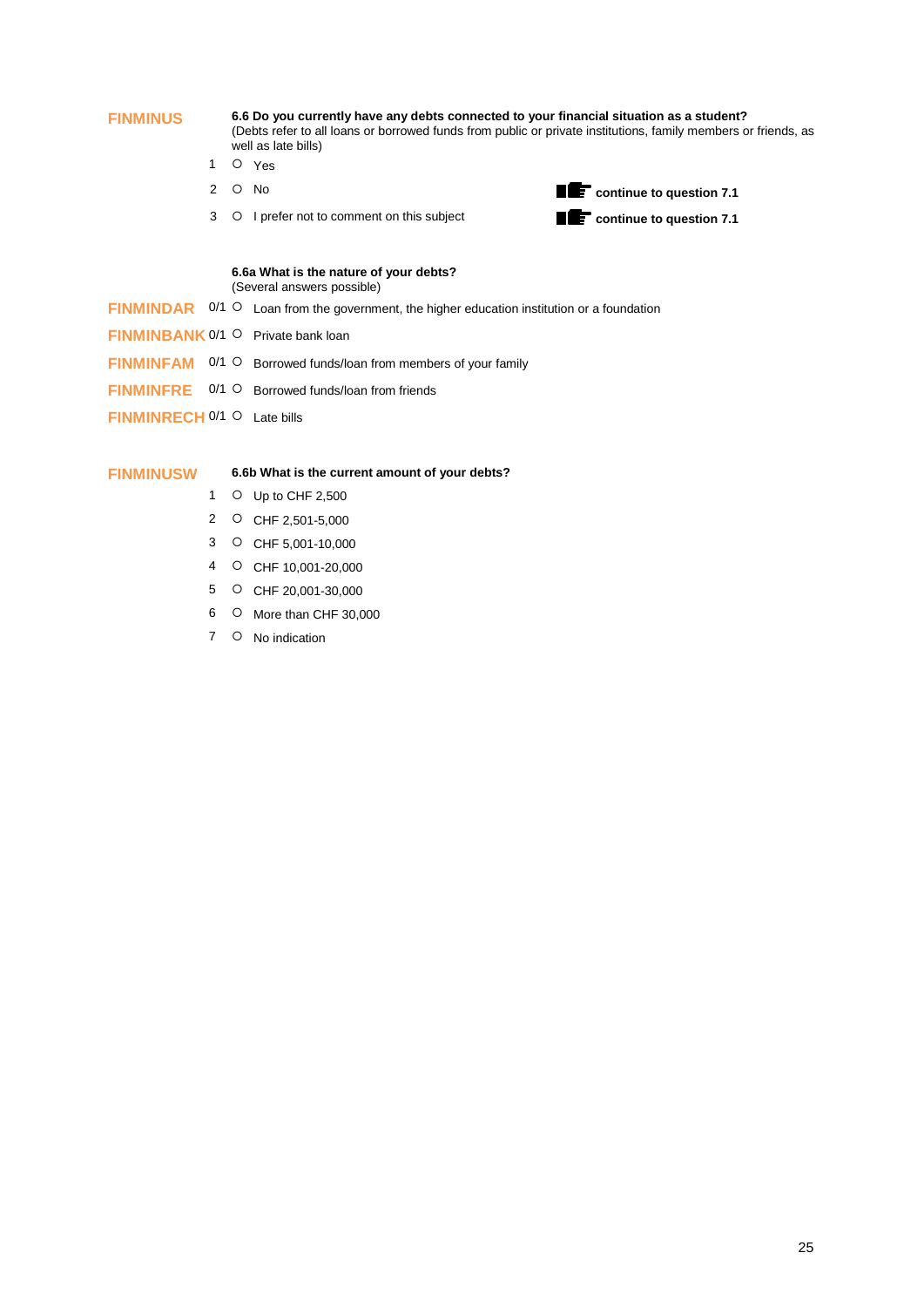# **7 Student mobility programmes**

You are now coming to the questions about national and international student mobility programmes.

By this we understand:

- national mobility: changing Swiss higher education institution for at least one semester and returning to your original higher education institution,
- international mobility: studying for at least one semester in a higher education institution outside Switzerland and returning to your original higher education institution.

Please include here the academic stays you have already completed or are currently undertaking:

- during your degree programme.
- only academic stays that involved moving elsewhere for all your courses.

#### **Attention: "degree programme" includes the entire academic programme for the Bachelor, Master or diploma/licence, which you have followed in the subject/field you are currently studying.**

#### **The following situations are NOT considered "mobility":**

- changing higher education institution to pursue a complete degree programme in it (registration in another higher education institution)
- attending courses during the same period in different locations or in different higher education institutions
- stays in Switzerland or abroad without following an academic programme in a higher education institution (e.g. language course, work placement/internship, summer school).

| <b>MOB</b>      |                |         | 7.1 During your current degree programme, have you or are you currently undertaking an academic<br>stay of at least one month in another higher education institution?<br>(Only one answer possible) |                                             |
|-----------------|----------------|---------|------------------------------------------------------------------------------------------------------------------------------------------------------------------------------------------------------|---------------------------------------------|
|                 | 1              |         | O Yes, in Switzerland (at least one semester)                                                                                                                                                        | activate questions 7.2a and 7.4b / 7.4c     |
|                 | $\overline{2}$ |         | O Yes, abroad (at least one semester)                                                                                                                                                                | <b>THE activate questions 7.3a and 7.4a</b> |
|                 | 3              | ∩       | Yes, both in Switzerland and abroad (at least one<br>semester)                                                                                                                                       | <b>THE activate questions 7.2a and 7.3a</b> |
|                 | 4 O            |         | <b>No</b>                                                                                                                                                                                            | <b>TE</b> activate all questions 7.4a       |
|                 |                |         | If MOB = missing answer $\rightarrow$ go to question 8.1                                                                                                                                             |                                             |
| <b>MOBCHOBL</b> |                |         | 7.2a Was your (last) academic stay in Switzerland a compulsory part of your degree programme?                                                                                                        |                                             |
|                 | 1              |         | O Yes                                                                                                                                                                                                |                                             |
|                 | $\overline{2}$ |         | $O$ No                                                                                                                                                                                               |                                             |
| <b>MOBCHAUF</b> |                |         | 7.2b What was the framework of your (last) academic stay in Switzerland?<br>Only one answer possible)                                                                                                |                                             |
|                 | 1              | O       | Bilateral or trilateral agreement involving my higher education institution, my field of studies                                                                                                     |                                             |
|                 | 2              | $\circ$ | Joint Bachelor or Master programme                                                                                                                                                                   |                                             |
|                 | 3              | Ő       | I organised the stay by myself, on my own initiative                                                                                                                                                 |                                             |
|                 | 4              |         | O Other (please explain briefly):                                                                                                                                                                    |                                             |
| <b>MOBCHM</b>   |                |         | 7.2c What was the duration of your (last) academic stay in Switzerland?<br>months                                                                                                                    |                                             |
|                 |                |         | Range 1-36                                                                                                                                                                                           |                                             |
|                 |                |         | If MOB = Yes, in Switzerland $\rightarrow$ go to question 7.4b                                                                                                                                       |                                             |

**MOBAUSOBL 7.3a Was your (last) academic stay abroad a compulsory part of your degree programme?**

- 1 O Yes
- 2  $\circ$  No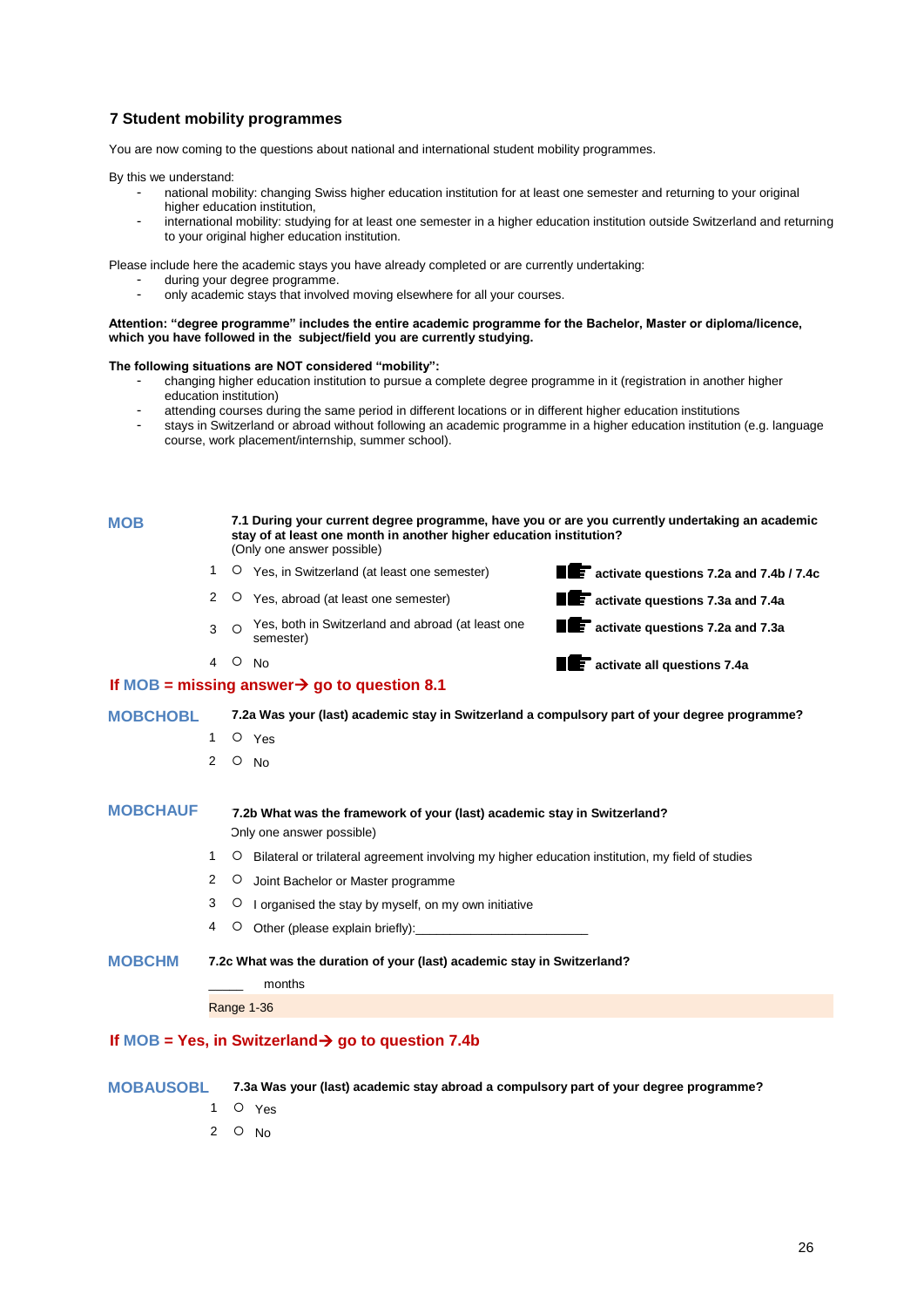# **MOBAUSAUF 7.3b What was the framework of your (last) academic stay abroad?**

- 1 O Erasmus or other European programme
- 2 O Bilateral or trilateral agreement involving my higher education institution, my field of studies
- 3 O Joint Bachelor or Master programme
- 4 O I organised the stay by myself, on my own initiative
- 5  $\circ$  Other (please explain briefly):

## **MOBAUSM 7.3c What was the duration of your (last) academic stay abroad?**

\_\_\_\_\_ months Range 1-36

# **If** STUTIT **≠**, Master/specialised Master" → go to question 7.3e

| <b>MOBAUSWAN</b>      |   | 7.3d When did you do an academic stay abroad?                                                                           |  |  |  |  |
|-----------------------|---|-------------------------------------------------------------------------------------------------------------------------|--|--|--|--|
|                       | 1 | $\circ$<br>During Bachelor's degree programme                                                                           |  |  |  |  |
|                       | 2 | $\circ$<br>Between Bachelor's and Master's degree programme                                                             |  |  |  |  |
|                       | 3 | $\circ$<br>During Master's degree programme                                                                             |  |  |  |  |
| <b>MOBAUSWO</b>       |   | 7.3e In what country are you doing or did you undertake your (last) academic stay abroad?<br>(Only one answer possible) |  |  |  |  |
|                       |   | Dropdown list of countries and regions                                                                                  |  |  |  |  |
|                       |   | 7.3f How many ECTS credits did you obtain during your last academic stay abroad?                                        |  |  |  |  |
|                       |   | Number of ECTS credits obtained:                                                                                        |  |  |  |  |
| <b>MOBKPOBT</b>       |   |                                                                                                                         |  |  |  |  |
| <b>MOBKPJSP 0/1 O</b> |   | I don't know yet                                                                                                        |  |  |  |  |
|                       |   | Range 0-180                                                                                                             |  |  |  |  |
|                       |   | If MOBKPJSP = "I don-t know yet" $\rightarrow$ go to question 7.3g                                                      |  |  |  |  |
|                       |   | 7.3f1 How many of the ECTS credits you obtained abroad were credited to your degree<br>programme?                       |  |  |  |  |

**MOBKPREC** Number of ECTS credits obtained: \_\_\_\_\_\_\_

#### MOBRECJSP 0/1 O I don't know yet

Range 0-180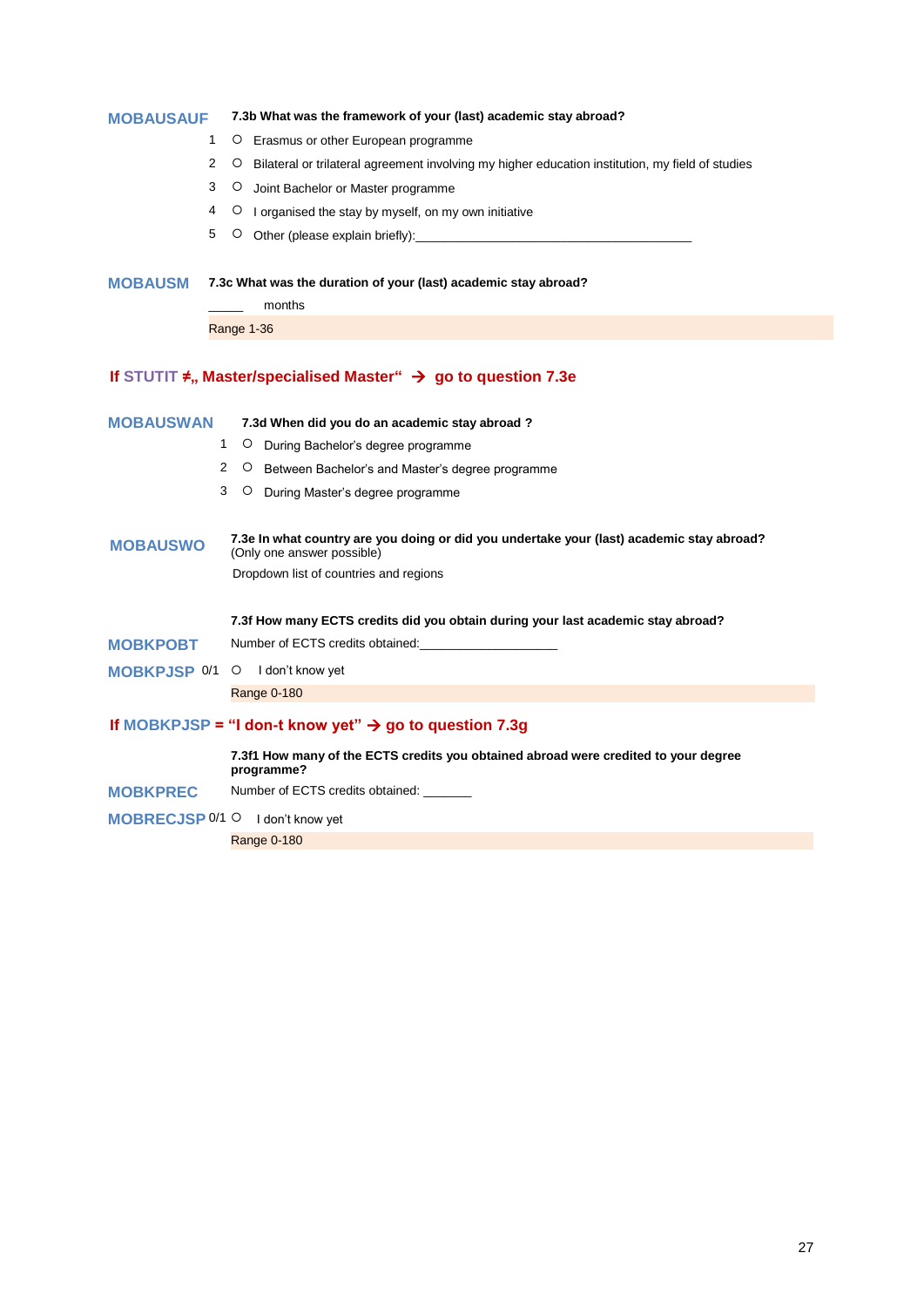|                        | 7.3g How did you finance your (last) academic stay abroad?<br>(Please give an approximate percentage for each source)                                                                                                                                                                         |
|------------------------|-----------------------------------------------------------------------------------------------------------------------------------------------------------------------------------------------------------------------------------------------------------------------------------------------|
| <b>MOBAUSFINPAR</b>    | Parents, partner or other relatives: _ _ %                                                                                                                                                                                                                                                    |
| <b>MOBAUSFINARAV</b>   | Own resources from paid employment before academic stay: _ _ %                                                                                                                                                                                                                                |
| <b>MOBAUSFINARPE</b>   | Own resources from paid employment during the academic stay: $\sim$ 2%                                                                                                                                                                                                                        |
| <b>MOBAUSFINERAS</b>   | EU grant (Erasmus, etc.): $-$ %                                                                                                                                                                                                                                                               |
| <b>MOBAUSFINBOPP</b>   | Grant from a level of the Swiss government (Confederation, canton, municipality): %                                                                                                                                                                                                           |
| <b>MOBAUSFINBOUHEO</b> | Grant from my original higher education institution: %                                                                                                                                                                                                                                        |
| <b>MOBAUSFINBOHEA</b>  | Grant from the host higher education institution: %                                                                                                                                                                                                                                           |
| <b>MOBAUSFINPRPP</b>   | Loan from a level of the Swiss government (Confederation, canton, municipality): %                                                                                                                                                                                                            |
| <b>MOBAUSFINPRHEO</b>  | Loan from my original higher education institution: %                                                                                                                                                                                                                                         |
| <b>MOBAUSFINPRHEA</b>  | Loan from the host higher education institution: %                                                                                                                                                                                                                                            |
| <b>MOBAUSFINAND</b>    | Other (please explain briefly): $\frac{1}{2}$ = $\frac{1}{2}$ = $\frac{1}{2}$ = $\frac{1}{2}$ = $\frac{1}{2}$ = $\frac{1}{2}$ = $\frac{1}{2}$ = $\frac{1}{2}$ = $\frac{1}{2}$ = $\frac{1}{2}$ = $\frac{1}{2}$ = $\frac{1}{2}$ = $\frac{1}{2}$ = $\frac{1}{2}$ = $\frac{1}{2}$ = $\frac{1}{2}$ |

Range 0-100

#### **7.3h To what extent have you faced the following difficulties with respect to your (last) academic stay abroad?**

(Please respond to each statement on a scale of 1 to 5: 1=not at all, 5=to a considerable extent)

|                 | Before the academic stay                                                                          | 1<br>not at all | $\overline{2}$ | 3       | 4       | 5<br>to a<br>considerable<br>extent |
|-----------------|---------------------------------------------------------------------------------------------------|-----------------|----------------|---------|---------|-------------------------------------|
| <b>MOBDIFN1</b> | Time required to organise a mobility stay                                                         | $\circ$         | $\circ$        | $\circ$ | $\circ$ | $\circ$                             |
| <b>MOBDIF1</b>  | Difficulties in obtaining information about possibilities<br>to study abroad                      | $\circ$         | $\circ$        | $\circ$ | $\circ$ | $\circ$                             |
| <b>MOBDIF2</b>  | Difficulties in obtaining information about possibilities<br>for support                          | $\circ$         | $\circ$        | $\circ$ | $\circ$ | $\circ$                             |
| <b>MOBDIF3</b>  | Difficulties in finding housing in the host country                                               | $\circ$         | $\circ$        | $\circ$ | $\circ$ | $\Omega$                            |
| <b>MOBDIF10</b> | Feeling unsettled by the prospect of leaving my<br>familiar surroundings                          | $\circ$         | O              | $\circ$ | $\circ$ | O                                   |
| <b>MOBDIFN2</b> | No or few mobility exchange vacancies in my<br>academic programme or higher education institution | $\circ$         | $\circ$        | $\circ$ | $\circ$ | $\circ$                             |
| <b>MOBDIFN3</b> | Failed to meet selection criteria (e.g. insufficient<br>grades, etc)                              | $\circ$         | $\circ$        | $\circ$ | $\circ$ | $\circ$                             |
| <b>MOBDIFN4</b> | Limited access to the country I chose (visa, residence<br>permit)                                 | $\circ$         | $\circ$        | $\circ$ | $\circ$ | $\circ$                             |
| <b>MOBDIFN5</b> | Limited access to the higher education institution or<br>academic courses I chose abroad          | $\circ$         | $\circ$        | $\circ$ | $\circ$ | $\circ$                             |
|                 | During the academic stay                                                                          | $\circ$         | $\circ$        | $\circ$ | $\circ$ | $\circ$                             |
| <b>MOBDIF6</b>  | Excessive financial costs                                                                         | $\circ$         | $\circ$        | $\circ$ | O       | $\circ$                             |
| <b>MOBDIF7</b>  | Insufficient knowledge of foreign languages                                                       | $\circ$         | $\circ$        | $\circ$ | $\circ$ | $\circ$                             |
| <b>MOBDIF8</b>  | Incompatibility with my paid employment                                                           | $\circ$         | $\circ$        | $\circ$ | $\circ$ | $\circ$                             |
| <b>MOBDIF9</b>  | Separation from my partner/children                                                               | $\circ$         | $\circ$        | $\circ$ | O       | $\circ$                             |
| <b>MOBDIFN6</b> | Loss of social benefits (grant, allowance, etc)                                                   | $\circ$         | $\circ$        | $\circ$ | $\circ$ | $\circ$                             |
|                 | After the academic stay                                                                           | $\circ$         | $\circ$        | $\circ$ | $\circ$ | $\circ$                             |
| <b>MOBDIF4</b>  | Problems in having my foreign study recognized<br>(ECTS credits)                                  | $\circ$         | $\circ$        | $\circ$ | $\circ$ | $\circ$                             |
| <b>MOBDIF5</b>  | Prolongation of the duration of my degree programme                                               | $\circ$         | $\circ$        | $\circ$ | $\circ$ | $\circ$                             |
| <b>MOBDIF11</b> | Little use to my degree programme                                                                 | $\circ$         | $\circ$        | $\circ$ | $\circ$ | $\circ$                             |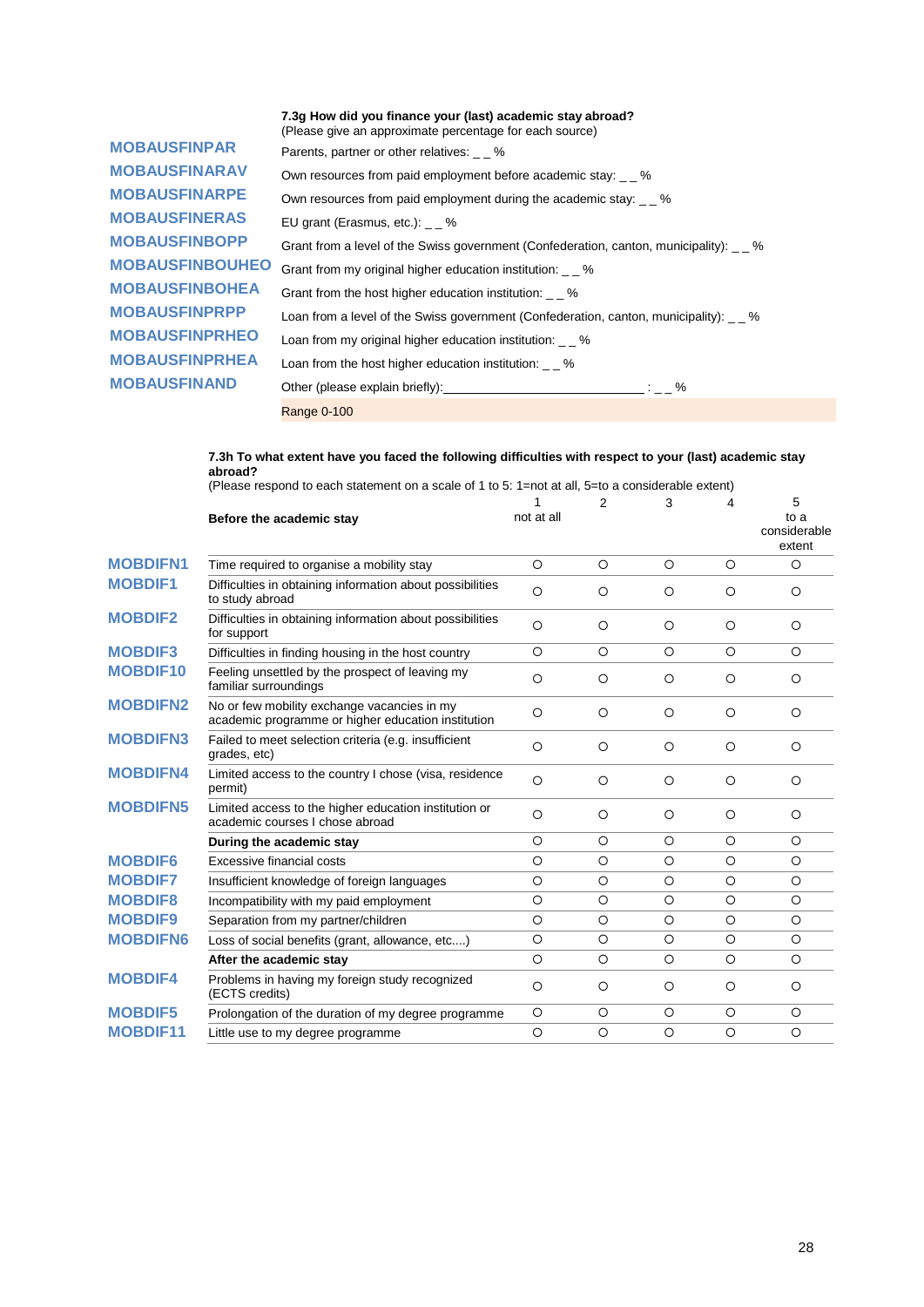#### **MOBAUSPLAN 7.3i How long before your (last) academic stay abroad did you start planning for it?**

- 1 O During the previous semester
- 2 O Two semesters before
- 3 O Between one and two years before the academic stay
- 4 O More than two years before the academic stay

#### **MOBCHABS 7.4a Are you planning to do an academic stay in another Swiss higher education institution during your current degree programme?**

- $1$  O No
- 2 O No, probably not
- 3 O I don't know yet
- 4 O Yes, probably
- 5 O Yes, I have already taken concrete steps in this direction

### **MOBAUSABS 7.4b Are you planning to do an academic stay abroad as part of your degree programme?**

- $1$  O No
- 2 O No, probably not
- 3 O I don't know yet
- 4 O Yes, probably
- 5  $\circ$  Yes, I have already taken concrete steps in this direction

#### **7.4c To what extent have the following aspects prevented you until now from doing an academic stay abroad?**

(Please respond to each statement on a scale of 1 to 5: 1=not at all, 5=to a considerable extent)

|                |                                                                                                   | 1<br>not at all | 2       | 3       | 4       | 5<br>to a<br>considerable<br>extent |
|----------------|---------------------------------------------------------------------------------------------------|-----------------|---------|---------|---------|-------------------------------------|
| <b>MOBNON1</b> | Time required to organise a mobility stay                                                         | $\circ$         | $\circ$ | $\circ$ | $\circ$ | O                                   |
| <b>MOBNO1</b>  | Difficulties in obtaining information about possibilities<br>to study abroad                      | $\circ$         | O       | $\circ$ | O       | $\circ$                             |
| <b>MOBNO2</b>  | Difficulties in obtaining information about possibilities<br>for support                          | $\circ$         | O       | $\circ$ | $\circ$ | $\circ$                             |
| <b>MOBNO3</b>  | Difficulties in finding housing in the host country                                               | $\circ$         | $\circ$ | $\circ$ | $\circ$ | $\circ$                             |
| <b>MOBNO10</b> | Feeling unsettled by the prospect of leaving my<br>familiar surroundings                          | $\circ$         | $\circ$ | $\circ$ | $\circ$ | $\circ$                             |
| <b>MOBNON2</b> | No or few mobility exchange vacancies in my<br>academic programme or higher education institution | $\circ$         | $\circ$ | $\circ$ | $\circ$ | $\circ$                             |
| <b>MOBNON3</b> | Failed to meet selection criteria (e.g. insufficient<br>grades, etc)                              | $\circ$         | $\circ$ | $\circ$ | $\circ$ | $\circ$                             |
| <b>MOBNON4</b> | Limited access to the country I chose (visa, residence<br>permit)                                 | $\circ$         | $\circ$ | $\circ$ | $\circ$ | O                                   |
| <b>MOBNON5</b> | Limited access to the higher education institution or<br>academic courses I chose abroad          | $\circ$         | $\circ$ | $\circ$ | $\circ$ | $\circ$                             |
| <b>MOBNO6</b>  | Excessive financial costs                                                                         | $\circ$         | $\circ$ | $\circ$ | $\circ$ | $\circ$                             |
| <b>MOBNO7</b>  | Insufficient knowledge of foreign languages                                                       | $\circ$         | $\circ$ | $\circ$ | $\circ$ | $\circ$                             |
| <b>MOBNO8</b>  | Incompatibility with my paid employment                                                           | O               | $\circ$ | $\circ$ | $\circ$ | $\circ$                             |
| <b>MOBNO9</b>  | Separation from my partner/children                                                               | $\circ$         | $\circ$ | $\circ$ | $\circ$ | $\circ$                             |
| <b>MOBNON6</b> | Loss of social benefits (grant, allowance, etc)                                                   | $\circ$         | O       | $\circ$ | $\circ$ | $\circ$                             |
| <b>MOBNO4</b>  | Problems in having my foreign study recognised<br>(ECTS credits)                                  | $\circ$         | O       | $\circ$ | $\circ$ | $\circ$                             |
| <b>MOBNO5</b>  | Prolongation of the duration of my degree programme                                               | $\circ$         | $\circ$ | $\circ$ | $\circ$ | $\circ$                             |
| <b>MOBNO11</b> | Little use to my degree programme                                                                 | $\circ$         | $\circ$ | $\circ$ | $\circ$ | $\circ$                             |
| <b>MOBNON7</b> | No interest                                                                                       | $\circ$         | $\circ$ | $\circ$ | $\circ$ | $\circ$                             |
| <b>MOBNON8</b> | The structure of my degree programme does not<br>allow it                                         | $\circ$         | $\circ$ | $\circ$ | $\circ$ | $\circ$                             |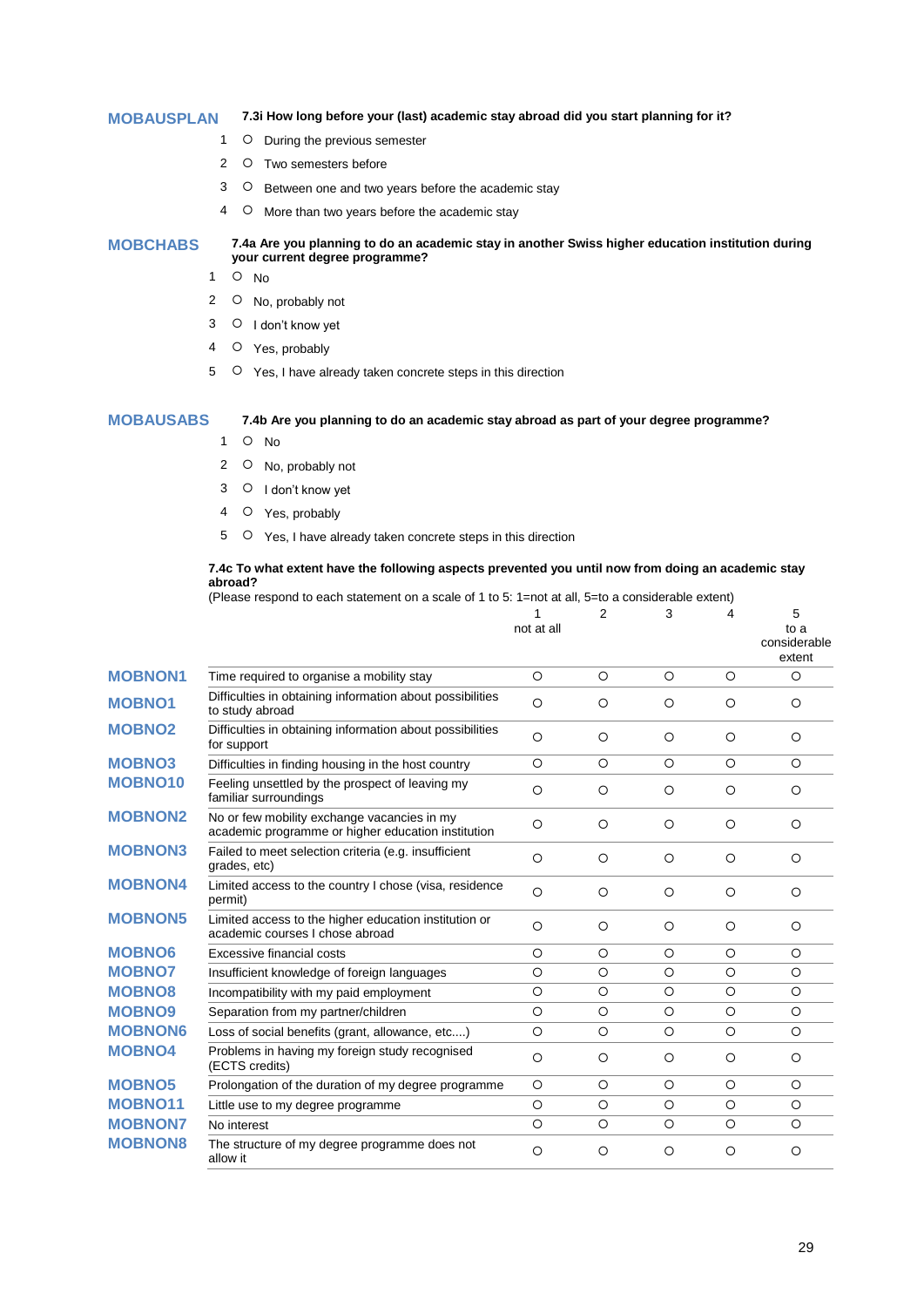# **8 Personal information**

| <b>SEXE</b>       |                |                | 8.1 Please indicate your sex                                        |
|-------------------|----------------|----------------|---------------------------------------------------------------------|
|                   | $\mathbf{1}$   |                | O Male                                                              |
|                   | $\overline{2}$ |                | O Female                                                            |
|                   |                |                | If MENPART $> 0 \rightarrow$ go to question 8.3                     |
| <b>PARTNER</b>    |                |                | 8.2 Do you have a life partner?                                     |
|                   | $1 \quad$      |                | O Yes                                                               |
|                   | $\overline{2}$ | $O$ No         |                                                                     |
| <b>KIND</b>       |                |                | 8.3 Do you have a child/children?                                   |
|                   | 1              |                | O Yes                                                               |
|                   |                | $2^\circ$ O No | <b>TE</b> continue to question 8.5                                  |
| <b>KINDNB</b>     |                |                | 8.4a How many children do you have?<br>Number of children: ________ |
|                   |                | Range 1-9      |                                                                     |
| <b>KINDALTMIN</b> |                |                | 8.4b How old is your (youngest) child?<br>$\frac{1}{2}$ years       |
|                   |                |                | Range 1-99                                                          |

```
If KINDNB = 1 and MENENF > 0 and KINDALTMIN <= 12 \rightarrow go to question 8.4d
If KINDNB = 1 and MENENF > 0 and KINDALTMIN > 12 \rightarrow go to question 8.4e
If KINDNB = 1 and MENENF = 0 \rightarrow go to question 8.5
```
**8.4c How old is your oldest child?**

**KINDALTMAX** \_\_ years

Range 1-99

# If **MENENF** =  $0 \rightarrow$  go to question 8.5 **If KINDALTMIN** >  $12 \rightarrow$  go to question 8.4e

**8.4d How is the childcare of your (youngest) child by persons outside your household usually arranged during your studies for your degree programme? Please indicate the number of hours per week for each type of childcare.**

| <b>KINDB1</b> | Hours                      | Childcare by relatives/acquaintances outside your household |
|---------------|----------------------------|-------------------------------------------------------------|
| <b>KINDB2</b> | Hours                      | A childminder/babysitter                                    |
| <b>KINDB3</b> | Hours                      | The higher education institution's day nursery              |
| <b>KINDB4</b> | Hours                      | Another day nursery                                         |
| <b>KINDB5</b> | Hours                      | His/her nursery school/school                               |
| <b>KINDB6</b> | Hours                      | Other                                                       |
|               | Range 0-168 for each field |                                                             |

**The following additional variable has been computed**



**KINDBTOT** The variable **KINDBTOT** indicates the sum of hours pro week for chidcare outside the student's household.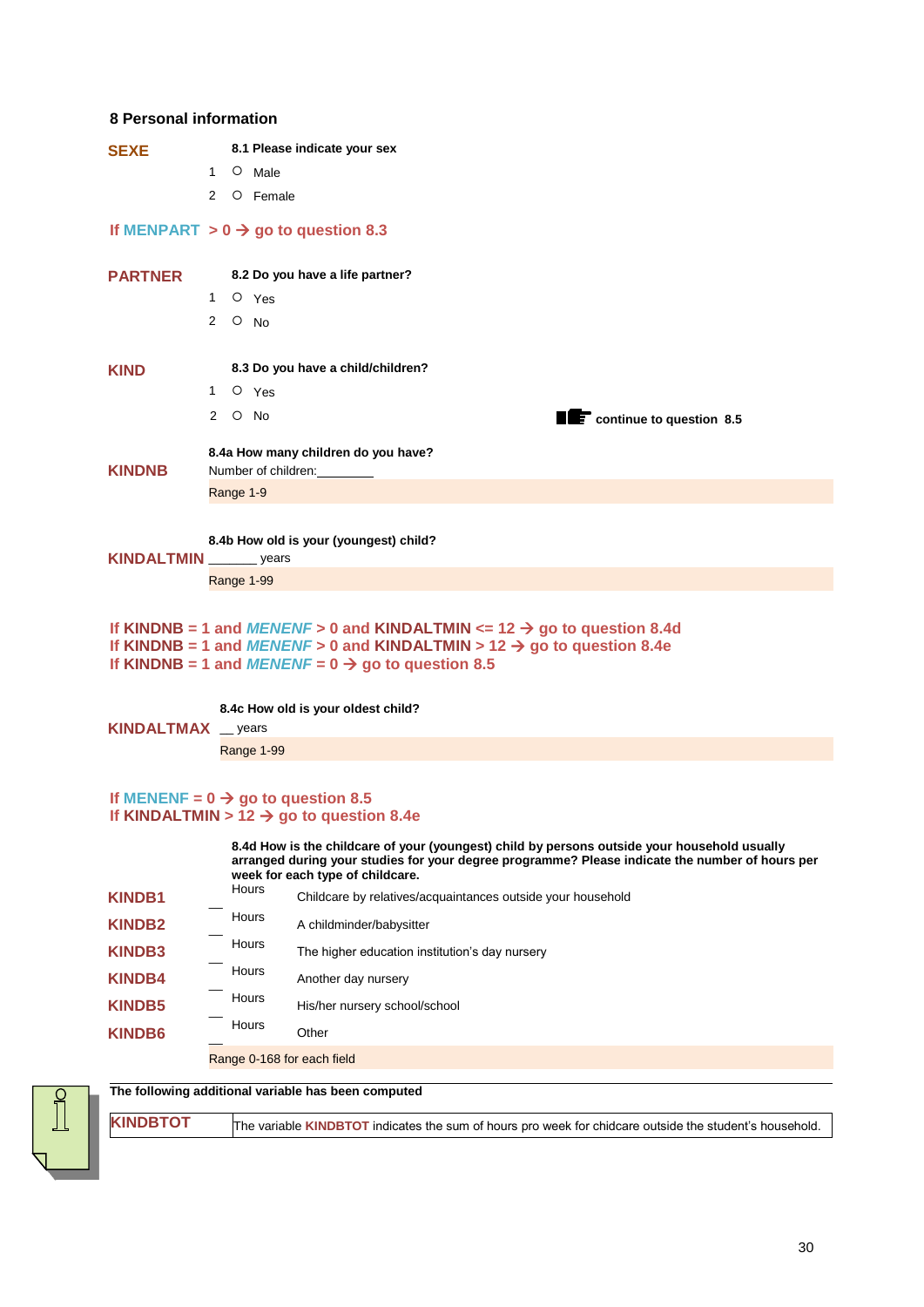### **8.4e What consequences do your childcare arrangements have on your studies for your degree programme?**

|  |  |  |  | (Please respond to each statement on a scale of 1 to 5: 1=not at all, 5=completely) |
|--|--|--|--|-------------------------------------------------------------------------------------|

|                  |                                                                                                                       | not at all | $\overline{2}$ | 3        | 4 | 5<br>completely |
|------------------|-----------------------------------------------------------------------------------------------------------------------|------------|----------------|----------|---|-----------------|
| <b>KLEBINFL1</b> | I find it difficult to reconcile my studies and looking<br>after my child/children                                    | $\Omega$   | $\circ$        | $\Omega$ | O | ∩               |
| <b>KLEBINFL2</b> | My child/children's childcare forces me to structure<br>my student life around the arrangements                       | $\circ$    | O              | O        | O | O               |
| <b>KLEBINFL3</b> | My child/children's childcare risks handicapping my<br>academic success                                               | $\circ$    | $\circ$        | $\circ$  | O | ∩               |
| <b>KLEBINFL4</b> | I have health problems because of this double burden<br>(children and studies)                                        | $\Omega$   | O              | $\Omega$ | O | $\Omega$        |
| <b>KLEBINFL5</b> | I cannot do an academic stay although I would like to                                                                 | $\circ$    | $\circ$        | $\circ$  | O | $\circ$         |
| <b>KLEBINFL6</b> | My child/children's childcare prevents me from taking<br>certain courses because of a conflict of schedules           | $\circ$    | O              | $\Omega$ | O | Ω               |
| <b>KLEBINFL7</b> | My child/children's presence helps me to overcome<br>the difficult phases of my studies                               | $\Omega$   | $\circ$        | $\circ$  | O | Ω               |
| <b>KLEBINFL8</b> | The need to raise my child/children means that my<br>degree programme has become no more than a<br>secondary activity | O          | O              | ◯        | O | ∩               |
| <b>KLEBINFL9</b> | The lack of logistical support (day nursery,<br>childminder) makes it difficult for me to pursue my<br>studies        | O          | O              | O        | O | Ω               |

#### **8.5 Please list your language skills below**

|                | (Please respond on a scale from 1 to 5: $1 =$ none, $5 =$ very good) |                         |         |         |   |   |                |
|----------------|----------------------------------------------------------------------|-------------------------|---------|---------|---|---|----------------|
|                |                                                                      | 0<br>Native<br>language | none    | 2       | 3 | 4 | 5<br>very good |
| <b>LINGD</b>   | German/Swiss German dialect                                          | $\circ$                 | $\circ$ | $\circ$ | O | Ω | $\circ$        |
| <b>LINGF</b>   | French                                                               | $\circ$                 | O       | $\circ$ | O | Ω | $\circ$        |
| <b>LINGI</b>   | Italian                                                              | О                       | O       | $\circ$ | O | ∩ | $\circ$        |
| <b>LINGR</b>   | Romansh                                                              | $\circ$                 | O       | $\circ$ | O | О | $\circ$        |
| <b>LINGE</b>   | English                                                              | $\circ$                 | $\circ$ | $\circ$ | O | Ω | $\circ$        |
| <b>LINGESP</b> | Spanish                                                              | O                       | O       | $\circ$ | O | О | $\circ$        |
| <b>LINGAND</b> | Other (dropdown list of<br>languages)                                | О                       | O       | O       | Ω | Ω | O              |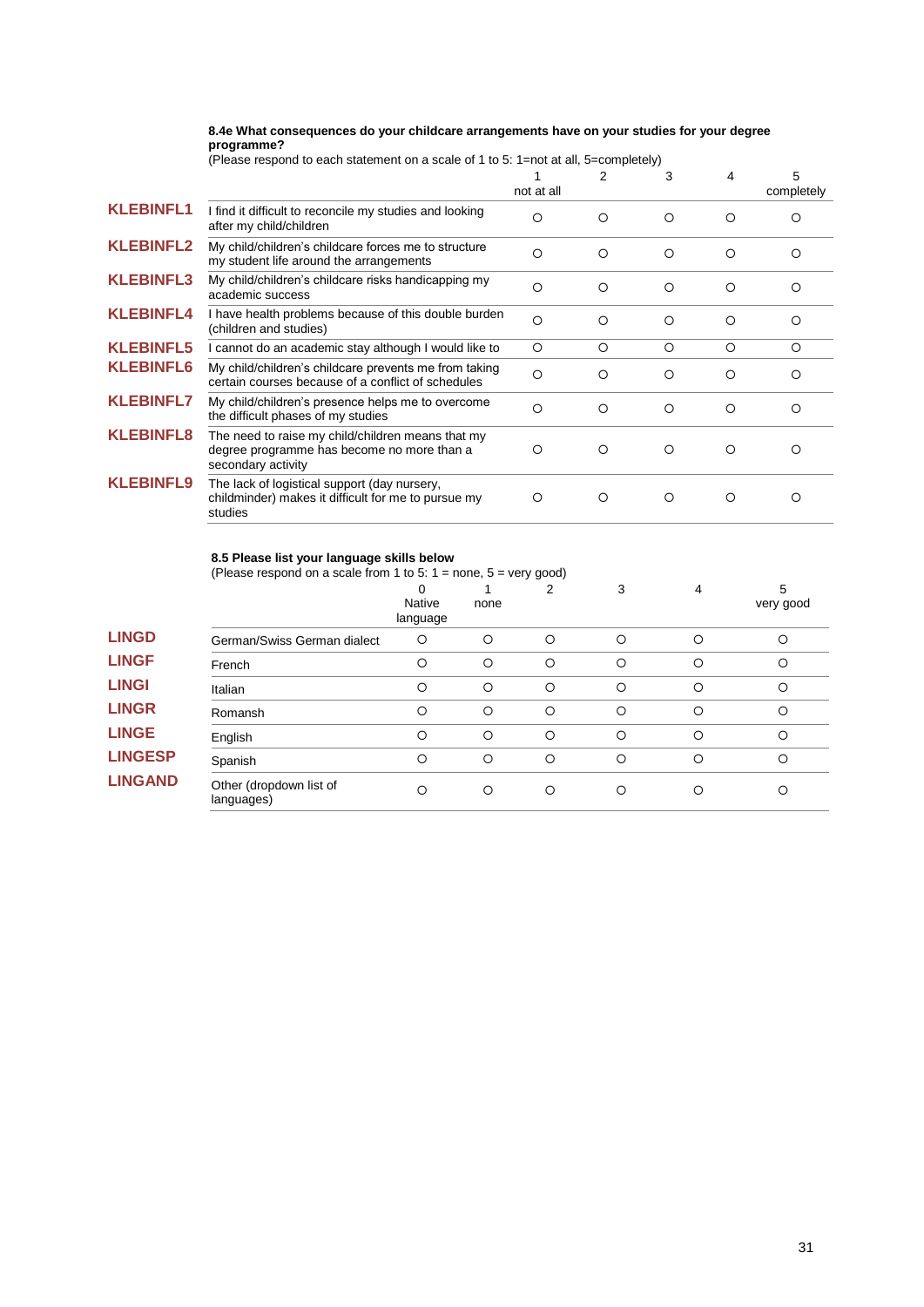# **9 Family origin**

Below you will find a number of questions about your parents. "Father" and "Mother" refers to the persons who brought you up. **PAERW 9.1a Your father ...**

- 1 O is professionally employed full time
- 2  $\circ$  is professionally employed part time
- 3 O is unemployed
- 4 O is not professionally employed (homemaker)
- 5  $\circ$  is an annuitant, pensioner (disability pension, old-age pension, etc.)
- 6 O is deceased
- 7 O is unknown

#### **If PAERW** in (6.7)  $\rightarrow$  Go to question 9.2a

#### **BERUFN\_P 9.1b What is your father's profession or what was it during his last paid employment?**

(Please select your father's profession from the occupational databank using the search box below. If you cannot find your father's profession, please select the answer "I could not find my father's occupation, he is/was:" and enter a description of his profession in the field provided.)

- 1 O My father is/was: **\_\_\_\_\_BERUF8\_P**\_\_\_\_\_(nomenclature of Swiss professions)
- 2  $\circ$  I could not find my father's profession, he is/was: **BERUF8** P
- 3 O My father has never been professionally employed.
- 4 O I don't know my father's profession
- 5 O No answer

# **The following additional variables have been computed:**



<sup>&</sup>lt;sup>1</sup> You can find aggregation with official titles at this Internet address:

<https://www.bfs.admin.ch/bfs/en/home/statistics/work-income/nomenclatures/sbn2000.html>

 $2$  You can find aggregation with official titles at this Internet address:

<https://www.bfs.admin.ch/bfs/en/home/statistics/work-income/nomenclatures/isco08.html>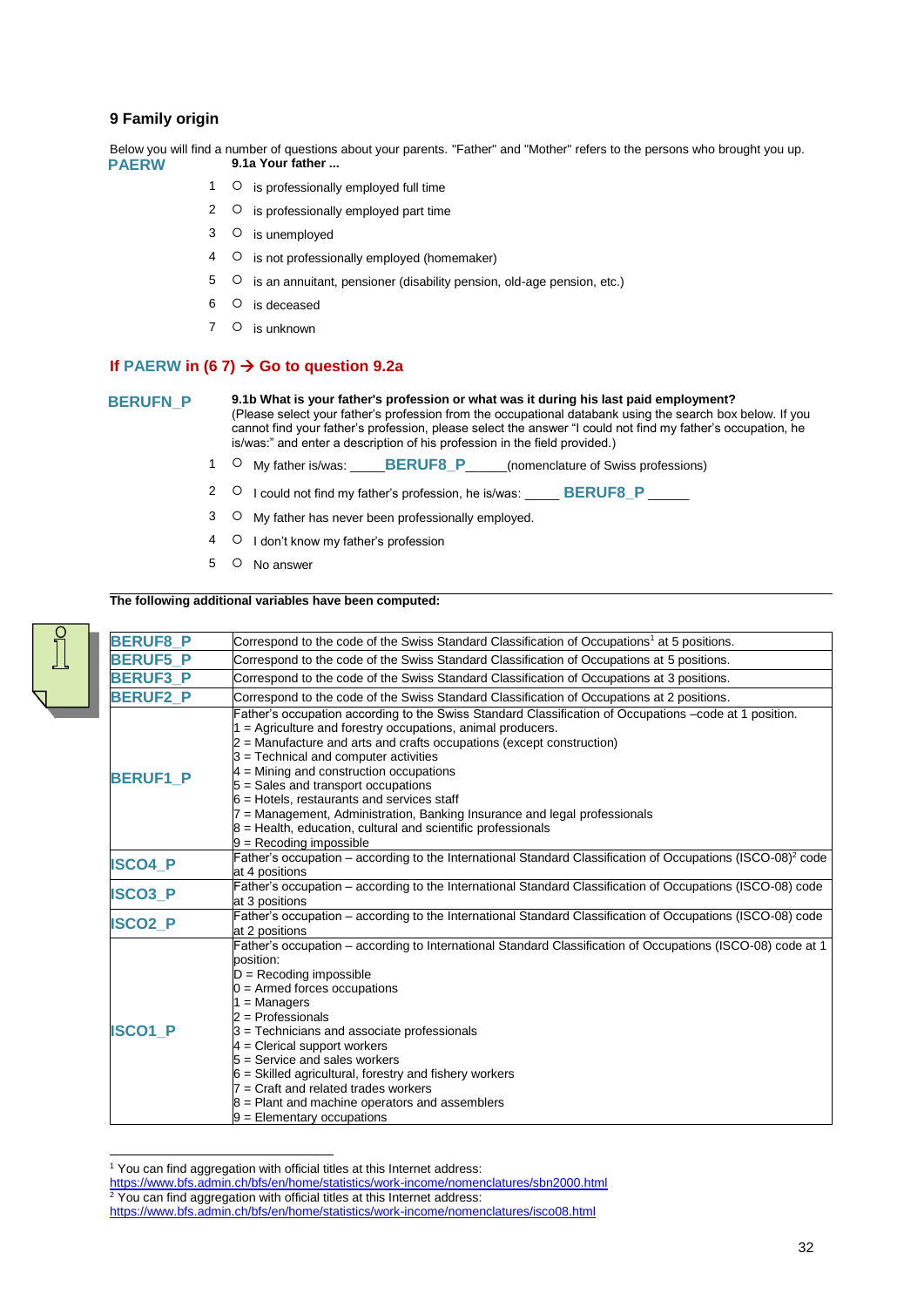# If BERUFN\_P = My father has never been professionally employed  $\rightarrow$  Go to question 9.1d

#### **PAPOPROF 9.1c What is your father's current job status or what was it during his last employment?**

- 1 O Employee without management function
- 2 O Employee with management function
- 3 O Self-employed with an enterprise of fewer than 20 jobs
- 4 O Self-employed with an enterprise of 20 jobs or more

# **PAFOR09 9.1d What is your father's highest level of education?**

(Please indicate the highest completed level of education)

- 1 Compulsory schooling (primary school, secondary school, orientation cycle, pre-gymnasium, special class) One-year training programme: business school, general education, language course, home economics
- $2^{\circ}$ school, "social year", preparatory course for the paramedical professions, occupational training preparatory course
- 3 Elementary vocational training with training contract (minimum 2 years)
- $\frac{4}{10}$  General education school (diploma degree school, administration school, general culture school) (minimum 2 years)
- 5 Apprenticeship (Federal Certificate of Capacity or equivalent) or full-time vocational school (business school, trade school) (2 or 3 years)
- 6 Professional Maturity (higher education qualification certificate)
- 7 O High school (licée), preparatory school for the General Maturity (higher education qualification certificate)
- 8 O Teacher training college (e.g. nursery school, primary school), music teacher, sports teacher
- 9 O Higher vocational school 2 years full time or 3 years part time (obtaining a federal certificate, a federal Master certificate (maitrîse fédérale), business management college, ET (technical school) technician diploma)
- 10 0 Higher vocational school with a minimum duration of 3 years full time or 4 years part time (e.g. higher technical school, higher school of economy and administration, higher school of applied arts, social studies institute)
- 11 O University of applied sciences, University of teacher education
- 12 O University, Federal institution of technology
- 13 O Unfinished school education
- 14 O I don't know

-

 $\int$ 

#### **The following additional variables have been computed:**



<sup>&</sup>lt;sup>3</sup> You can find more information on the International Standard Classification of Education at this internet address: <https://www.bfs.admin.ch/bfs/de/home/statistiken/bildung-wissenschaft/bildungssystem.assetdetail.248786.html> <sup>4</sup> You can find more information on socio-professional categories at this internet addresse : <https://www.bfs.admin.ch/bfs/en/home/statistics/work-income/nomenclatures/spk2010.html>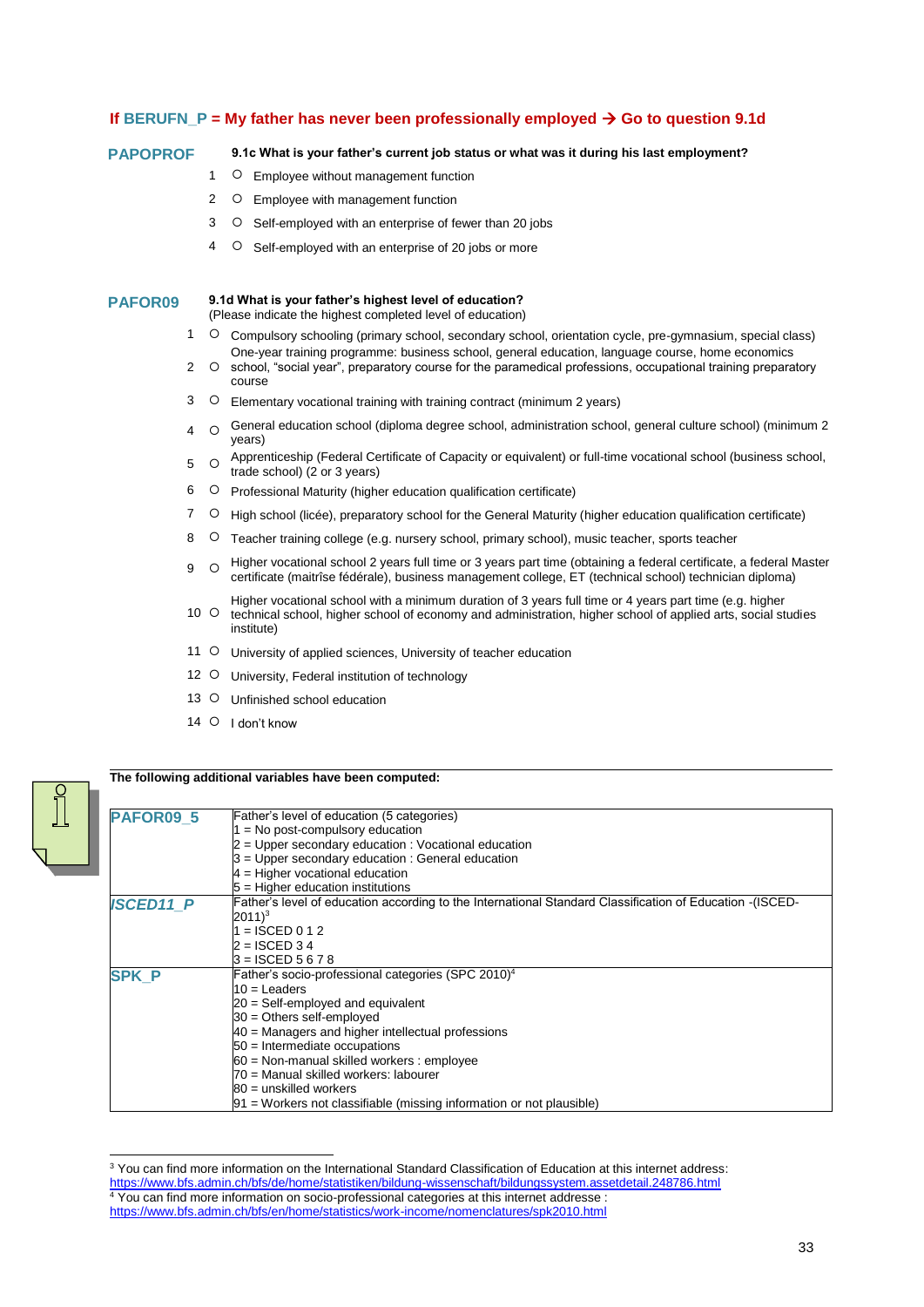#### **MAERW 9.2a Your mother ...**

- 
- $1$   $\circ$  is professionally employed full time
- 2  $\circ$  is professionally employed part time
- 3 O is unemployed
- 4 O is not professionally employed (homemaker)
- $5$   $\circ$  is an annuitant, pensioner (disability pension, old-age pension, etc.)
- 6 O is deceased
- 7 O is unknown

# **If MAERW** in (6 7)  $\rightarrow$  Go to question 9.4

#### **9.2b What is your mother's profession or what was it during his last paid employment?**

**BERUFN\_M**

(Please select your mother's profession from the occupational databank using the search box below. If you cannot find your mother's profession, please select the answer "I could not find my mother's occupation, she is/was:" and enter a description of her profession in the field provided.)

- 1 O My mother is/was: **\_\_\_\_\_BERUF8\_M**\_\_\_\_\_(nomenclature of Swiss professions)
- <sup>2</sup> <sup>O</sup> I could not find my mother's profession, she is/was :\_\_\_\_\_ **BERUF8 M**
- 3 O My mother has never been professionally employed.
- 4 O I don't know my mother's profession
- 5 O No answer

# **If** BERUFN  $M = my$  mother has never been professionally employed  $\rightarrow$  Go to question 9.2d

-

|                 | The following additional variables have been computed:                                                                                                                                                                                                                                                                                                                                                                                                                                                                                                                                                    |
|-----------------|-----------------------------------------------------------------------------------------------------------------------------------------------------------------------------------------------------------------------------------------------------------------------------------------------------------------------------------------------------------------------------------------------------------------------------------------------------------------------------------------------------------------------------------------------------------------------------------------------------------|
| <b>BERUF8_M</b> | Correspond to the code of the Swiss Standard Classification of Occupations <sup>5</sup> at 8 positions.                                                                                                                                                                                                                                                                                                                                                                                                                                                                                                   |
| <b>BERUF5_M</b> | Correspond to the code of the Swiss Standard Classification of Occupations at 5 positions.                                                                                                                                                                                                                                                                                                                                                                                                                                                                                                                |
| <b>BERUF3 M</b> | Correspond to the code of the Swiss Standard Classification of Occupations at 3 positions.                                                                                                                                                                                                                                                                                                                                                                                                                                                                                                                |
| <b>BERUF2 M</b> | Correspond to the code of the Swiss Standard Classification of Occupations at 2 positions.                                                                                                                                                                                                                                                                                                                                                                                                                                                                                                                |
| <b>BERUF1 M</b> | Mother's occupation according to the Swiss Standard Classification of Occupations -code at 1 position.<br>1 = Agriculture and forestry occupations, animal producers.<br>$2$ = Manufacture and arts and crafts occupations (except construction)<br>3 = Technical and computer activities<br>$4$ = Mining and construction occupations<br>5 = Sales and transport occupations<br>$6$ = Hotels, restaurants and services staff<br>7 = Management, Administration, Banking Insurance and legal professionals<br>$8$ = Health, education, cultural and scientific professionals<br>$9$ = Recoding impossible |
| <b>ISCO4 M</b>  | Mother's occupation - according to the International Standard Classification of Occupations (ISCO-08) <sup>6</sup> code<br>at 4 positions                                                                                                                                                                                                                                                                                                                                                                                                                                                                 |
| <b>ISCO3_M</b>  | Mother's occupation - according to the International Standard Classification of Occupations (ISCO-08) code<br>at 3 positions                                                                                                                                                                                                                                                                                                                                                                                                                                                                              |
| <b>ISCO2_M</b>  | Mother's occupation - according to the International Standard Classification of Occupations (ISCO-08) code<br>at 2 positions                                                                                                                                                                                                                                                                                                                                                                                                                                                                              |
| <b>ISCO1 M</b>  | Mother's occupation - according to International Standard Classification of Occupations (ISCO-08) code at 1<br>position:<br>$D =$ Recoding impossible<br>$0 =$ Armed forces occupations<br>$1 =$ Managers<br>$2$ = Professionals<br>3 = Technicians and associate professionals<br>$4$ = Clerical support workers<br>$5 =$ Service and sales workers<br>$6$ = Skilled agricultural, forestry and fishery workers<br>7 = Craft and related trades workers<br>$8$ = Plant and machine operators and assemblers<br>$9$ = Elementary occupations                                                              |
| <b>ISCOPAR</b>  | Parent's highest occupation, correspond to the code of the Swiss Standard Classification of Occupation at 5<br>positions.                                                                                                                                                                                                                                                                                                                                                                                                                                                                                 |

<sup>&</sup>lt;sup>5</sup> You can find aggregation with official titles at this Internet address:

<https://www.bfs.admin.ch/bfs/en/home/statistics/work-income/nomenclatures/sbn2000.html>

<sup>&</sup>lt;sup>6</sup> You can find aggregation with official titles at this Internet address:

<https://www.bfs.admin.ch/bfs/en/home/statistics/work-income/nomenclatures/isco08.html>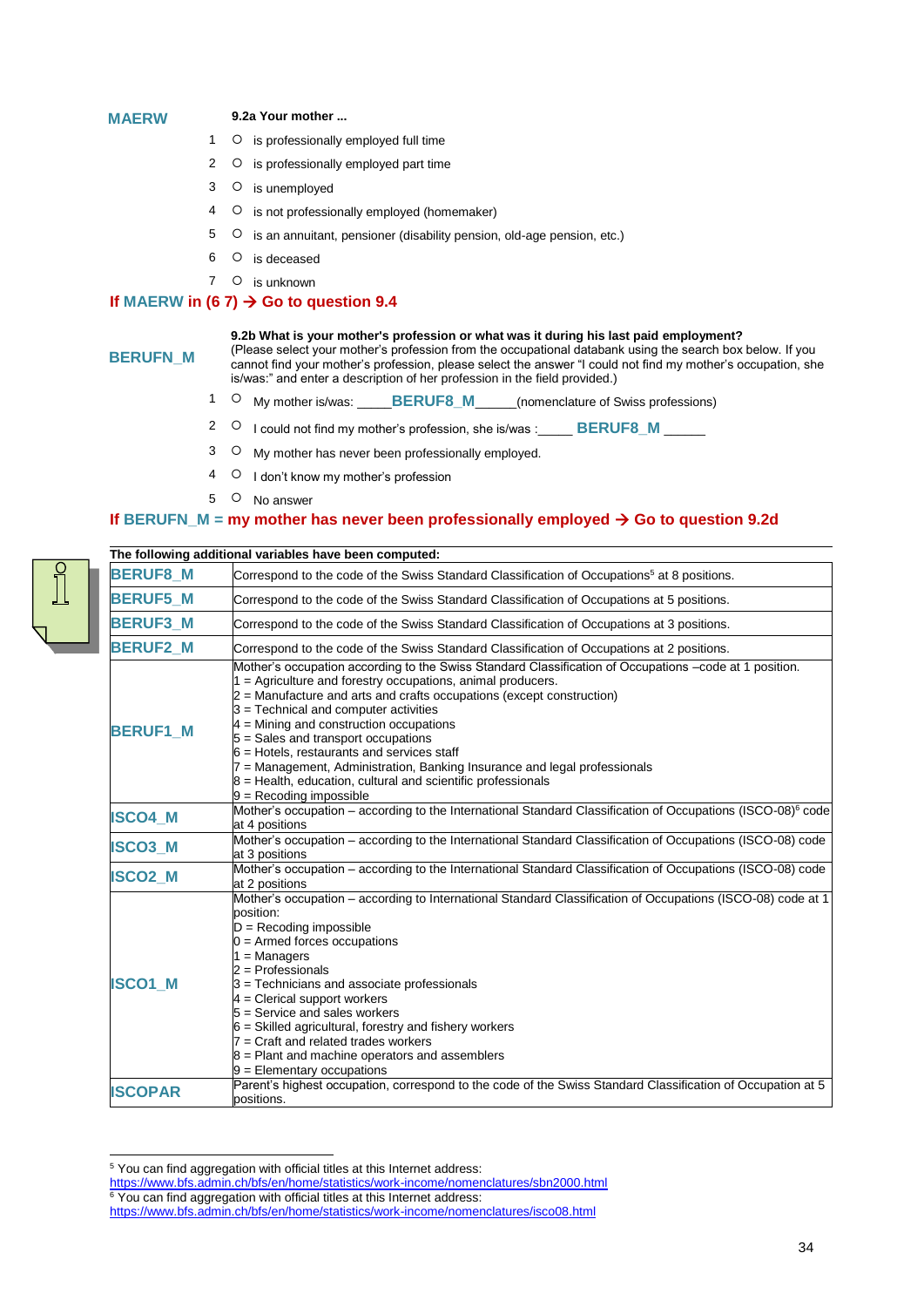### **MAPOPROF 9.2c What is your mother's current job status or what was it during her last employment?**

- 1 O Employee without management function
- 2 O Employee with management function
- 3 O Self-employed with an enterprise of fewer than 20 jobs
- 4 O Self-employed with an enterprise of 20 jobs or more

# **MAFOR09 9.2d What is your mother's highest level of education?**

(Please indicate the highest completed level of education)

- 1 C Compulsory schooling (primary school, secondary school, orientation cycle, pre-gymnasium, special class) 2 One-year training programme: business school, general education, language course, home economics school,
- "social year", preparatory course for the paramedical professions, occupational training preparatory course
- 3 Elementary vocational training with training contract (minimum 2 years)
- $4$   $\circ$  General education school (diploma degree school, administration school, general culture school) (minimum 2 years)
- 5 0 Apprenticeship (Federal Certificate of Capacity or equivalent) or full-time vocational school (business school, trade school) (2 or 3 years)
- 6 Professional Maturity (higher education qualification certificate)
- 7 O High school (lycée), preparatory school for the General Maturity (higher education qualification certificate)
- 8 O Teacher training college (e.g. nursery school, primary school), music teacher, sports teacher
- 9 O Higher vocational school 2 years full time or 3 years part time (obtaining a federal certificate, a federal Master certificate (maitrîse fédérale), business management college, ET (technical school) technician diploma)
- $10^\circ$ O Higher vocational school with a minimum duration of 3 years full time or 4 years part time (e.g. higher technical school, higher school of economy and administration, higher school of applied arts, social studies institute)
- 11 O University of applied sciences, University of teacher education
- 12 O University, Federal institution of technology
- 13 O Unfinished school education
- 14 O I don't know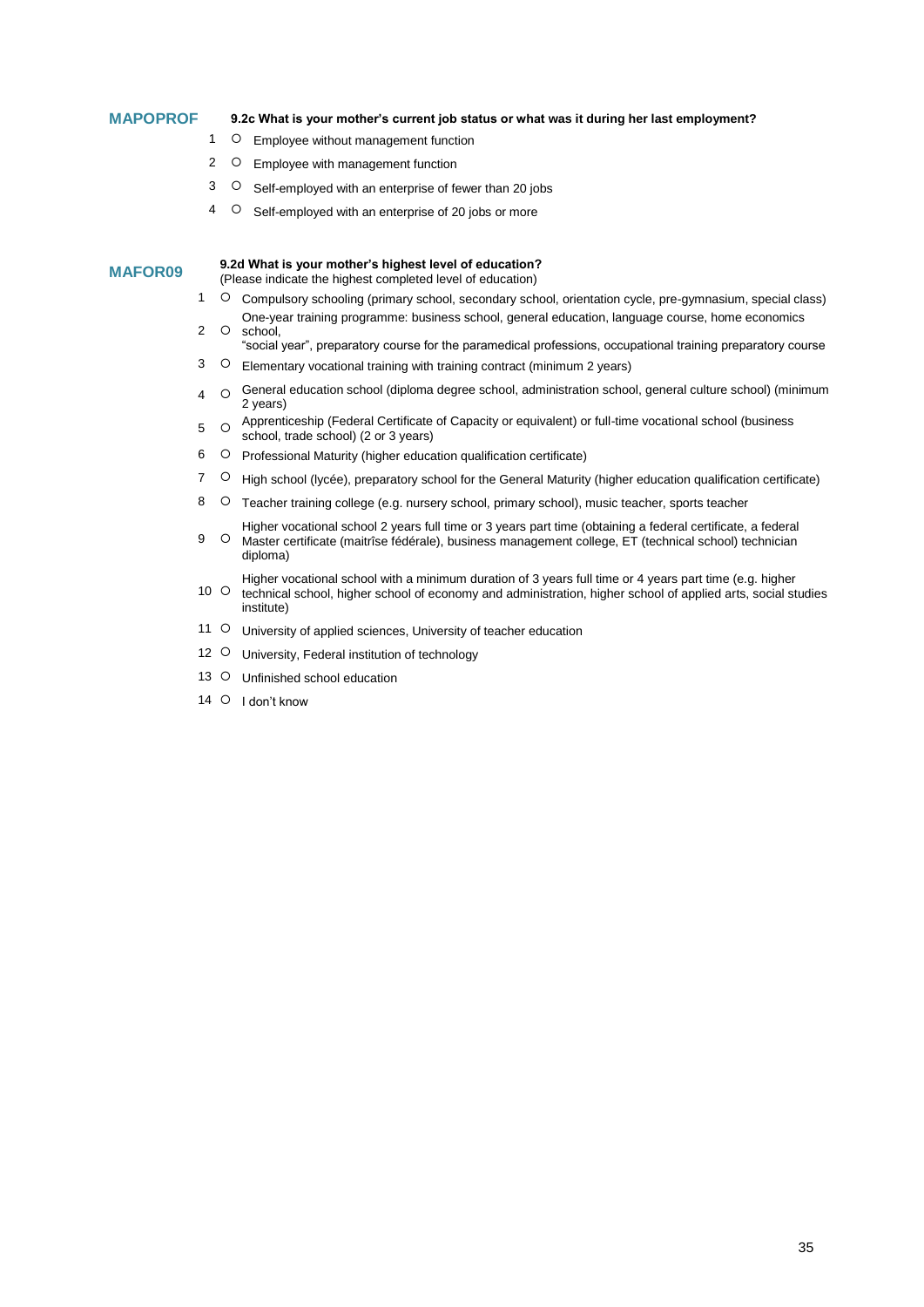|                    | The following additional variables have been computed:                                                 |
|--------------------|--------------------------------------------------------------------------------------------------------|
|                    | Mother's level of education (5 categories)                                                             |
| <b>MAFOR09 5</b>   | $1 = No post-compulsory education$                                                                     |
|                    | 2 = Upper secondary education : Vocational education                                                   |
|                    | 3 = Upper secondary education : General education                                                      |
|                    | $4$ = Higher vocational education                                                                      |
|                    | 5 = Higher education institutions                                                                      |
|                    | Mother's level of education according to the International Standard Classification of Education (ISCED |
|                    | $2011$ <sup>7</sup>                                                                                    |
| <b>ISCED11 M</b>   | $1 =$ ISCED 0 1 2                                                                                      |
|                    | $2 = ISCED 3 4$                                                                                        |
|                    | $3 = ISCED 5 6 7 8$                                                                                    |
|                    | Mother's socio-professional categories (SPC 2010) <sup>8</sup>                                         |
|                    | $10 =$ Leaders                                                                                         |
|                    | 20 = Self-employed and equivalent                                                                      |
|                    | 30 = Others self-employed                                                                              |
| <b>SPK M</b>       | 40 = Managers and higher intellectual professions                                                      |
|                    | 50 = Intermediate occupations                                                                          |
|                    | 60 = Non-manual skilled workers : employee                                                             |
|                    | 70 = Manual skilled workers: labourer                                                                  |
|                    | $80 =$ unskilled workers                                                                               |
|                    | $91$ = Workers not classifiable (missing information or not plausible))                                |
|                    | Parents' highest level of education (5 categories)                                                     |
|                    | $1 = No$ post-compulsory education                                                                     |
| <b>PARFOR09 5</b>  | $2$ = Upper secondary education : Vocational education                                                 |
|                    | 3 = Upper secondary education : General education                                                      |
|                    | $4$ = Higher vocational education                                                                      |
|                    | $5$ = Higher education institutions                                                                    |
|                    | Parent's highest level of education (ISCED-2011)                                                       |
| <b>ISCED11_PAR</b> | $1 = ISCED 0 1 2$                                                                                      |
|                    | $2 =$ ISCED 34                                                                                         |
|                    | $3 =$ ISCED 5 6 7 8                                                                                    |

# **If PAERW** in (6 7)  $\rightarrow$  go to question 9.4

### **PARMENCOM 9.3 Do your parents live …**

- 1 O together in the same household
- 2 O separately in different households

#### **FRAT 9.4 How many siblings do you have?**

- 0 None **continue to question 9.5**
- $O<sub>1</sub>$
- $O<sub>2</sub>$
- $O<sub>3</sub>$
- $O<sub>4</sub>$
- 5 and more

-

**FRATFOR 9.4a How many of your siblings are currently pursuing an educational or professional training programme?**

- 0 None
- $O<sub>1</sub>$
- $O<sub>2</sub>$
- $O<sub>3</sub>$
- $O \quad 4$
- 5 and more

# **FRATFOR <= FRAT**

 $^7$  You can find more information on the International Standard Classification of Education at this internet address: <https://www.bfs.admin.ch/bfs/de/home/statistiken/bildung-wissenschaft/bildungssystem.assetdetail.248786.html>  $8$  You can find more information on socio-professional categories at this internet address : <https://www.bfs.admin.ch/bfs/en/home/statistics/work-income/nomenclatures/spk2010.html>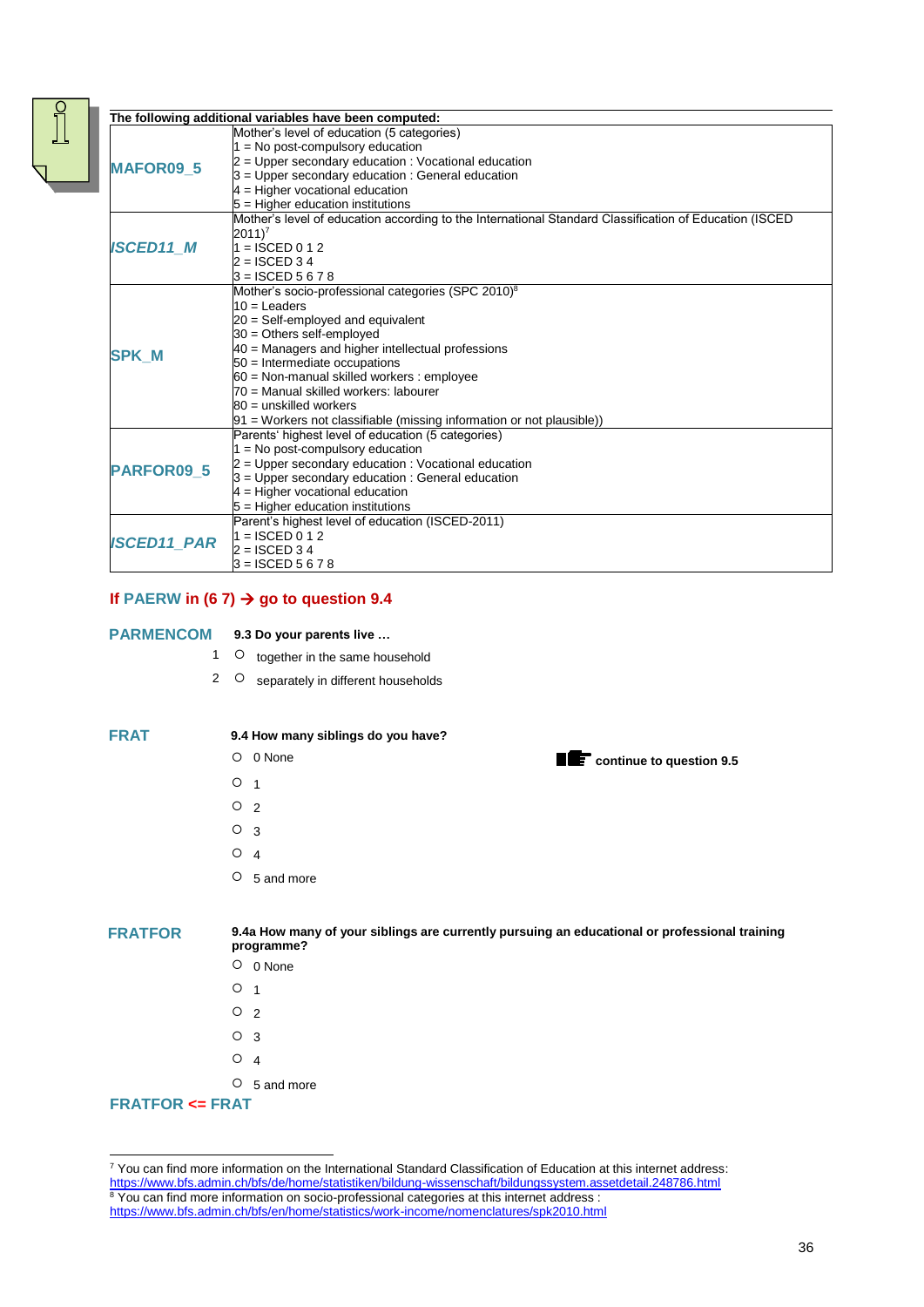#### **9.5 In what country were you and your parents born?**

| <b>LANDEGO</b> | You    | Dropdown list of countries and regions | ○ Don't know       | <b>LANDNOEGO</b> | 0/1 |
|----------------|--------|----------------------------------------|--------------------|------------------|-----|
| <b>LANDM</b>   | Mother | Dropdown list of countries and regions | ○ Don't know       | <b>LANDNOM</b>   | 0/1 |
| <b>LANDP</b>   | Father | Dropdown list of countries and regions | $\circ$ Don't know | <b>LANDNOP</b>   | 0/1 |



| The following additional variables have been computed: |  |  |  |
|--------------------------------------------------------|--|--|--|
|--------------------------------------------------------|--|--|--|

| MIG <sub>1</sub> | Students' migration status <sup>9</sup><br>1 = Students without an immigration background<br>$2 = 1$ st generation<br>$3 = 2nd$ generation                                                                                                                                             |
|------------------|----------------------------------------------------------------------------------------------------------------------------------------------------------------------------------------------------------------------------------------------------------------------------------------|
| MIG <sub>2</sub> | Students' migration status and higher education entrance qualification <sup>10</sup><br>1 = Students without an immigration background<br>$2 = 2nd$ generation<br>$3 = 1$ st generation with Swiss entrance qualification<br>$4 = 1$ st generation with foreign entrance qualification |

Thank you for taking part in this survey. Below you may wish to add further comments on your social situation as a student or about the questionnaire.

# **END**

-

If you wish to be informed about the results of the national survey, please indicate below an email address where we can reach you.

Email address: \_

<https://www.bfs.admin.ch/bfs/en/home/statistics/catalogues-databases/publications.assetdetail.348849.html>

 $9$  You can find more information on students' migration status at this internet address:

 $10$  You can find more information on Students' migration status and higher education entrance qualification at this internet address:<https://www.bfs.admin.ch/bfs/en/home/statistics/catalogues-databases/publications.assetdetail.348849.html>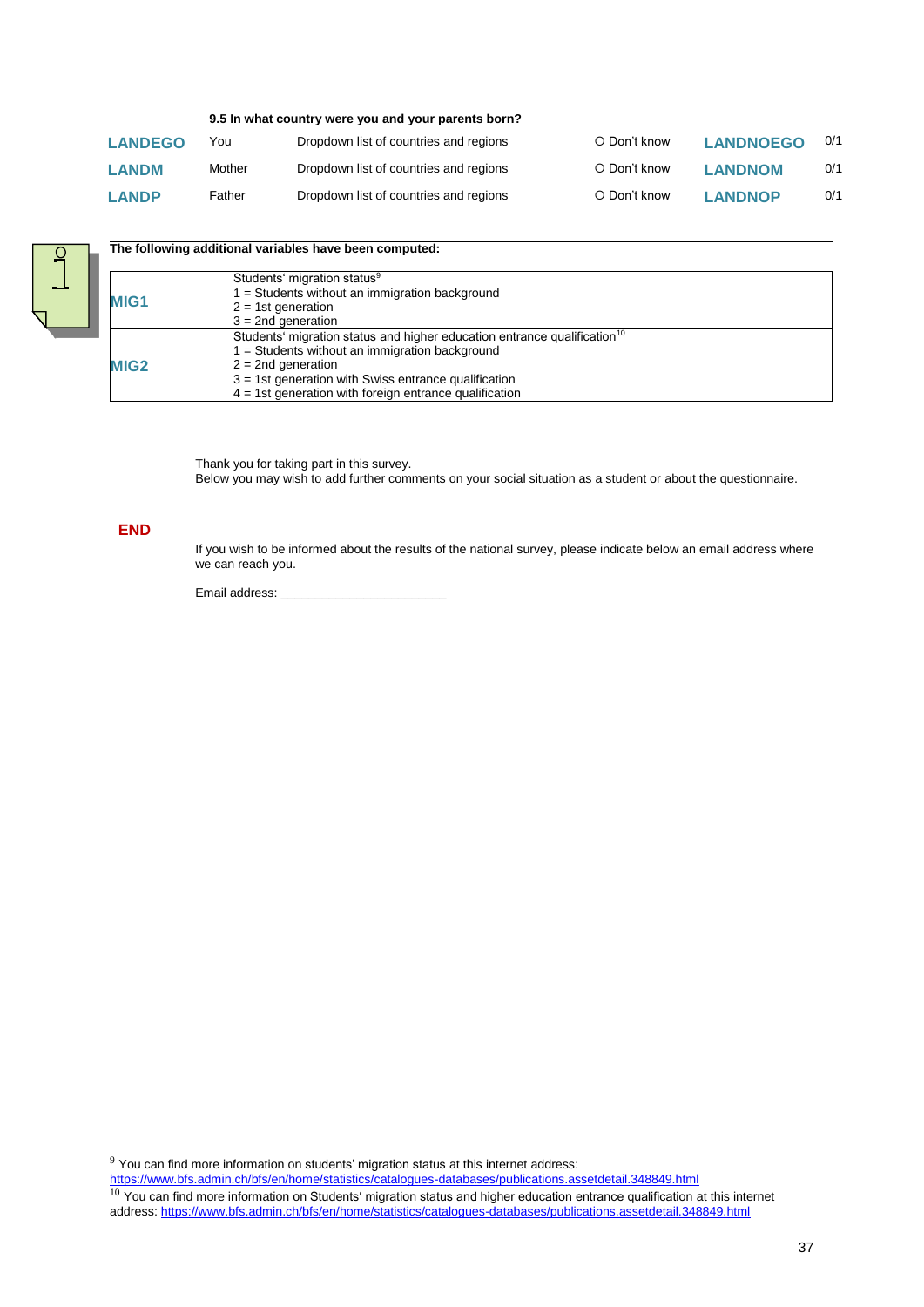# **A. SIUS variables**

| Variable           | Label                 | Kategorien                                                                                    |
|--------------------|-----------------------|-----------------------------------------------------------------------------------------------|
| anmatu             | Maturjahr             | Jahr (vierstellig)                                                                            |
| annais             | Geburtsjahr           | Geburtsjahr (vierstellig)                                                                     |
| ausbf_pub          | Ausbildungsform FH    | $1 = VolZeit$                                                                                 |
|                    |                       | $2 =$ Berufsbegleitend                                                                        |
|                    |                       | $1 = Berufsmaturität$                                                                         |
|                    |                       | $2 =$ Fachmaturität                                                                           |
| ausweis_pub_fh     | Zulassungsausweis FH  | 3 = Gymnasiale Maturität                                                                      |
|                    |                       | 7 = Anderer Schweizer Ausweis                                                                 |
|                    |                       | 8 = Ausländischer Ausweis                                                                     |
|                    |                       | $9 =$ Andere                                                                                  |
|                    |                       | $0 =$ Nicht verlangt                                                                          |
|                    |                       | 3 = Gym. Maturität (MAV 1968 und älter)                                                       |
|                    |                       | 4 = Gym. Maturität (MAR 1995)                                                                 |
| ausweis_pub_uh     | Zulassungsausweis UH  | 5 = Gym. Maturität SMK                                                                        |
|                    |                       | 6 = Gym. Maturität, andere                                                                    |
|                    |                       | 7 = Anderer Schweizer Ausweis                                                                 |
|                    |                       | 8 = Ausländischer Ausweis                                                                     |
|                    |                       | $9 =$ Andere                                                                                  |
|                    |                       | $0 =$ Nicht beurlaubt                                                                         |
| conge              | Urlaubsstatus         | 1 = Mobilitätsprogramm (internationale OUT-Mobilität)                                         |
|                    |                       | 2 = Praktikum und Studienaufenthalt                                                           |
|                    |                       | $3$ = Militärdienst                                                                           |
|                    |                       | 4 = Krankheit, Unfall, etc.                                                                   |
|                    |                       | 5 = Übrige Urlaubsgründe (andere als 2-4)                                                     |
|                    |                       | 6 = Beurlaubt wegen Unterbruch, sofern die Person                                             |
|                    |                       | eingeschrieben bleibt                                                                         |
|                    |                       | 7 = Beurlaubt wegen Praktikum mit Ausbildungsleistung der Schule<br>9 = Interner Code für IUV |
| ctondomi           | Wohnkanton            | Kantone                                                                                       |
|                    |                       | $0 = 0$                                                                                       |
|                    |                       | 1 = Lizenziat / Diplom und Nichtakademische Studien                                           |
|                    | <b>Eintritte UH</b>   | $2 =$ Bachelor                                                                                |
| entrant            |                       | $3 = Master$                                                                                  |
|                    |                       | $4 = Doktorat$                                                                                |
|                    |                       | $5 =$ Weiterbildung                                                                           |
|                    |                       | 6 = Aufbau- und Vertiefungsstudien                                                            |
|                    |                       | $7 =$ Nachdiplom (bis 2004)                                                                   |
|                    |                       | $1 = Diplom$                                                                                  |
|                    |                       | $2 =$ Bachelor                                                                                |
| entrant fh         | <b>Eintritte FH</b>   | $3 = Master$                                                                                  |
|                    |                       | 5 = Weiterbildung                                                                             |
|                    |                       | 1 = Geistes- und Sozialwissenschaften                                                         |
|                    |                       | $2$ = Wirtschaftswissenschaften                                                               |
|                    | Fachbereichsgruppe UH | $3 =$ Recht                                                                                   |
| fachl1             |                       | $4$ = Exakte und Naturwissenschaften                                                          |
|                    |                       | 5 = Medizin und Pharmazie                                                                     |
|                    |                       | $6$ = Technische Wissenschaften                                                               |
|                    |                       | 7 = Interdisziplinäre und andere                                                              |
|                    |                       | $8 =$ Zentralbereich                                                                          |
|                    |                       | 99 = Fach unbekannt                                                                           |
| fachl <sub>2</sub> | Fachbereich UH        | Fachbereich gemäss SHIS-Fächerkatalog (UH)                                                    |
| fachl3             | Fachrichtung UH       | Fachrichtung gemäss SHIS-Fächerkatalog (UH)                                                   |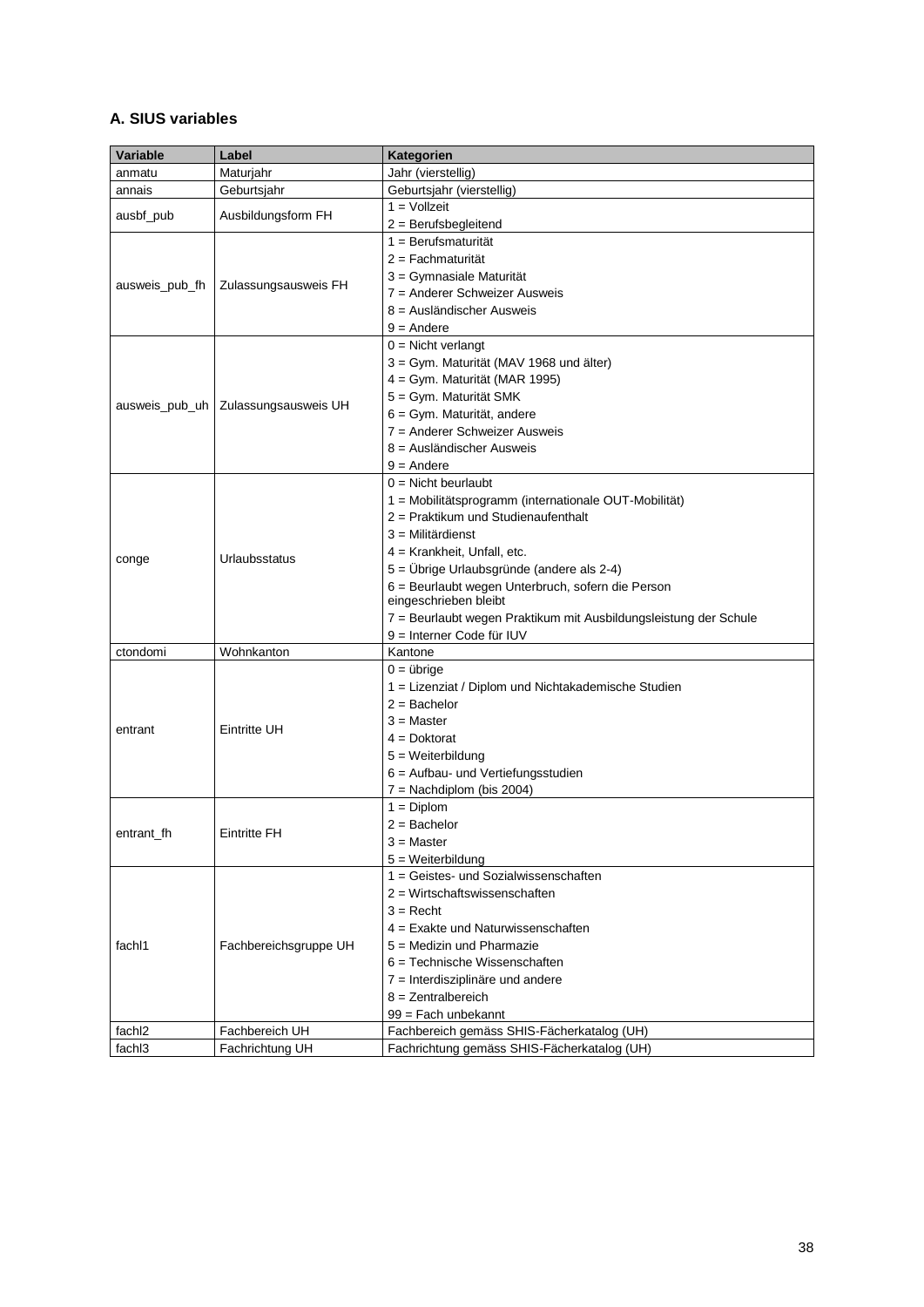| 300 = Haute Ecole Spécialisée de Suisse occidentale<br>400 = Fachhochschule Nordwestschweiz<br>800 = Fachhochschule Zentralschweiz<br>900 = Scuola universitaria professionale della Svizzera italiana<br>1000 = Fachhochschule Ostschweiz<br>Fachhochschule<br>1100 = Zürcher Fachhochschule<br>fhs<br>1250 = Kalaidos Fachhochschule<br>1310 = HES Les Roches-Gruyère<br>1500 = Andere PH und Institutionen der Lehrkräfteausbildung<br>8900 = Universitäre PH<br>9900 = Andere FH (nicht integriert)<br>$9999 =$ Unbekannt<br>$0 =$ Unbekannt<br>Nationalität<br>$1 = Schweiz$<br>fnat<br>$2 =$ Ausland<br>1 = Architektur, Bau- und Planungswesen<br>$2 =$ Technik und IT<br>3 = Chemie und Life Sciences<br>$4 =$ Land- und Forstwirtschaft<br>5 = Wirtschaft und Dienstleistungen<br>$6 = Design$<br>$7 =$ Sport<br>Fachbereich FH<br>gan1<br>8 = Musik, Theater und andere Künste<br>11 = Angewandte Linguistik<br>$12 =$ Soziale Arbeit<br>13 = Angewandte Psychologie<br>$14 =$ Gesundheit<br>15 = Lehrkräfteausbildung<br>$99 =$ Nicht zuteilbar<br><b>Bereich FH</b><br>Bereich gemäss SHIS-Fächerkatalog (FH)<br>gan2<br>Studiengang gemäss SHIS-Fächerkatalog (FH)<br>gan3<br>Studiengang FH<br>https://www.bfs.admin.ch/bfs/portal/fr/index/infothek/nomenklaturen/blank/bl<br>isc97fac2<br>Fach ISCED 97<br>ank/isced/01.html<br>https://www.bfs.admin.ch/bfs/portal/fr/index/infothek/nomenklaturen/blank/bl<br>isc97fac1<br>Fachbereich ISCED 97<br>ank/isced/01.html<br>Fachbereich der MINT-Studierenden UH<br>mintfac1<br>MINT Fachbereich UH<br>mintfac2<br>Fachrichtung der MINT-Studierenden UH<br>MINT Fachrichtung UH |
|------------------------------------------------------------------------------------------------------------------------------------------------------------------------------------------------------------------------------------------------------------------------------------------------------------------------------------------------------------------------------------------------------------------------------------------------------------------------------------------------------------------------------------------------------------------------------------------------------------------------------------------------------------------------------------------------------------------------------------------------------------------------------------------------------------------------------------------------------------------------------------------------------------------------------------------------------------------------------------------------------------------------------------------------------------------------------------------------------------------------------------------------------------------------------------------------------------------------------------------------------------------------------------------------------------------------------------------------------------------------------------------------------------------------------------------------------------------------------------------------------------------------------------------------------------------------------------------------------------------------------------------------|
|                                                                                                                                                                                                                                                                                                                                                                                                                                                                                                                                                                                                                                                                                                                                                                                                                                                                                                                                                                                                                                                                                                                                                                                                                                                                                                                                                                                                                                                                                                                                                                                                                                                |
|                                                                                                                                                                                                                                                                                                                                                                                                                                                                                                                                                                                                                                                                                                                                                                                                                                                                                                                                                                                                                                                                                                                                                                                                                                                                                                                                                                                                                                                                                                                                                                                                                                                |
|                                                                                                                                                                                                                                                                                                                                                                                                                                                                                                                                                                                                                                                                                                                                                                                                                                                                                                                                                                                                                                                                                                                                                                                                                                                                                                                                                                                                                                                                                                                                                                                                                                                |
|                                                                                                                                                                                                                                                                                                                                                                                                                                                                                                                                                                                                                                                                                                                                                                                                                                                                                                                                                                                                                                                                                                                                                                                                                                                                                                                                                                                                                                                                                                                                                                                                                                                |
|                                                                                                                                                                                                                                                                                                                                                                                                                                                                                                                                                                                                                                                                                                                                                                                                                                                                                                                                                                                                                                                                                                                                                                                                                                                                                                                                                                                                                                                                                                                                                                                                                                                |
|                                                                                                                                                                                                                                                                                                                                                                                                                                                                                                                                                                                                                                                                                                                                                                                                                                                                                                                                                                                                                                                                                                                                                                                                                                                                                                                                                                                                                                                                                                                                                                                                                                                |
|                                                                                                                                                                                                                                                                                                                                                                                                                                                                                                                                                                                                                                                                                                                                                                                                                                                                                                                                                                                                                                                                                                                                                                                                                                                                                                                                                                                                                                                                                                                                                                                                                                                |
|                                                                                                                                                                                                                                                                                                                                                                                                                                                                                                                                                                                                                                                                                                                                                                                                                                                                                                                                                                                                                                                                                                                                                                                                                                                                                                                                                                                                                                                                                                                                                                                                                                                |
|                                                                                                                                                                                                                                                                                                                                                                                                                                                                                                                                                                                                                                                                                                                                                                                                                                                                                                                                                                                                                                                                                                                                                                                                                                                                                                                                                                                                                                                                                                                                                                                                                                                |
|                                                                                                                                                                                                                                                                                                                                                                                                                                                                                                                                                                                                                                                                                                                                                                                                                                                                                                                                                                                                                                                                                                                                                                                                                                                                                                                                                                                                                                                                                                                                                                                                                                                |
|                                                                                                                                                                                                                                                                                                                                                                                                                                                                                                                                                                                                                                                                                                                                                                                                                                                                                                                                                                                                                                                                                                                                                                                                                                                                                                                                                                                                                                                                                                                                                                                                                                                |
|                                                                                                                                                                                                                                                                                                                                                                                                                                                                                                                                                                                                                                                                                                                                                                                                                                                                                                                                                                                                                                                                                                                                                                                                                                                                                                                                                                                                                                                                                                                                                                                                                                                |
|                                                                                                                                                                                                                                                                                                                                                                                                                                                                                                                                                                                                                                                                                                                                                                                                                                                                                                                                                                                                                                                                                                                                                                                                                                                                                                                                                                                                                                                                                                                                                                                                                                                |
|                                                                                                                                                                                                                                                                                                                                                                                                                                                                                                                                                                                                                                                                                                                                                                                                                                                                                                                                                                                                                                                                                                                                                                                                                                                                                                                                                                                                                                                                                                                                                                                                                                                |
|                                                                                                                                                                                                                                                                                                                                                                                                                                                                                                                                                                                                                                                                                                                                                                                                                                                                                                                                                                                                                                                                                                                                                                                                                                                                                                                                                                                                                                                                                                                                                                                                                                                |
|                                                                                                                                                                                                                                                                                                                                                                                                                                                                                                                                                                                                                                                                                                                                                                                                                                                                                                                                                                                                                                                                                                                                                                                                                                                                                                                                                                                                                                                                                                                                                                                                                                                |
|                                                                                                                                                                                                                                                                                                                                                                                                                                                                                                                                                                                                                                                                                                                                                                                                                                                                                                                                                                                                                                                                                                                                                                                                                                                                                                                                                                                                                                                                                                                                                                                                                                                |
|                                                                                                                                                                                                                                                                                                                                                                                                                                                                                                                                                                                                                                                                                                                                                                                                                                                                                                                                                                                                                                                                                                                                                                                                                                                                                                                                                                                                                                                                                                                                                                                                                                                |
|                                                                                                                                                                                                                                                                                                                                                                                                                                                                                                                                                                                                                                                                                                                                                                                                                                                                                                                                                                                                                                                                                                                                                                                                                                                                                                                                                                                                                                                                                                                                                                                                                                                |
|                                                                                                                                                                                                                                                                                                                                                                                                                                                                                                                                                                                                                                                                                                                                                                                                                                                                                                                                                                                                                                                                                                                                                                                                                                                                                                                                                                                                                                                                                                                                                                                                                                                |
|                                                                                                                                                                                                                                                                                                                                                                                                                                                                                                                                                                                                                                                                                                                                                                                                                                                                                                                                                                                                                                                                                                                                                                                                                                                                                                                                                                                                                                                                                                                                                                                                                                                |
|                                                                                                                                                                                                                                                                                                                                                                                                                                                                                                                                                                                                                                                                                                                                                                                                                                                                                                                                                                                                                                                                                                                                                                                                                                                                                                                                                                                                                                                                                                                                                                                                                                                |
|                                                                                                                                                                                                                                                                                                                                                                                                                                                                                                                                                                                                                                                                                                                                                                                                                                                                                                                                                                                                                                                                                                                                                                                                                                                                                                                                                                                                                                                                                                                                                                                                                                                |
|                                                                                                                                                                                                                                                                                                                                                                                                                                                                                                                                                                                                                                                                                                                                                                                                                                                                                                                                                                                                                                                                                                                                                                                                                                                                                                                                                                                                                                                                                                                                                                                                                                                |
|                                                                                                                                                                                                                                                                                                                                                                                                                                                                                                                                                                                                                                                                                                                                                                                                                                                                                                                                                                                                                                                                                                                                                                                                                                                                                                                                                                                                                                                                                                                                                                                                                                                |
|                                                                                                                                                                                                                                                                                                                                                                                                                                                                                                                                                                                                                                                                                                                                                                                                                                                                                                                                                                                                                                                                                                                                                                                                                                                                                                                                                                                                                                                                                                                                                                                                                                                |
|                                                                                                                                                                                                                                                                                                                                                                                                                                                                                                                                                                                                                                                                                                                                                                                                                                                                                                                                                                                                                                                                                                                                                                                                                                                                                                                                                                                                                                                                                                                                                                                                                                                |
|                                                                                                                                                                                                                                                                                                                                                                                                                                                                                                                                                                                                                                                                                                                                                                                                                                                                                                                                                                                                                                                                                                                                                                                                                                                                                                                                                                                                                                                                                                                                                                                                                                                |
|                                                                                                                                                                                                                                                                                                                                                                                                                                                                                                                                                                                                                                                                                                                                                                                                                                                                                                                                                                                                                                                                                                                                                                                                                                                                                                                                                                                                                                                                                                                                                                                                                                                |
|                                                                                                                                                                                                                                                                                                                                                                                                                                                                                                                                                                                                                                                                                                                                                                                                                                                                                                                                                                                                                                                                                                                                                                                                                                                                                                                                                                                                                                                                                                                                                                                                                                                |
|                                                                                                                                                                                                                                                                                                                                                                                                                                                                                                                                                                                                                                                                                                                                                                                                                                                                                                                                                                                                                                                                                                                                                                                                                                                                                                                                                                                                                                                                                                                                                                                                                                                |
|                                                                                                                                                                                                                                                                                                                                                                                                                                                                                                                                                                                                                                                                                                                                                                                                                                                                                                                                                                                                                                                                                                                                                                                                                                                                                                                                                                                                                                                                                                                                                                                                                                                |
|                                                                                                                                                                                                                                                                                                                                                                                                                                                                                                                                                                                                                                                                                                                                                                                                                                                                                                                                                                                                                                                                                                                                                                                                                                                                                                                                                                                                                                                                                                                                                                                                                                                |
|                                                                                                                                                                                                                                                                                                                                                                                                                                                                                                                                                                                                                                                                                                                                                                                                                                                                                                                                                                                                                                                                                                                                                                                                                                                                                                                                                                                                                                                                                                                                                                                                                                                |
|                                                                                                                                                                                                                                                                                                                                                                                                                                                                                                                                                                                                                                                                                                                                                                                                                                                                                                                                                                                                                                                                                                                                                                                                                                                                                                                                                                                                                                                                                                                                                                                                                                                |
|                                                                                                                                                                                                                                                                                                                                                                                                                                                                                                                                                                                                                                                                                                                                                                                                                                                                                                                                                                                                                                                                                                                                                                                                                                                                                                                                                                                                                                                                                                                                                                                                                                                |
|                                                                                                                                                                                                                                                                                                                                                                                                                                                                                                                                                                                                                                                                                                                                                                                                                                                                                                                                                                                                                                                                                                                                                                                                                                                                                                                                                                                                                                                                                                                                                                                                                                                |
|                                                                                                                                                                                                                                                                                                                                                                                                                                                                                                                                                                                                                                                                                                                                                                                                                                                                                                                                                                                                                                                                                                                                                                                                                                                                                                                                                                                                                                                                                                                                                                                                                                                |
| MINT Fachbereich FH<br>Fachbereich der MINT-Studierenden FH<br>mintfacfh1                                                                                                                                                                                                                                                                                                                                                                                                                                                                                                                                                                                                                                                                                                                                                                                                                                                                                                                                                                                                                                                                                                                                                                                                                                                                                                                                                                                                                                                                                                                                                                      |
| Fachrichtung der MINT-Studierenden FH<br>mintfacfh2<br>MINT Studiengang FH                                                                                                                                                                                                                                                                                                                                                                                                                                                                                                                                                                                                                                                                                                                                                                                                                                                                                                                                                                                                                                                                                                                                                                                                                                                                                                                                                                                                                                                                                                                                                                     |
| Nationalität<br>Land der Nationalität<br>nation                                                                                                                                                                                                                                                                                                                                                                                                                                                                                                                                                                                                                                                                                                                                                                                                                                                                                                                                                                                                                                                                                                                                                                                                                                                                                                                                                                                                                                                                                                                                                                                                |
| Anzahl Semester im<br>Anzahl Semester<br>nsemfach                                                                                                                                                                                                                                                                                                                                                                                                                                                                                                                                                                                                                                                                                                                                                                                                                                                                                                                                                                                                                                                                                                                                                                                                                                                                                                                                                                                                                                                                                                                                                                                              |
| Fach UH                                                                                                                                                                                                                                                                                                                                                                                                                                                                                                                                                                                                                                                                                                                                                                                                                                                                                                                                                                                                                                                                                                                                                                                                                                                                                                                                                                                                                                                                                                                                                                                                                                        |
| Anzahl Jahre im<br>Anzahl Jahre<br>nsemgan<br>Studiengang FH                                                                                                                                                                                                                                                                                                                                                                                                                                                                                                                                                                                                                                                                                                                                                                                                                                                                                                                                                                                                                                                                                                                                                                                                                                                                                                                                                                                                                                                                                                                                                                                   |
|                                                                                                                                                                                                                                                                                                                                                                                                                                                                                                                                                                                                                                                                                                                                                                                                                                                                                                                                                                                                                                                                                                                                                                                                                                                                                                                                                                                                                                                                                                                                                                                                                                                |
|                                                                                                                                                                                                                                                                                                                                                                                                                                                                                                                                                                                                                                                                                                                                                                                                                                                                                                                                                                                                                                                                                                                                                                                                                                                                                                                                                                                                                                                                                                                                                                                                                                                |
| Anzahl Semester in der<br>Anzahl Semester<br>nsemuni<br>Hochschule UH                                                                                                                                                                                                                                                                                                                                                                                                                                                                                                                                                                                                                                                                                                                                                                                                                                                                                                                                                                                                                                                                                                                                                                                                                                                                                                                                                                                                                                                                                                                                                                          |
| Total Anzahl Jahre FH/                                                                                                                                                                                                                                                                                                                                                                                                                                                                                                                                                                                                                                                                                                                                                                                                                                                                                                                                                                                                                                                                                                                                                                                                                                                                                                                                                                                                                                                                                                                                                                                                                         |
| Anzahl Jahre/Semester<br>nsemtot<br>Semester UH                                                                                                                                                                                                                                                                                                                                                                                                                                                                                                                                                                                                                                                                                                                                                                                                                                                                                                                                                                                                                                                                                                                                                                                                                                                                                                                                                                                                                                                                                                                                                                                                |
| Anzahl Jahre in der<br>Anzahl Jahre<br>nsemts<br>Teilschule FH                                                                                                                                                                                                                                                                                                                                                                                                                                                                                                                                                                                                                                                                                                                                                                                                                                                                                                                                                                                                                                                                                                                                                                                                                                                                                                                                                                                                                                                                                                                                                                                 |
| $1 = \ddot{O}$ ffentlich                                                                                                                                                                                                                                                                                                                                                                                                                                                                                                                                                                                                                                                                                                                                                                                                                                                                                                                                                                                                                                                                                                                                                                                                                                                                                                                                                                                                                                                                                                                                                                                                                       |
| $2$ = Privat, subventioniert<br>Status der Hochschule<br>statut                                                                                                                                                                                                                                                                                                                                                                                                                                                                                                                                                                                                                                                                                                                                                                                                                                                                                                                                                                                                                                                                                                                                                                                                                                                                                                                                                                                                                                                                                                                                                                                |
| $3$ = Privat, nicht subventioniert                                                                                                                                                                                                                                                                                                                                                                                                                                                                                                                                                                                                                                                                                                                                                                                                                                                                                                                                                                                                                                                                                                                                                                                                                                                                                                                                                                                                                                                                                                                                                                                                             |
|                                                                                                                                                                                                                                                                                                                                                                                                                                                                                                                                                                                                                                                                                                                                                                                                                                                                                                                                                                                                                                                                                                                                                                                                                                                                                                                                                                                                                                                                                                                                                                                                                                                |
| $1 = Diplom$<br>$2 =$ Bachelor                                                                                                                                                                                                                                                                                                                                                                                                                                                                                                                                                                                                                                                                                                                                                                                                                                                                                                                                                                                                                                                                                                                                                                                                                                                                                                                                                                                                                                                                                                                                                                                                                 |
| Studienstufe FH<br>stufe_pub_fh<br>$3 = Master$                                                                                                                                                                                                                                                                                                                                                                                                                                                                                                                                                                                                                                                                                                                                                                                                                                                                                                                                                                                                                                                                                                                                                                                                                                                                                                                                                                                                                                                                                                                                                                                                |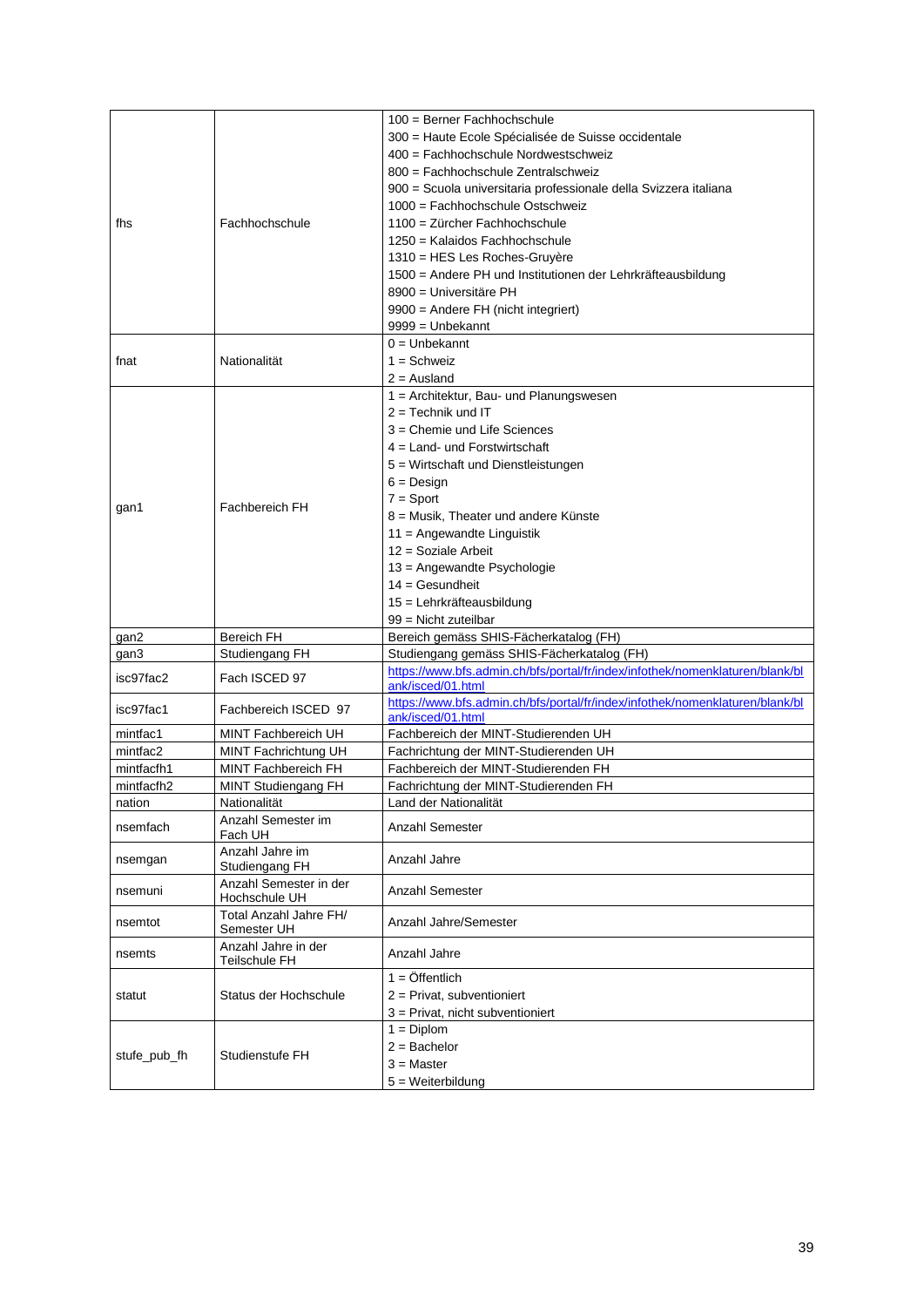|              |                         | $0 = 0$                                             |
|--------------|-------------------------|-----------------------------------------------------|
|              |                         | 1 = Lizenziat / Diplom und Nichtakademische Studien |
|              |                         | $2 =$ Bachelor                                      |
|              | Studienstufe UH         | $3$ = Master                                        |
| stufe_pub_uh |                         | $4 = Doktorat$                                      |
|              |                         | $5 = Weiterbildung$                                 |
|              |                         | $6$ = Aufbau- und Vertiefungsstudien                |
|              |                         | $7 =$ Nachdiplom (bis 2004)                         |
| ts           | Teilschule FH           | Teilschule FH                                       |
| uni_pub      |                         | 1 = Universität Basel                               |
|              |                         | 2 = Universität Bern                                |
|              |                         | 3 = Universität Freiburg                            |
|              |                         | 4 = Universität Genf                                |
|              |                         | 5 = Universität Lausanne                            |
|              |                         | 6 = Universität Luzern                              |
|              | Universitäre Hochschule | 7 = Universität Neuenburg                           |
|              |                         | 8 = Universität St. Gallen                          |
|              |                         | 9 = Universität Zürich                              |
|              |                         | 10 = Università della Svizzera italiana             |
|              |                         | 11 = ETH Lausanne                                   |
|              |                         | $12 = ETH Zürich$                                   |
|              |                         | 99 = Andere universitäre Institutionen              |

# **B. Variables computed with SIUS variables**

| Variable  | Label                                 | Kategorien                                                 |
|-----------|---------------------------------------|------------------------------------------------------------|
| alter     | Alter (zum Zeitpunkt der<br>Erhebung) | Anzahl Jahre                                               |
|           |                                       | $1 = Bis$ 20 Jahre                                         |
|           |                                       | $2 = 21 - 25$ Jahre                                        |
| alter k   | Altersgruppen                         | $3 = 26 - 30$ Jahre                                        |
|           |                                       | $4 = 31 - 35$ Jahre                                        |
|           |                                       | $5 =$ Mehr als 35 Jahre                                    |
|           |                                       | $1 = Geisteswissenschaften$                                |
|           |                                       | $2 =$ Künste                                               |
|           |                                       | 3 = Sozial- und Erziehungswissenschaften                   |
|           |                                       | $4 =$ Recht                                                |
|           |                                       | 5 = Wirtschaftswissenschaften                              |
| fagacom09 | Fachbereichsgruppen HS                | $6$ = Exakte und Naturwissenschaften                       |
|           |                                       | $7$ = Medizin und Pharmazie                                |
|           |                                       | $8 =$ Gesundheitswesen                                     |
|           |                                       | $9 =$ Bauwesen                                             |
|           |                                       | 10 = Technische Wissenschaften, Agrar- und Forstwirtschaft |
|           |                                       | 11 = Interdisziplinäre und andere                          |
|           | Nationalität und                      | $0 =$ SchweizerInnen                                       |
| fornat    | Bildungsherkunft                      | $1 = BildungsinländerInnen$                                |
|           |                                       | 2 = BildungsausländerInnen                                 |
|           |                                       | 1 = Universitäre Hochschule (UH)                           |
| typ16     | Hochschultyp                          | $2 =$ Fachhochschule (FH)                                  |
|           |                                       | 3 = Pädagogische Hochschule (PH)                           |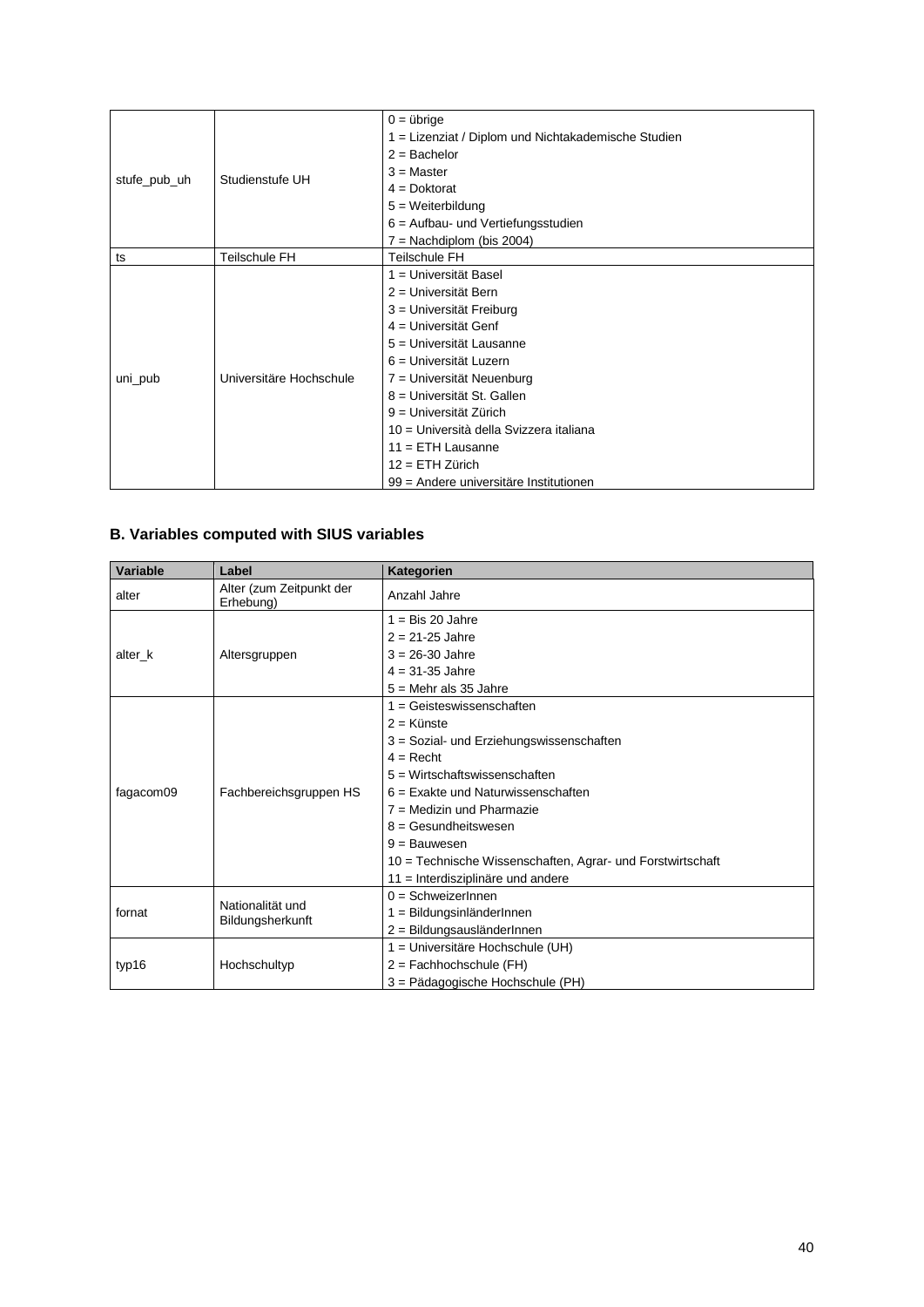|         |                         | 5 = Universität Basel                                                       |
|---------|-------------------------|-----------------------------------------------------------------------------|
|         |                         | 10 = Universität Bern                                                       |
|         |                         | 20 = Universität Freiburg                                                   |
|         |                         | 30 = Universität Genf                                                       |
|         |                         | 40 = Universität Lausanne                                                   |
|         |                         | 45 = Universität Luzern                                                     |
|         |                         | 50 = Universität Neuenburg                                                  |
|         |                         | 60 = Universität St. Gallen                                                 |
|         |                         | 70 = Universität Zürich                                                     |
|         |                         | 75 = Università della Svizzera italiana                                     |
|         |                         | 77 = Universitäre Fernstudien Schweiz                                       |
| hs16    | Hochschule              | $80 = ETH$ Lausanne                                                         |
|         |                         | $90 = ETH Zürich$                                                           |
|         |                         | 100 = Berner Fachhochschule                                                 |
|         |                         | 300 = Haute Ecole Spécialisée de Suisse occidentale                         |
|         |                         | 400 = Fachhochschule Nordwestschweiz                                        |
|         |                         | 800 = Fachhochschule Zentralschweiz                                         |
|         |                         | 900 = Scuola universitaria professionale della Svizzera italiana            |
|         |                         | 1000 = Fachhochschule Ostschweiz                                            |
|         |                         | 1100 = Zürcher Fachhochschule                                               |
|         |                         | 1250 = Kalaidos Fachhochschule<br>1310 = HES Les Roches-Gruyère             |
|         |                         |                                                                             |
|         |                         | 1500 = Andere PH und Institutionen der Lehrkräfteausbildung<br>$5 = UNIBAS$ |
|         |                         | $10 = UNIBE$                                                                |
|         |                         | $20 = UNIFR$                                                                |
|         |                         | $30 = UNIGE$                                                                |
|         |                         | $40 = UNIL$                                                                 |
|         |                         | $45 = UNILU$                                                                |
|         |                         | $50 = UNINE$                                                                |
|         |                         | $60 = UNISG$                                                                |
|         |                         | $70 = UZH$                                                                  |
|         |                         | $75 = USI$                                                                  |
|         |                         | $77 = FS-CH$                                                                |
| hs16pub | Hochschule (mit Kürzel) | $80 = EPFL$                                                                 |
|         |                         | $90 = ETHZ$                                                                 |
|         |                         | $100 = BFH$                                                                 |
|         |                         | $300 = HES-SO$                                                              |
|         |                         | $400 = FHNW$                                                                |
|         |                         | $800 = FHZ$                                                                 |
|         |                         | $900 = SUBS$                                                                |
|         |                         | $1000 = FHO$                                                                |
|         |                         | $1100 = ZFH$                                                                |
|         |                         | $1250 = KAL$                                                                |
|         |                         | $1310 = LRG$                                                                |
|         |                         | $1500 =$ Andere PH-I                                                        |
|         |                         | 11 = Geistes- und Sozialwissenschaften                                      |
|         |                         | $12 = W$ irtschaftswissenschaften                                           |
|         |                         | $13 =$ Recht                                                                |
|         |                         | 14 = Exakte und Naturwissenschaften                                         |
|         |                         | $15$ = Medizin und Pharmazie                                                |
|         |                         | 16 = Technische Wissenschaften                                              |
|         |                         | 17 = Interdisziplinäre und andere                                           |
|         |                         | 201 = Architektur, Bau- und Planungswesen<br>$202 =$ Technik und IT         |
| fach16  | Fachbereich(sgruppe)    | 203 = Chemie und Life Sciences                                              |
|         |                         | 204 = Land- und Forstwirtschaft                                             |
|         |                         | 205 = Wirtschaft und Dienstleistungen                                       |
|         |                         | $206 = Design$                                                              |
|         |                         | $207 =$ Sport                                                               |
|         |                         | 208 = Musik, Theater und andere Künste                                      |
|         |                         | 211 = Angewandte Linguistik                                                 |
|         |                         | $212 =$ Soziale Arbeit                                                      |
|         |                         | 213 = Angewandte Psychologie                                                |
|         |                         | $214 =$ Gesundheit                                                          |